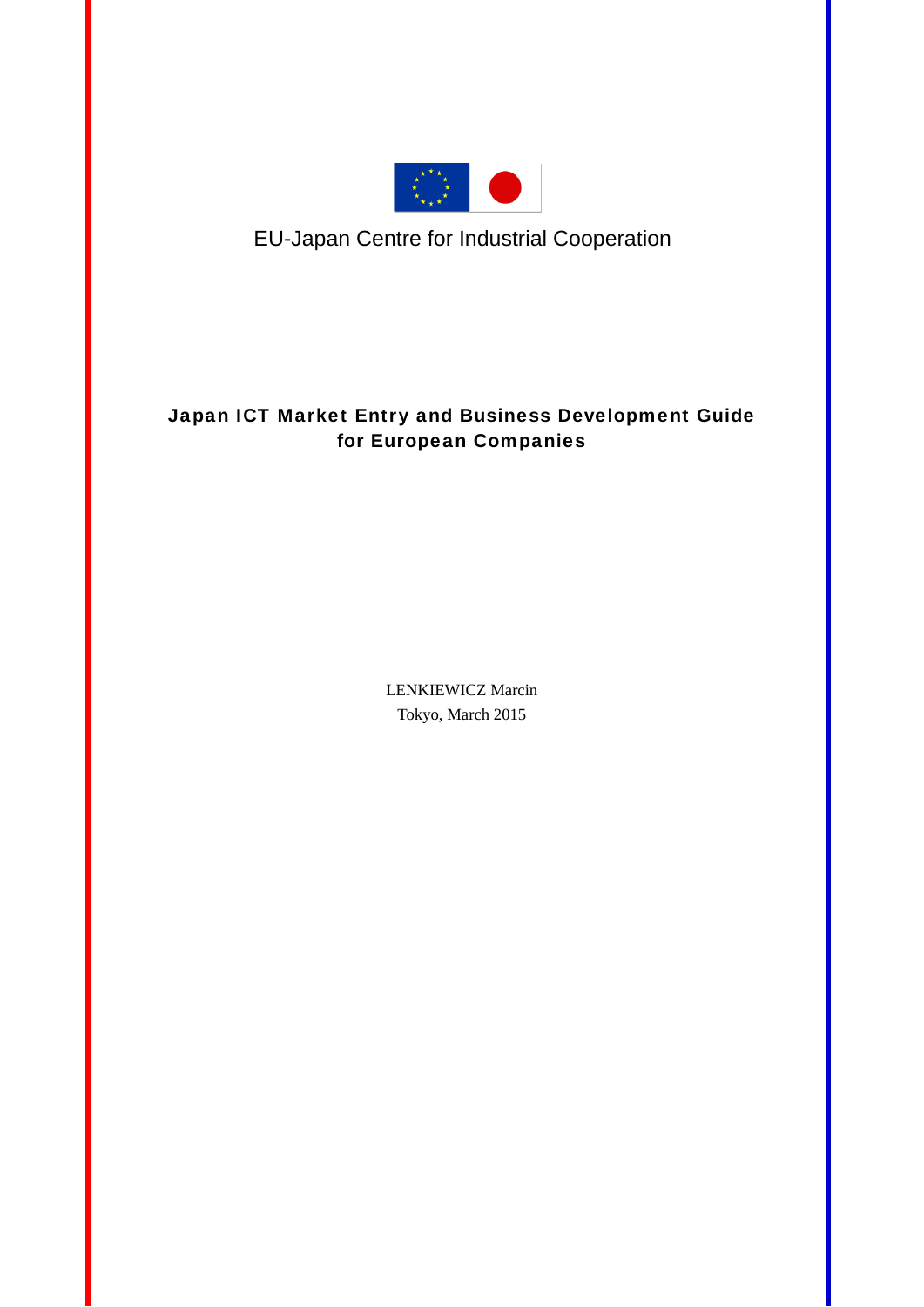#### Disclaimer

This publication is the result of independent research and does not necessarily reflect the views of the EU-Japan Centre for Industrial Cooperation or the views of the European Commission or Japanese authorities. While utmost care has been taken to ensure the correctness and comprehensiveness of all information used in this study, the EU-Japan Centre may not be held responsible for any errors which may be present.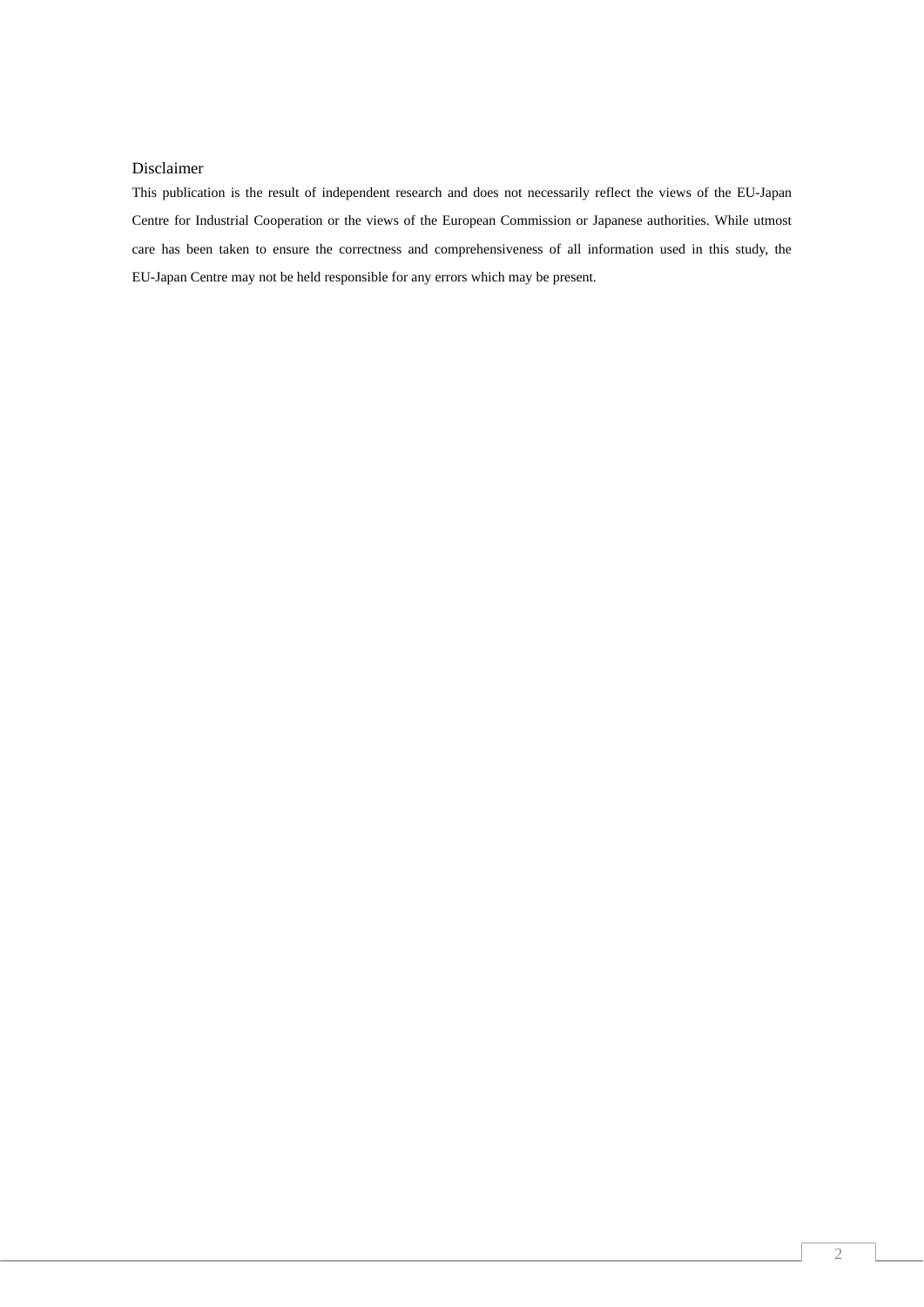## **Table of Contents**

| 1.1. |  |  |  |  |
|------|--|--|--|--|
| 1.2. |  |  |  |  |
| 1.3. |  |  |  |  |
| 1.4. |  |  |  |  |
| 1.5. |  |  |  |  |
|      |  |  |  |  |
| 2.1. |  |  |  |  |
| 2.2. |  |  |  |  |
| 2.3. |  |  |  |  |
|      |  |  |  |  |
| 3.1. |  |  |  |  |
| 3.2. |  |  |  |  |
| 3.3. |  |  |  |  |
|      |  |  |  |  |
| 4.1. |  |  |  |  |
| 4.2. |  |  |  |  |
| 4.3. |  |  |  |  |
|      |  |  |  |  |
| 5.1. |  |  |  |  |
| 5.2. |  |  |  |  |
| 5.3. |  |  |  |  |
| 5.4. |  |  |  |  |
| 5.5. |  |  |  |  |
|      |  |  |  |  |
|      |  |  |  |  |
|      |  |  |  |  |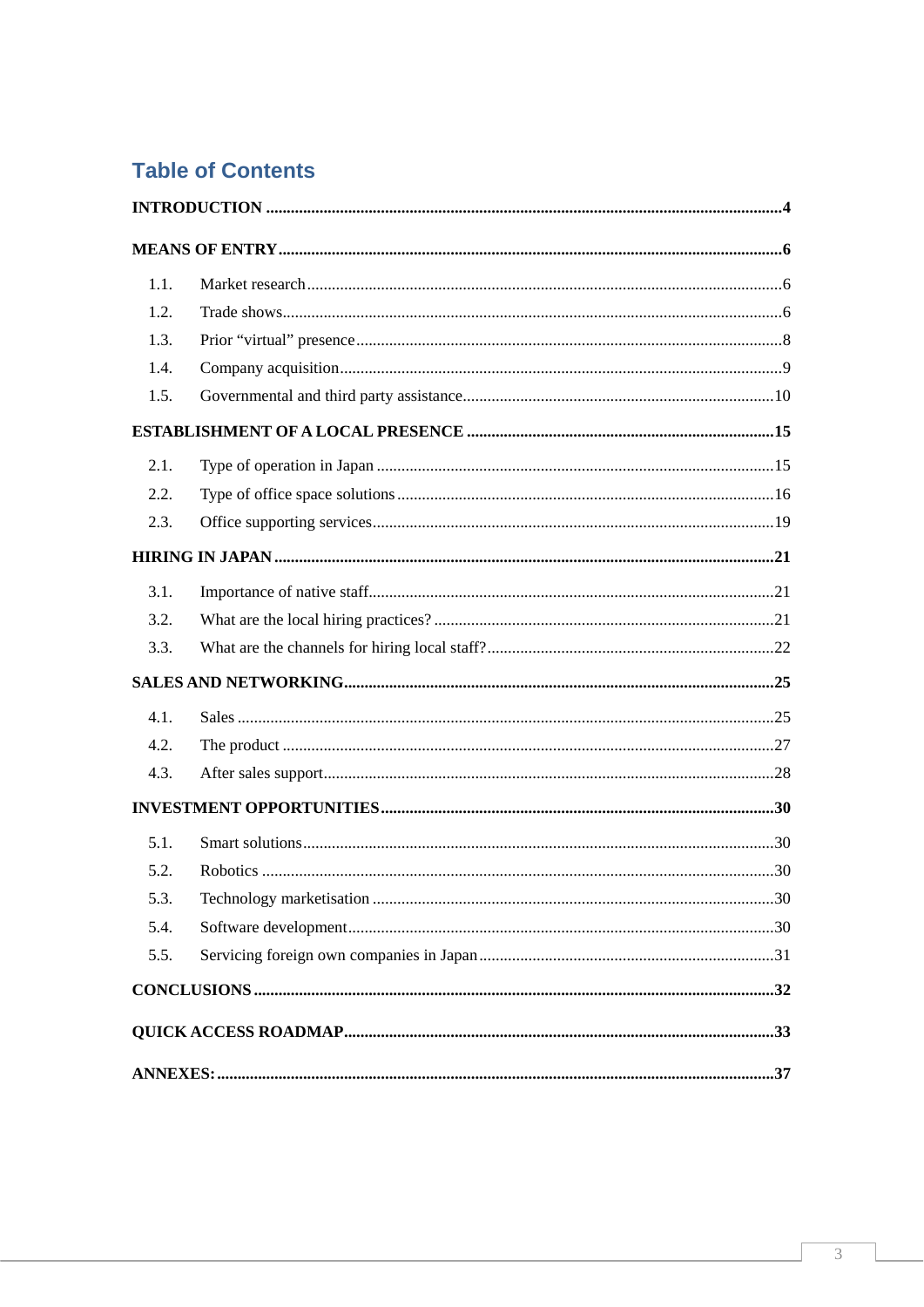# <span id="page-3-0"></span>Introduction

## What is this guide?

This guide is the product of extensive hands-on research on the topic of how to enter the Japanese ICT market. The recommendations present in this guide are based on over 30 hours of in-depth interviews with foreign and Japanese ICT companies and entrepreneurs that are successfully operating in Tokyo.

It is a practical tool describing every stage of the entry process into the Japanese ICT market, from market research to after-sales support. It presents a clear explanation of each stage with useful tips and advice for incoming companies.

#### Who is this guide for?

This guide is intended for small and medium-sized companies that are looking for ways to expand their activities into Japan. Businesses that are still establishing themselves in their home countries should first concentrate their efforts on their local market. Premature expansion into a challenging business environment, such as Japan, might prove too difficult for newly-founded companies.

### What does this guide consist of?

This guide is divided into sections dedicated to specific issues, which every company might come across when establishing its presence in Japan. Each section includes a short explanation of challenges faced by prior companies with advice on overcoming them, whereas the final chapter presents identified investment opportunities for companies to consider. The annexes contain useful lists of ICT tradeshows, office solution providers and chambers of commerce with compact descriptions and direct links to their websites.

### Japan ICT market overview $\frac{1}{2}$  $\frac{1}{2}$  $\frac{1}{2}$

The ICT market accounted for about 8.9% of all industries, with a total size of 81.8 trillion yen (€604 billion) in 2012, making it the largest in the country. The market's growth levelled off between 2000 and 2005 before declining along with markets in most other industries from 2008. Growth rates declined sharply in 2009 due to the financial crisis, and this trend continued in 2012. Looking at the transitions in market size (based on real domestic production value) of the main industries in constant 2005 values, reveals that the ICT industry grew in 2010 along with most other industries, but decreased in 2011 and 2012

The ICT industry's market size in 2012 (based on real domestic production value) declined slightly

<span id="page-3-1"></span> **1** http://www.soumu.go.jp/johotsusintokei/whitepaper/eng/WP2014/chapter-5.pdf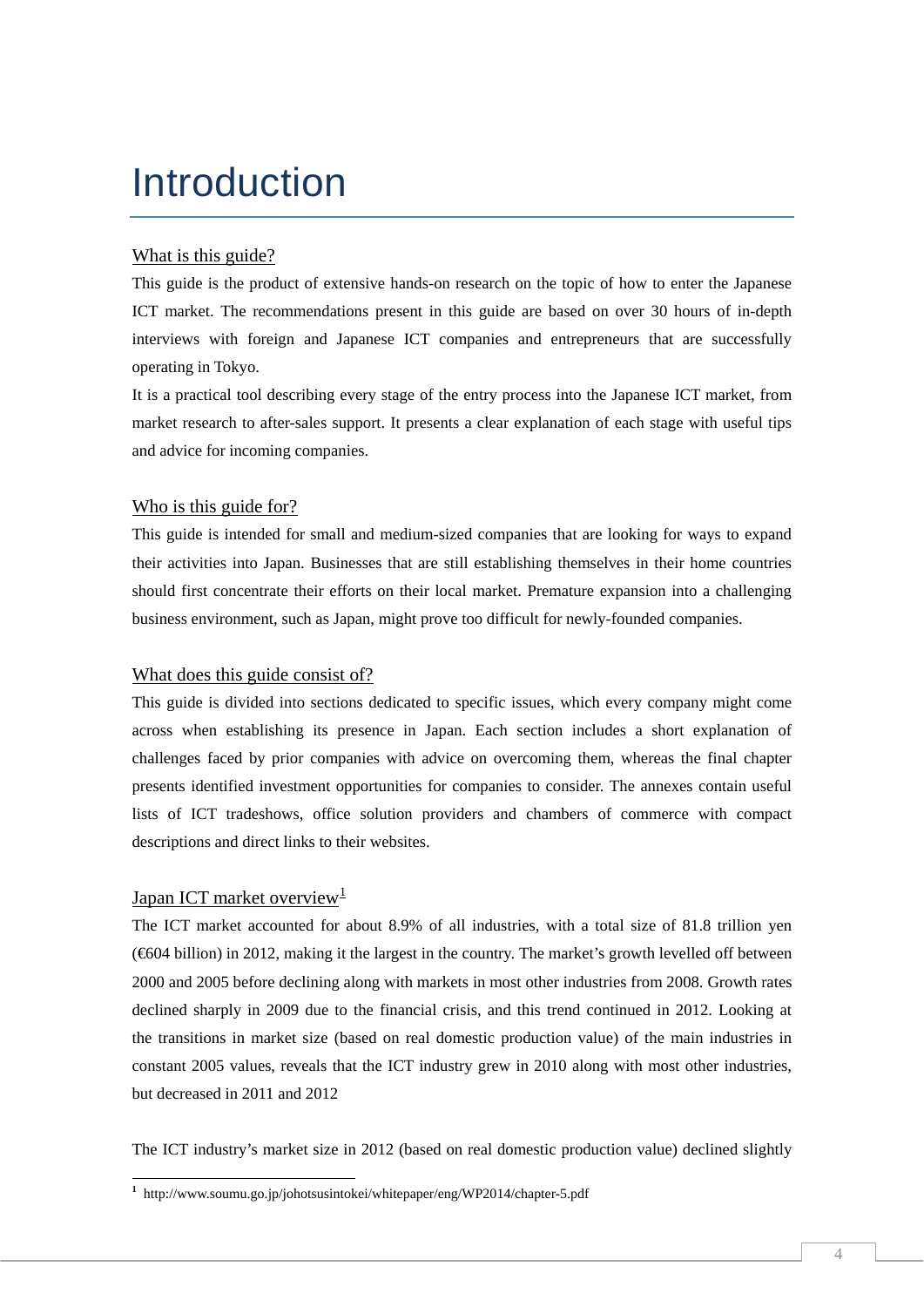by 0.6% relative to the previous year to 96.9 trillion yen. The industry's average annual growth rate from 1995 to 2012 was 2.5%.

The ICT industry employed 3.968 million people in 2012 (up 1.8% from the previous year), accounting for 7.1% of total employment in all industries. Employment declined by 20% relative to 2011 in the ICT-related manufacturing sector, by 2.2% in the video, audio, and text information production sector, and by 1% in the information services sector. But employment in the internet related services sector and the ICT-related construction sector jumped by 20.9% and 14.1% respectively.

The Japanese ICT market is substantial in terms of employment, GDP participation and value added potential. Due to its saturated and matured domestic consumer base, this market proves to be a challenging but rewarding business environment. The spillover effect is also most evident in the ICT service sector which benefits and affects virtually every other segment of the Japanese economy.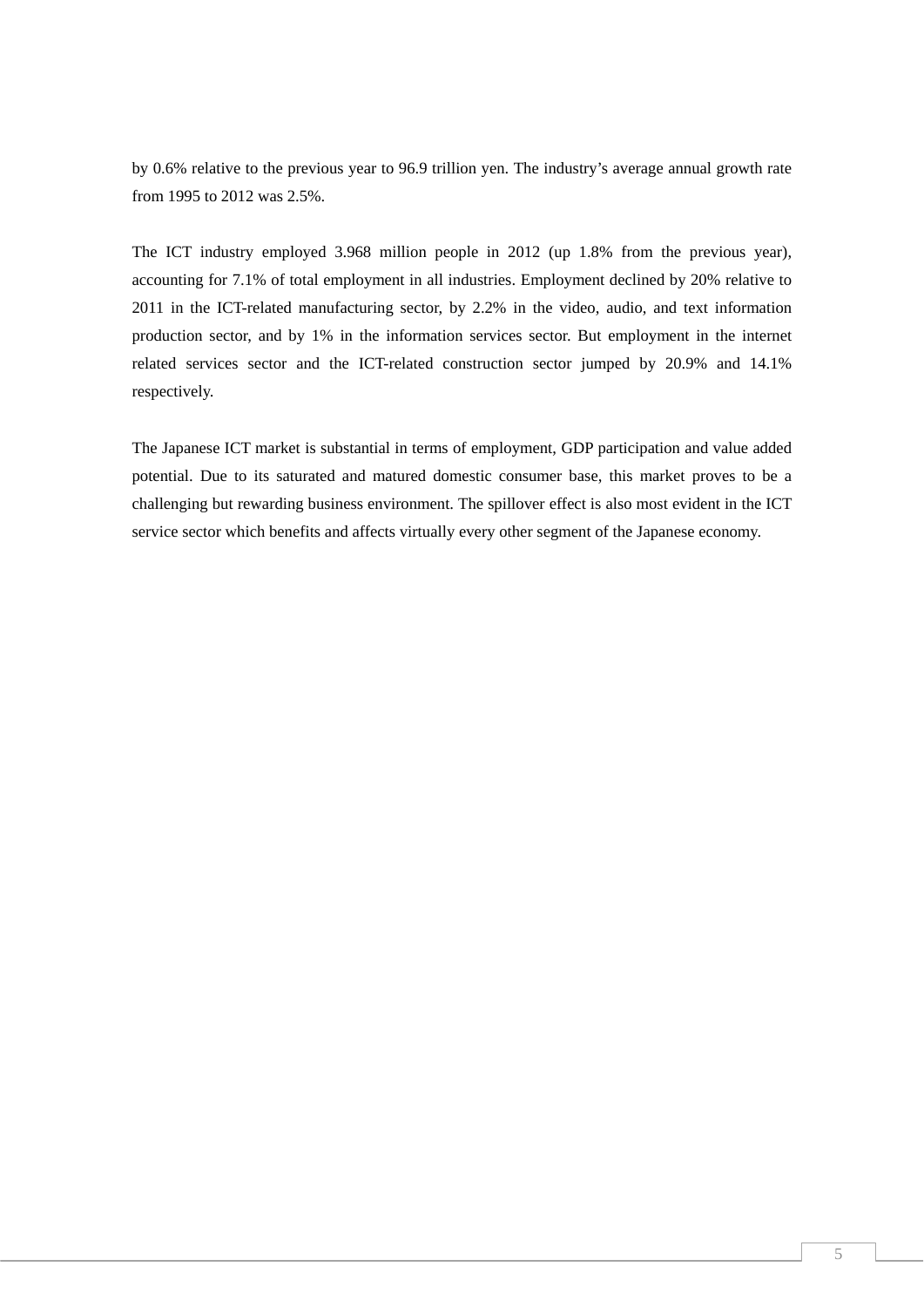## <span id="page-5-0"></span>Means of entry

#### **1.1. Market research**

Market research is the first step that needs to be taken in order to establish the feasibility of expanding into the Japanese market.

In the case of in-house market research, a company needs to remember that the data available in English is generally of lower quality and less reliable than data found in Japanese-language sources. There are free English resources available online that will provide a certain level of insight into the current market situation, but usually these are summaries of more detailed and comprehensive Japanese versions.

It is easier to conduct market research for solutions which bring incremental improvements to existing services. Customers are aware of the function of the product and thus the results will be more reliable and trustworthy. Disruptive technologies however, are often perceived as unsafe or unnecessary and market analyses concerning such solutions have a high chance of yielding questionable conclusions.

Companies should hire a Japanese language speaker – to conduct research and to reach out to a local chamber of commerce or embassy in order to obtain their assistance – or contract a Japan-based market research company.

#### **1.2. Trade shows**

The next step that should be taken in Japan is attending a trade show as a visitor. A company should send a representative to acquire an understanding of the business landscape and collect as many business cards as possible. No product presentation or sales pitches should take place at this stage.

• Send a representative to a trade show as a visitor in order to familiarise the company with the market landscape.

After the initial visit, once the feasibility of a business venture in Japan has been confirmed by market research, a company could consider becoming an exhibitor at a relevant trade show. (A list of ICT industry trade shows is provided in the annexes)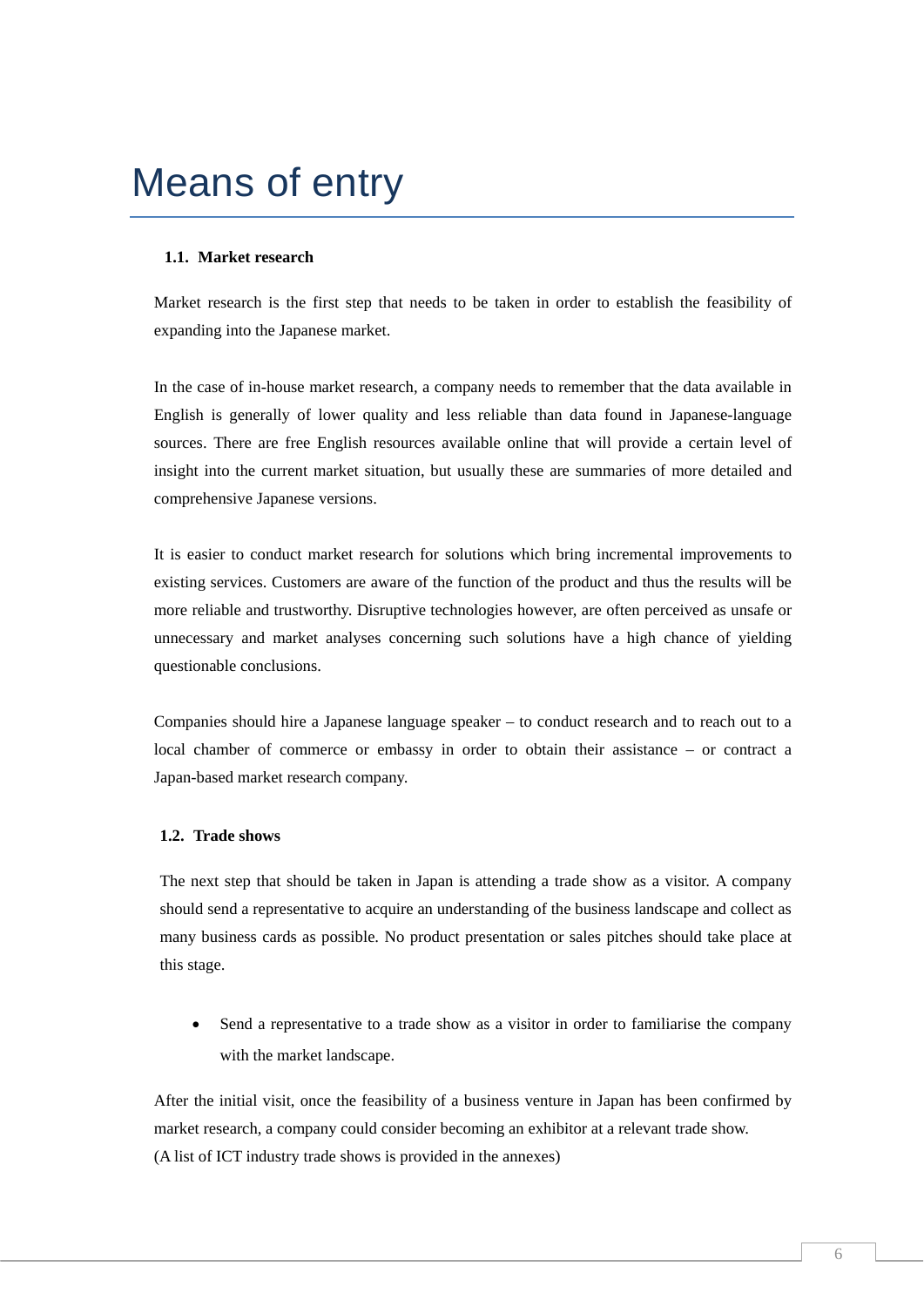The key points to keep in mind when preparing to showcase products/services at an expo in Japan are:

- $\triangleright$  Bring 1000 two-sided bilingual business cards (with a Japanese address if possible)
- $\triangleright$  Invest in a big booth to establish a strong company image
- $\triangleright$  Prepare high-quality, bilingual promotional materials
- $\triangleright$  Bring a Japanese assistant to the expo/ Japanese speaking staff to the booth
- $\triangleright$  Limit your activities to introducing your company and setting up meetings after the event. Pushing to close a sale is discouraged at this point.
- $\triangleright$  Target companies with English speaking staff they have an international outlook and are open to collaborating with international partners.

"We spent a lot of money on an expo in 2009. The head office were not in favour of that expenditure, but I took on the responsibility. If they don't notice you at the expo, you might as well not be there. That's why I invested in a very large and impressive booth that year."

Roman - CEO at a photo editing software company

Consistency and patience is exceptionally important when entering the Japanese market. A continuous presence and support of the community created around the product or solution will enable any new company to obtain employees, contacts and sales channels. Participation in trade shows is highly recommended and is often subsidised and supported by local chambers of commerce, governmental agencies or EU funded missions and support organisations such as the EU-Japan Centre for Industrial Cooperation.

When considering trade show-related expenses, the importance of the company booth cannot be overstated. It is wise to invest extra to create a professional, presentable space that would be associated with a successful company. Doing this consistently every year will guarantee inquiries and can lead to cooperation proposals.

 $\triangleright$  Establish a consistent, professional and recurring presence at the most important trade fairs.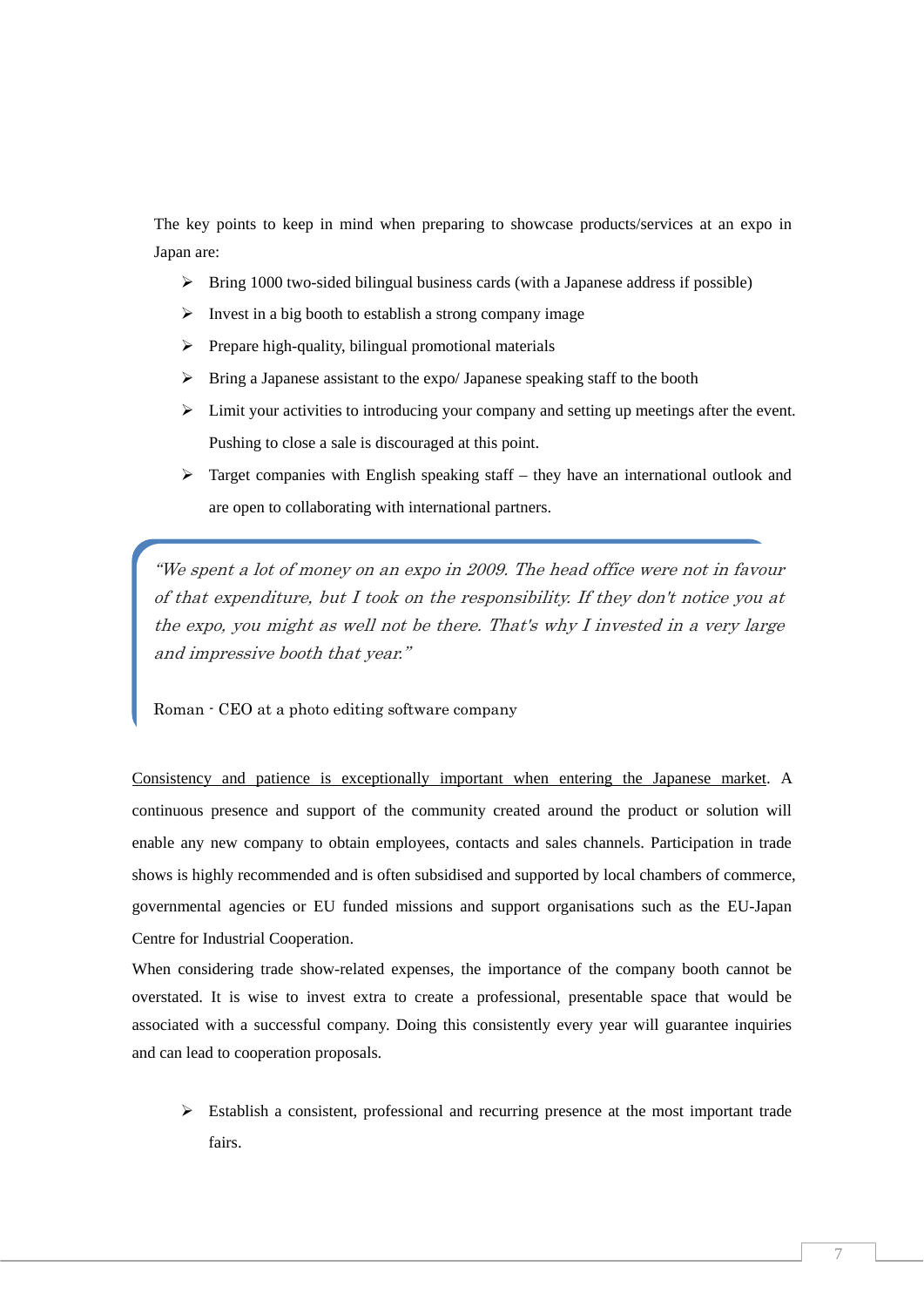#### <span id="page-7-0"></span>**1.3. Prior "virtual" presence**

Companies that have already established some type of business connection with Japan often have a remote market presence thanks to their online sales platform or because they offer niche solutions for local partners. Such connections are most commonly acquired via one or more of the following methods:

- Product available for purchase online with no local counterpart
- Freeware products available online for download
- Japanese employees based in Europe and selling to Japan through their local channels
- Strong European brands and solutions may attract Japanese companies on their own initiative.

"Our software is open source, so even before we entered the Japanese market we had a few customers here. We provide support for that software and we have built a community around it"

Siergiey – Server monitoring software solutions

All of the above methods are feasible ways of entering the Japanese market without requiring much preparation or resources. However, it is far more likely that active efforts to establish a foothold in Japan will bring greater profits and business opportunities.

An example of an active solution that is still relatively inexpensive is acquiring a Japanese distributor. Information about potential candidates should be readily available through local chambers of commerce, embassies and various national agencies.

• Approach business matching institutions in order to identify potential distributors.

Another important potential source of information are the company's prior customers that have engaged in business activities with a Japanese company. Reaching out to them for an introduction can prove extremely fruitful.

• Acquiring introductions is the most effective course of action for securing business partners.

Market entry via a distributor is recommended for companies with a stable business model but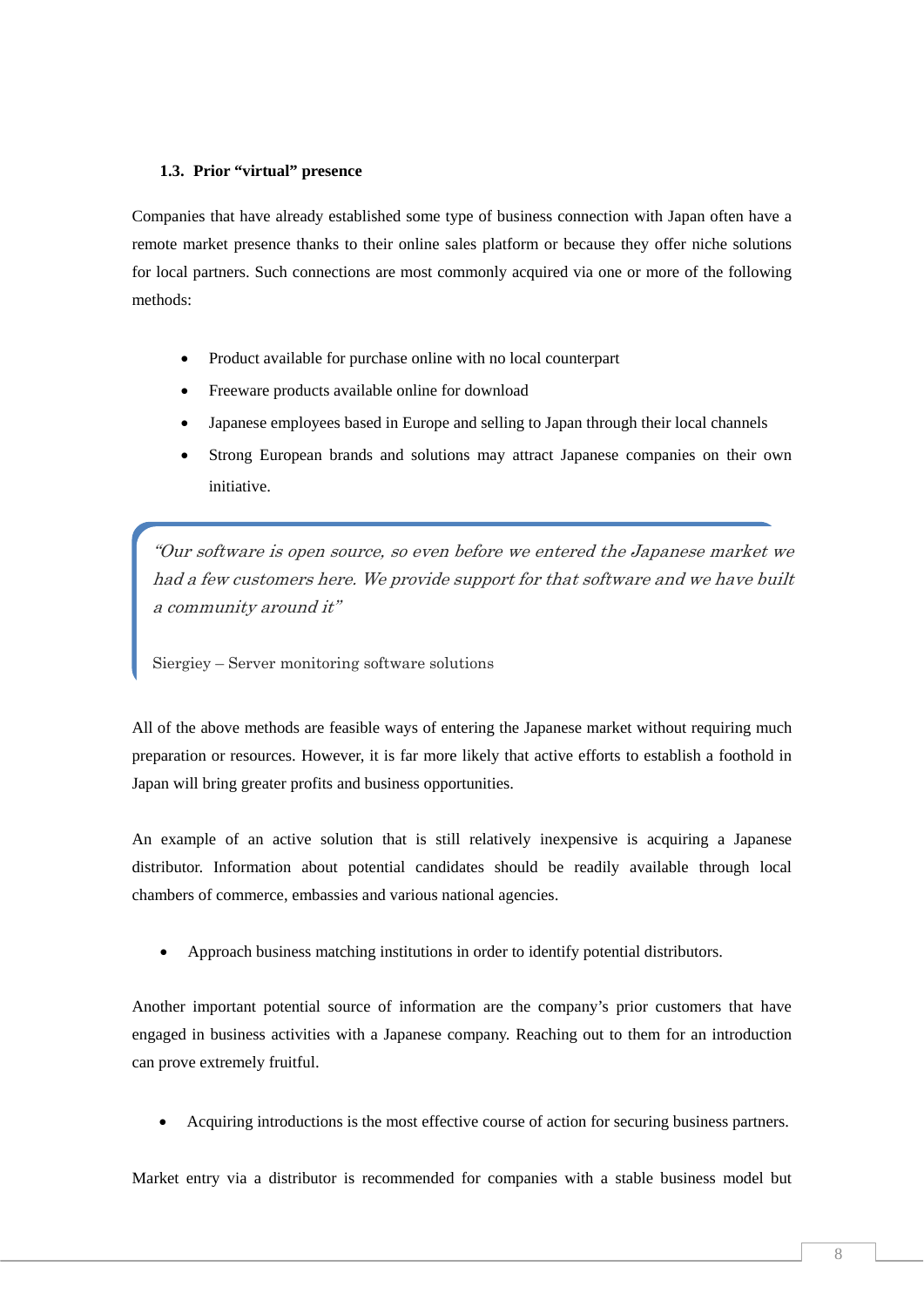<span id="page-8-0"></span>limited resources to expand into Japan. The distribution partner should supply all the necessary standards and compliance requirements for the product to be legally sold in Japan. Some ramp up time is expected on market entry, and it is fairly likely that the sales cycles in Japan will be longer than in the home market.

Physical distribution is quite strong in Japan. Boxed versions of software with instruction manuals and discs are still readily available in the biggest retailers. High quality packaging and promotional material are very important on the Japanese market.

• High-quality packaging and promotional materials are essential.

#### **1.4. Company acquisition**

One of the most commonly overlooked means of entry into the Japanese market is acquiring a local company. Company valuations before entering the stock exchange are relatively low and because a number of entrepreneurs try to sell their businesses, market entry via acquisition is a viable strategy. Japanese as well as non-Japanese entrepreneurs should be considered when looking for a company to acquire. The downside of this approach is the higher than normal initial investment cost, however the new business will generate profit from day one with no ramp up time required. A relatively simple way to search for acquisition opportunities is to hire a freelance analyst to check the market and prepare the primary offer.

• Company acquisition is an alternative means of market entry.

"I recommend acquiring a company. Company valuations are very low because buyers are scarce. Entrepreneurs don't have an exit. You get a CEO, the sales people and the customer base. You invest, but you are cash flow positive on day one. I think it's a great approach that is not explored enough."

Bassot – CEO of a green energy software solutions provider

In terms of HR, managing an already established company with a pre-existing team might be more challenging than simply creating a new entity. New European owners should exercise caution when introducing new managers to a Japanese working environment, as they could be the cause of internal friction. It is recommended to follow the suggestions in section 3 of this guide in order to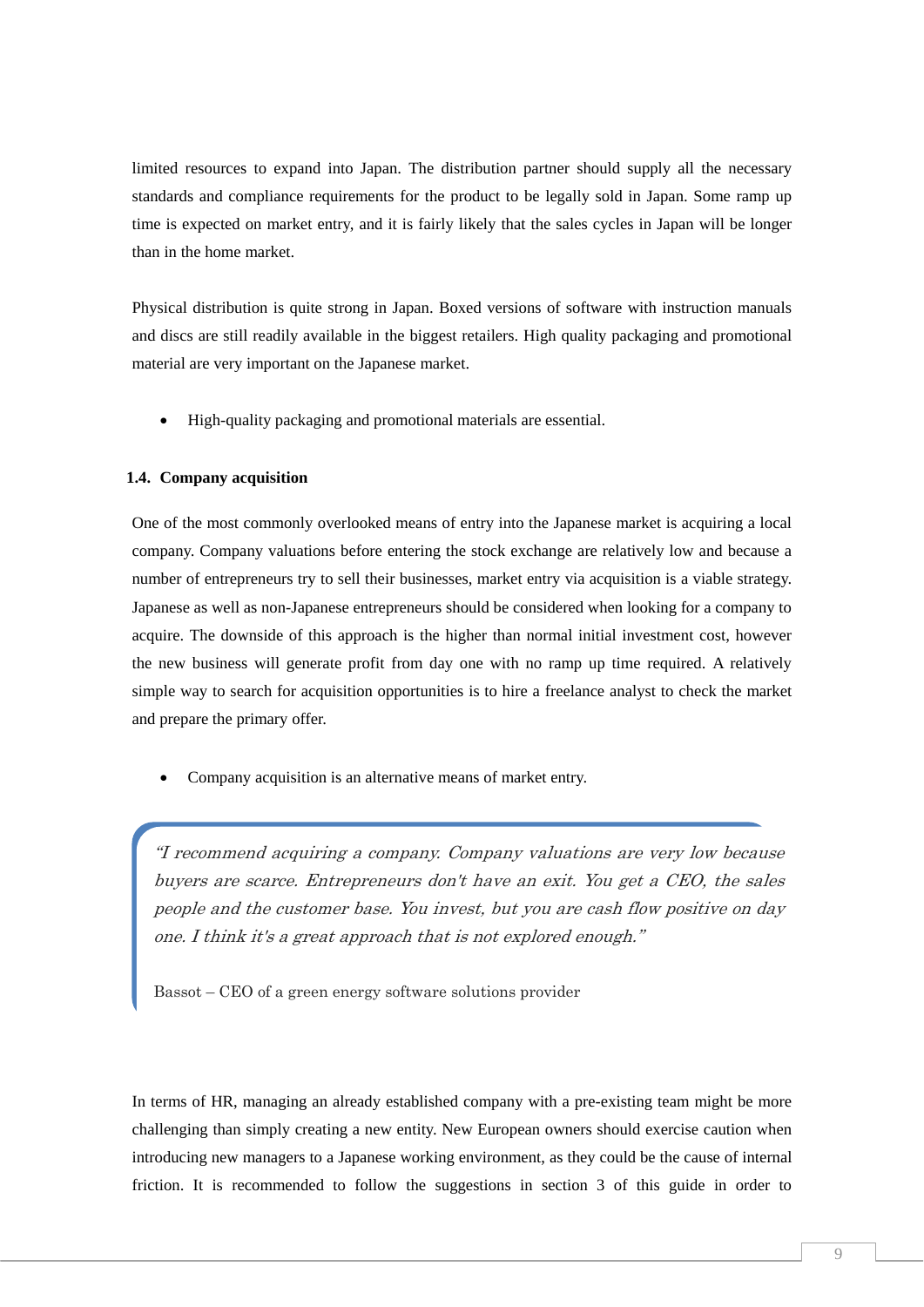<span id="page-9-0"></span>successfully hire new staff.

#### **1.5. Governmental and third party assistance**

In order to ensure a smoother transition into the Japanese market, both the European and Japanese governments have established institutions to assist with the entire process. The Japan External Trade Organisation (JETRO), the EU-Japan Centre for Industrial Cooperation, various chambers of commerce and embassies of individual EU member states are the best places to seek such support. For a detailed list of chambers of commerce please see the Annexes.

## **JETRO**

The core focus of JETRO in the  $21<sup>st</sup>$  century has shifted towards attracting foreign direct investment into Japan and helping "small to medium size Japanese firms maximise their global export potential".<sup>[2](#page-9-1)</sup>

#### **Invest Japan Business Support Center (IBSC)**

JETRO operates IBSCs (Invest Japan Business Support Center) in six major cities: Tokyo, Yokohama, Nagoya, Osaka, Kobe and Fukuoka. Each IBSC is staffed with experienced advisors and personnel that can provide information by using a broad network across the public and private sectors. They can offer consultation services according to the specific needs of foreign companies wishing to become active or to expand their operations in the Japanese market. Most of these services are free of charge.

Importantly, IBSCs offer temporary, free office space for up to 50 working days to foreign firms that have not yet established a business base in Japan. These firms also have access to a free and comprehensive business library in Tokyo and Osaka. $3$  In summary, the services of the IBSCs correspond with the procedures necessary to establish a business in Japan.

-

<sup>2</sup> http://www.jetro.go.jp/en/jetro/

<span id="page-9-2"></span><span id="page-9-1"></span><sup>3</sup> http://www.jetro.go.jp/en/invest/ibsc/; http://www.jetro.go.jp/en/invest/ibsc/pdf/ibsc\_en\_2014april.pdf; http://www.jetro.go.jp/en/invest/ibsc/flow/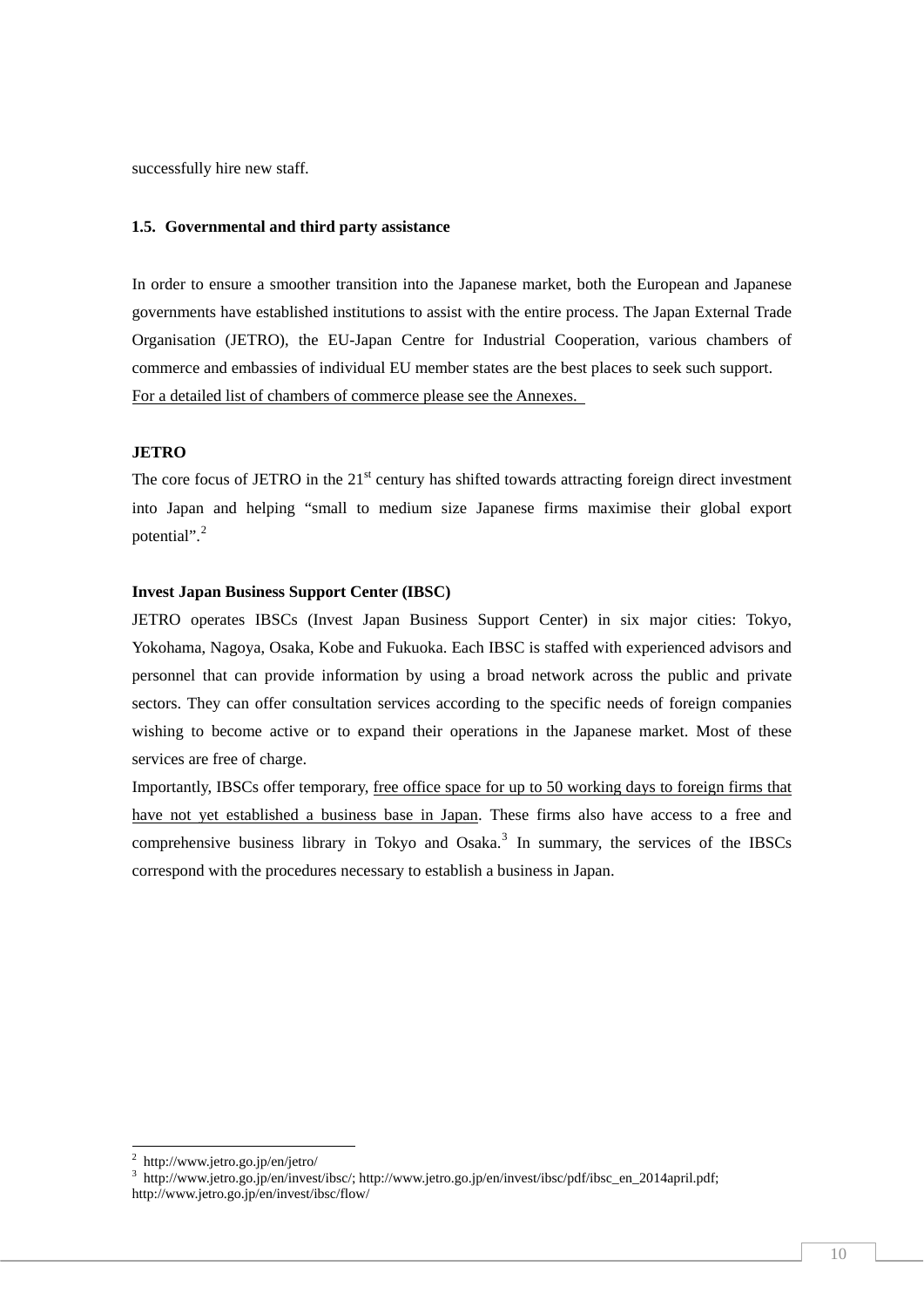

Figure 1: JETRO assistance matri

(Source): JETRO

### **Attracting R&D sites and regional HQs of foreign companies**

JETRO is also actively involved in the "Subsidy Program for Projects Promoting Asian Site Location in Japan". This programme, created by the Japanese Ministry of Economy, Trade and Industry (METI), aims to attract and concentrate high-value-added business operations by supporting the establishment of new high-value-added business locations for global companies in Japan, such as Head Sites or R&D Sites.<sup>[4](#page-10-0)</sup>

An additional emphasis is placed on active invitation in fields that are expected to introduce new business models and technologies such as environment and renewable energy, medical care and tourism, and companies in the logistics and retail industries that are expected to create new employment.<sup>[5](#page-10-1)</sup>

<u>.</u>

<span id="page-10-0"></span><sup>4</sup> http://www.meti.go.jp/english/policy/external\_economy/investment/act\_information.html 5

<span id="page-10-1"></span> $5$  http://www.jetro.go.jp/en/jetro/activities/fdi/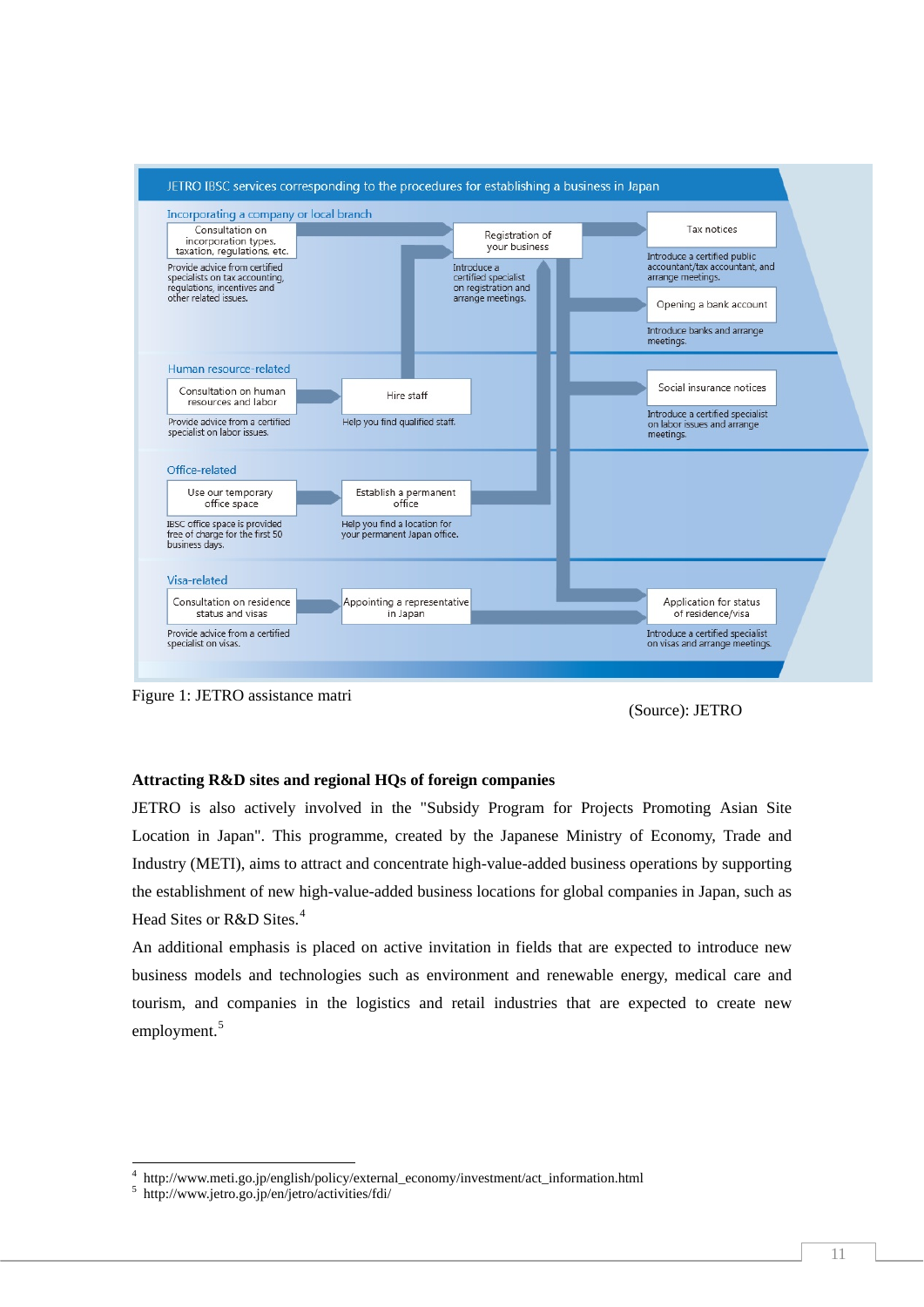The Act stipulates seven investment incentive measures, of which some specifically target SMEs.

1. Corporate tax breaks: 20% income deduction for 5 years (equivalent to an effective corporate tax

rate reduction of approximately 7%).

- 2. Income tax breaks: Deferral of taxation upon exercising stock options granted by overseas parent companies to the time of selling the shares, in combination with income tax reduction (from 50% to 20% at most).
- 3. Assistance for fund raising (only for SMEs): Assistance for fund raising by the Small and Medium Business Investment & Consultation Co., Ltd. (Also covering small and medium-sized stock companies with minimum capital of 300 million yen).
- 4. Acceleration of patent examinations: Eligible enterprises can benefit from an acceleration of examinations and proceedings for patent applications. Whereas ordinary examinations take approximately 22 months, the accelerated examination can be completed in about 2 months (FY2011 performance).
- 5. Reduction of patent fees (only for SMEs): 50 % reduction of examination fees and patent fees for patent inventions.
- 6. Shortened investment procedures: Shortened examination period for prior notification for inward direct investment in regulated industries. Whereas ordinary examinations generally last 30 days, shortened examinations only take 2 weeks.
- 7. Acceleration of status of residency examinations: Acceleration of entry examinations for the Certificate of Eligibility for Status of Residence for foreign nationals who intend to work in Japan. The ordinary examination takes 1 month, while the accelerated examination requires approximately 10 days.<sup>[6](#page-11-0)</sup>

Enterprises that wish to take advantage of these subsidies need to fulfil the following requirements:

1. The enterprise is a corporation that has established its subsidiary corporation or other similar entity at a location other than in the country or region in which its head office or principal office is located.

<span id="page-11-0"></span> 6 http://www.meti.go.jp/english/policy/external\_economy/investment/act\_information.html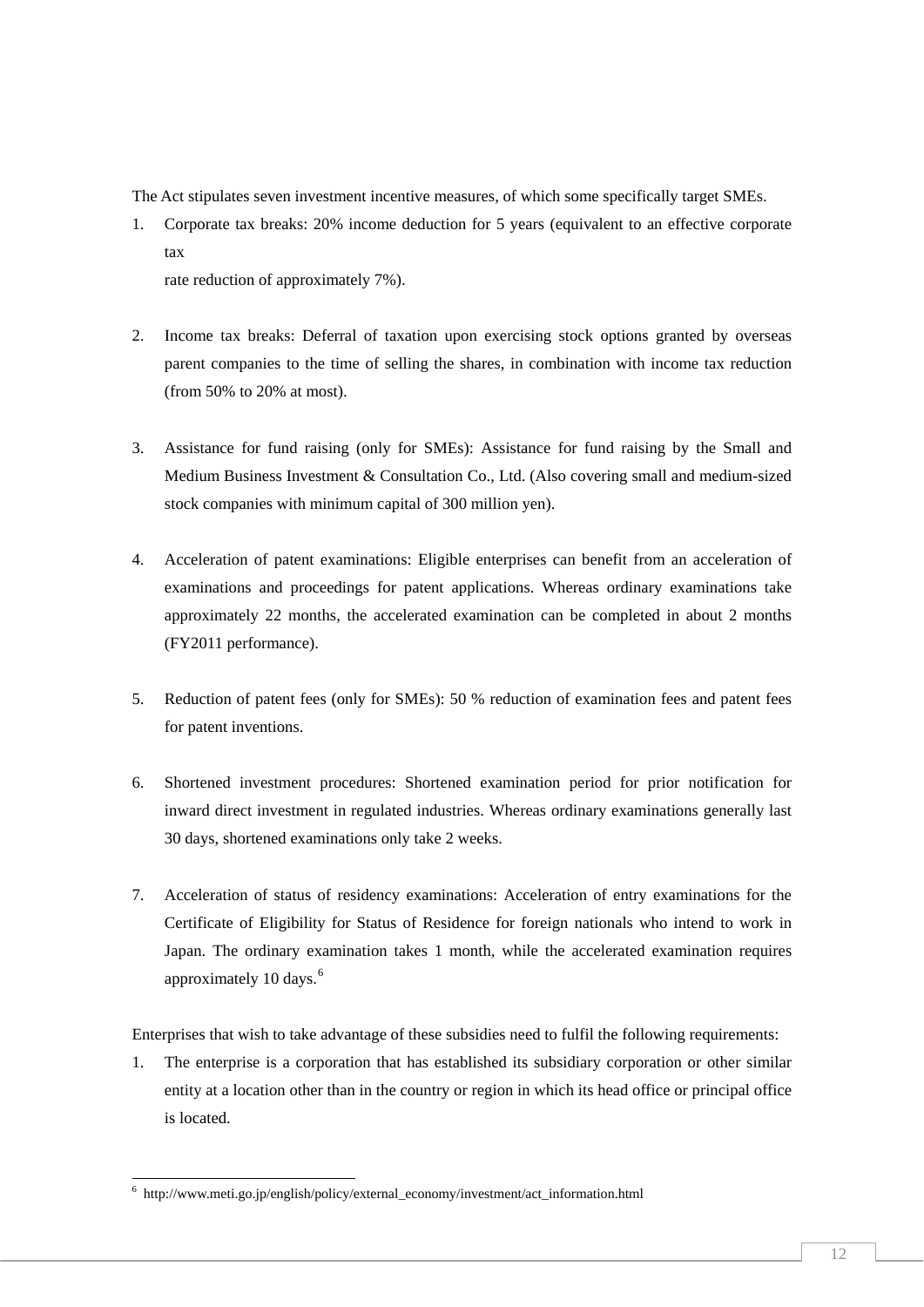- 2. The enterprise has been engaged in business activities on a global scale.
- 3. The enterprise has advanced knowledge or technology in a country other than Japan.<sup>[7](#page-12-0)</sup>

## JETRO is an extremely useful source of English-language translations of Japanese legislation . All of the required information and regulations are available at the following link: http://www.jetro.go.jp/en/invest/setting\_up/laws/

In addition to the top level governmental support offered by JETRO, several major cities have established local institutions dedicated to foreign direct investment support. Examples of such entities are the Tokyo Business Development Center<sup>[8](#page-12-1)</sup> or Ota City Industry Promotion Organization<sup>[9](#page-12-2)</sup> operating within the Ota district of the Grater Tokyo Metropolitan Area.

### For a list of supporting organisations on the prefectural and municipal level, please refer to Annex 2.

## **EU-Japan Centre for Industrial Cooperation**

The EU-Japan Centre is well-placed to assist EU states in their efforts to become active in Japan, due to its status as a joint-venture between the Japanese Ministry of Economy, Trade and Industry (METI) and the European Commission.

The Centre offers a wide range of business information and support services.<sup>[10](#page-12-3)</sup>

Business Information Services:

- z Practical information on doing business in Japan: http://www.eubusinessinjapan.eu/
- Tax and public procurement helpdesk for EU SMEs: http://www.eu-japan.eu/japan-tax-and-public-procurement-helpdesk
- Information desk: http://www.eu-japan.eu/information-desk
- Publications: http://www.eu-japan.eu/publications

Practical Business Support:

- Logistical support in Japan free temporary office space "Step in Japan": http://www.eu-japan.eu/other-activities/step-in-japan
- Business plan drafting support service for EU SMEs "Keys to Japan": http://www.eu-japan.eu/keys-japan

-

<span id="page-12-0"></span><sup>7</sup> http://www.meti.go.jp/english/policy/external\_economy/investment/pdf/130612\_01b.pdf 8

http://www.bdc-tokyo.org/?cat=3

<span id="page-12-2"></span><span id="page-12-1"></span><sup>9</sup> http://www.pio-ota.jp/english/

<span id="page-12-3"></span><sup>10</sup> http://www.eu-japan.eu/summary-our-services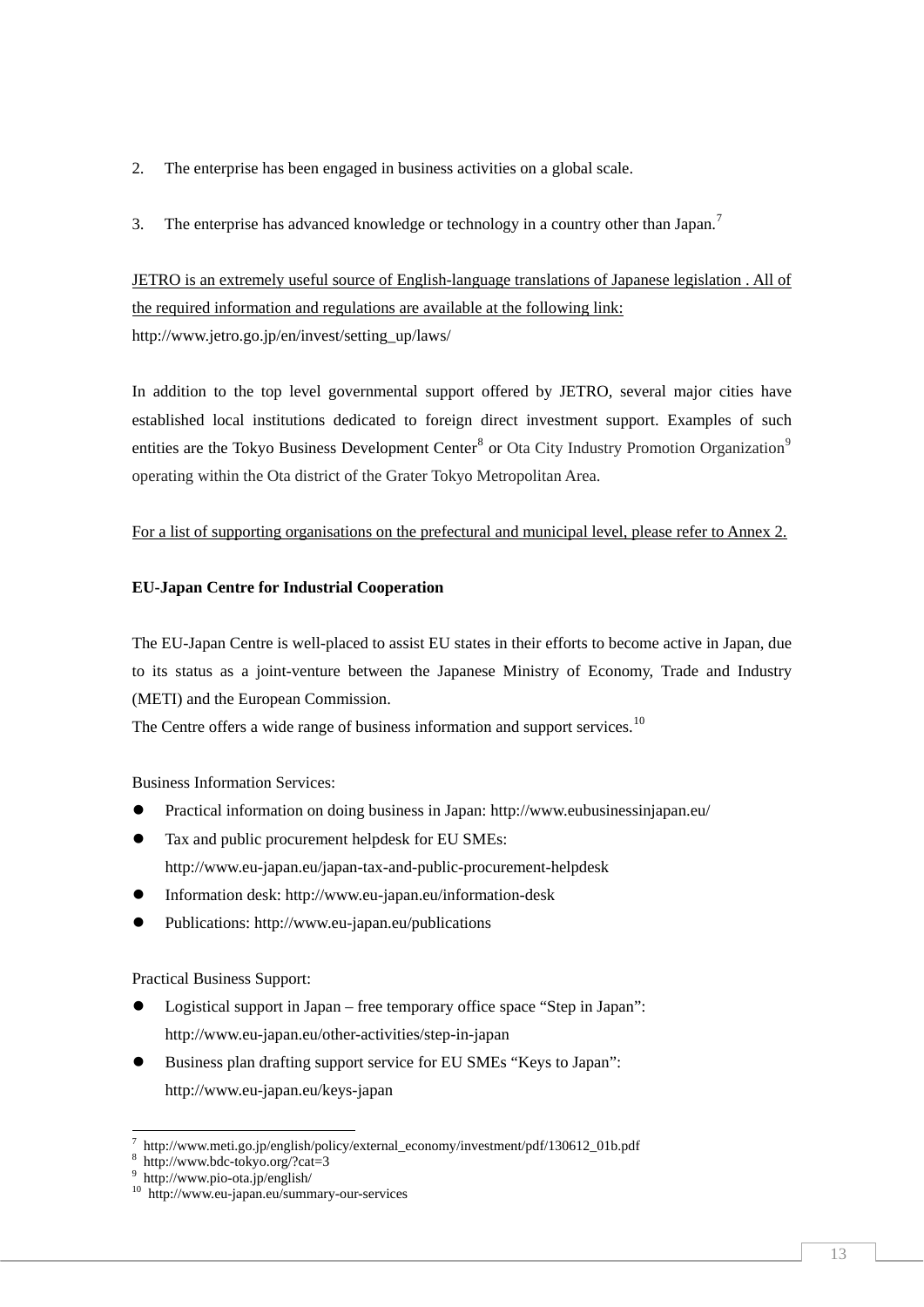z Business matching through Enterprise Europe Network (EEN) – the largest network of contact points providing information and support to SMEs: http://een-japan.eu/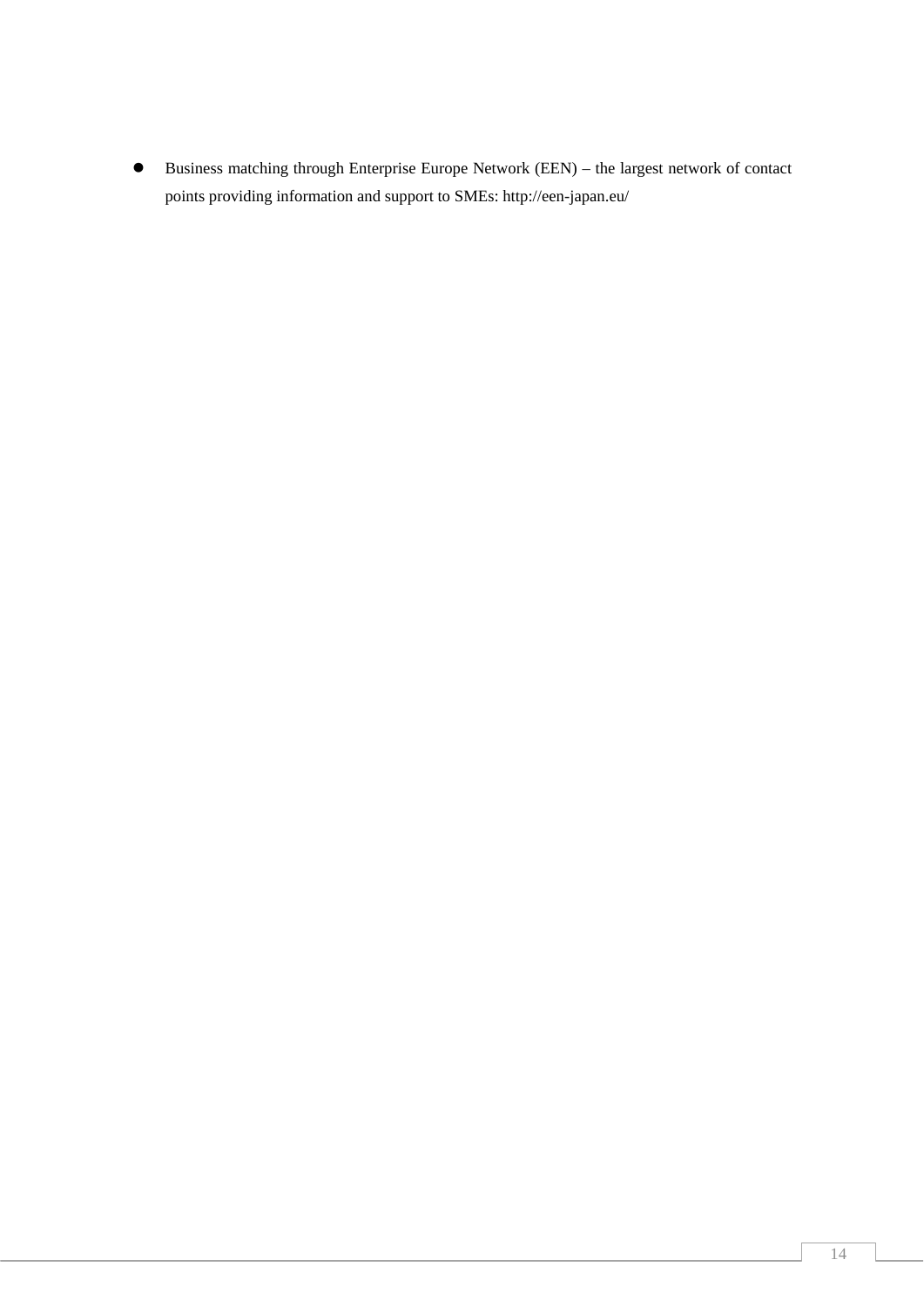# <span id="page-14-0"></span>Establishment of a local presence

#### **2.1. Type of operation in Japan**

An incoming company has a number of approaches to choose from when it comes to establishing its local office. Choosing which one to pursue should be based on the company's actual needs and goals as well as the resources it is willing to commit in order to secure a position on the Japanese market. Hiring a local accountant to process all the necessary documents related to establishing ANY of the following entities is highly recommended.

#### a) Representative office

The cheapest option, the representative office may be established to carry out preparatory and supplemental tasks aimed at enabling foreign companies to engage in full-scale business operations in Japan. These offices may conduct market surveys, collect information, purchase goods and implement publicity/advertising efforts, but they are not permitted to engage in sales activities.<sup>[11](#page-14-1)</sup> There is no registration required for a representative office, however, it cannot open a bank account in the name of the company and the lease of real estate must be handled by the home office.

In practice, a representative office is useful for prolonged market research activities, negotiations with the distributor or examining the potential future office location and acquiring all the documents required for a lease.

#### b) Branch office

A branch office is essentially an extension of the parent company and is not a legal entity in its own right. It can, however, open bank accounts, lease real estate and conduct all business-related activities. The branch office can begin business operations as soon as an office location is secured, the branch office representative is appointed, and the necessary information is registered.<sup>[12](#page-14-2)</sup> It is important to note that all liability for the branch office operations lies with the home office.

#### c) Subsidiary company

<u>.</u>

<span id="page-14-1"></span><sup>&</sup>lt;sup>11</sup> http://www.jetro.go.jp/en/invest/setting\_up/laws/section1/<br><sup>12</sup> Ibid.

<span id="page-14-2"></span>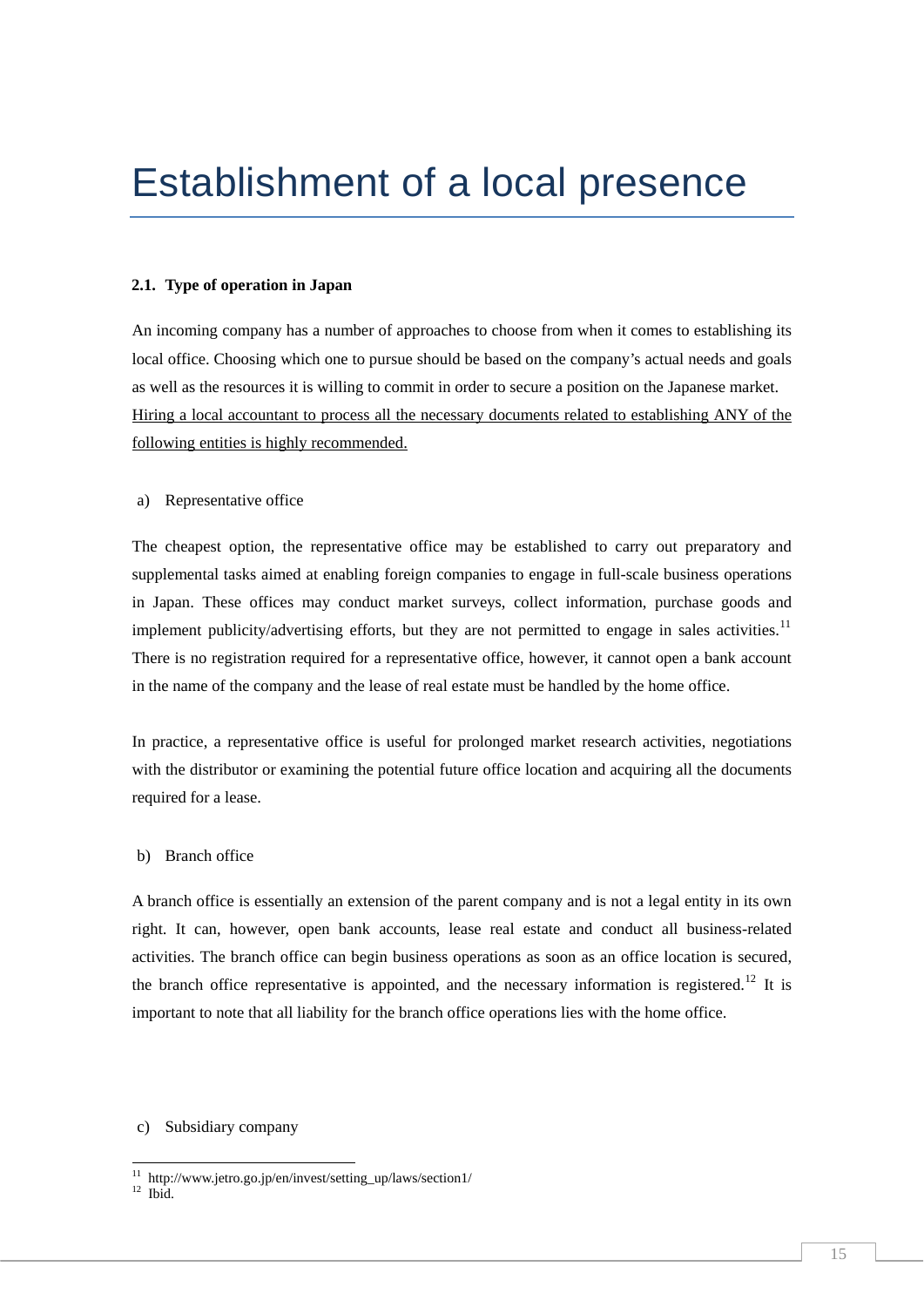<span id="page-15-0"></span>A subsidiary company is a separate corporate entity from the mother company and is most typically established as a joint-stock corporation (Kabushiki Kaisha – K.K.) or limited liability company (Godo Kaisha – G.K.) The joint stock corporation is the more common choice and is perceived by the Japanese corporate world as more stable and secure. However it is worth noting that companies such as Apple Japan have adopted the G.K model. Since the shareholders and managers of the companies are not separated in the case of the G.K, it has the benefit of having more management freedom (e.g., sharing of profits)

It is necessary to have at least one director who is resident in Japan to set up a K.K. In order to set up a G.K., it is necessary to have the personal seal certificate of a representative member who has to be resident in Japan. $^{13}$  $^{13}$  $^{13}$ 

The most common case is the establishment of a joint stock corporation (K.K.), nonetheless a suitable solution should be tailored to the business model and organisational structure of the parent company.

"There are almost no capital requirements now for a K.K., and Japanese companies generally won't take you seriously unless you have one. There are other options that are more appropriate for other situations, such as setting up a representative office. This is OK if you just want to get an idea of the Japanese market, but the K.K. is really the only option that you should consider"

Tim – CEO at a platform solutions provider company

#### Note:

For a detailed comparison of K.K. and G.K. solutions please refer to the following link: http://www.jetro.go.jp/en/invest/setting\_up/laws/section1/page2.html

For a roadmap of procedures for establishing a company please refer to the following link: http://www.jetro.go.jp/en/invest/setting\_up/laws/section1/page3.html

#### 2.2. **Type of office space solutions**

-

Companies operating in the ICT sector in the EU often use the low touch sales model, even when dealing with business clients. This is not the case in Japan. Having a physical presence in Japan signals that your company is committed to the local market and is a promising potential partner. Japanese companies will often ask to visit the office of the company they are engaged in business relations with. Usually it is the seller that visits the buyer, but the reverse is not unheard off.

<span id="page-15-1"></span><sup>&</sup>lt;sup>13</sup> http://www.exporttojapan.co.uk/doing-business/setting-up-a-business-in-japan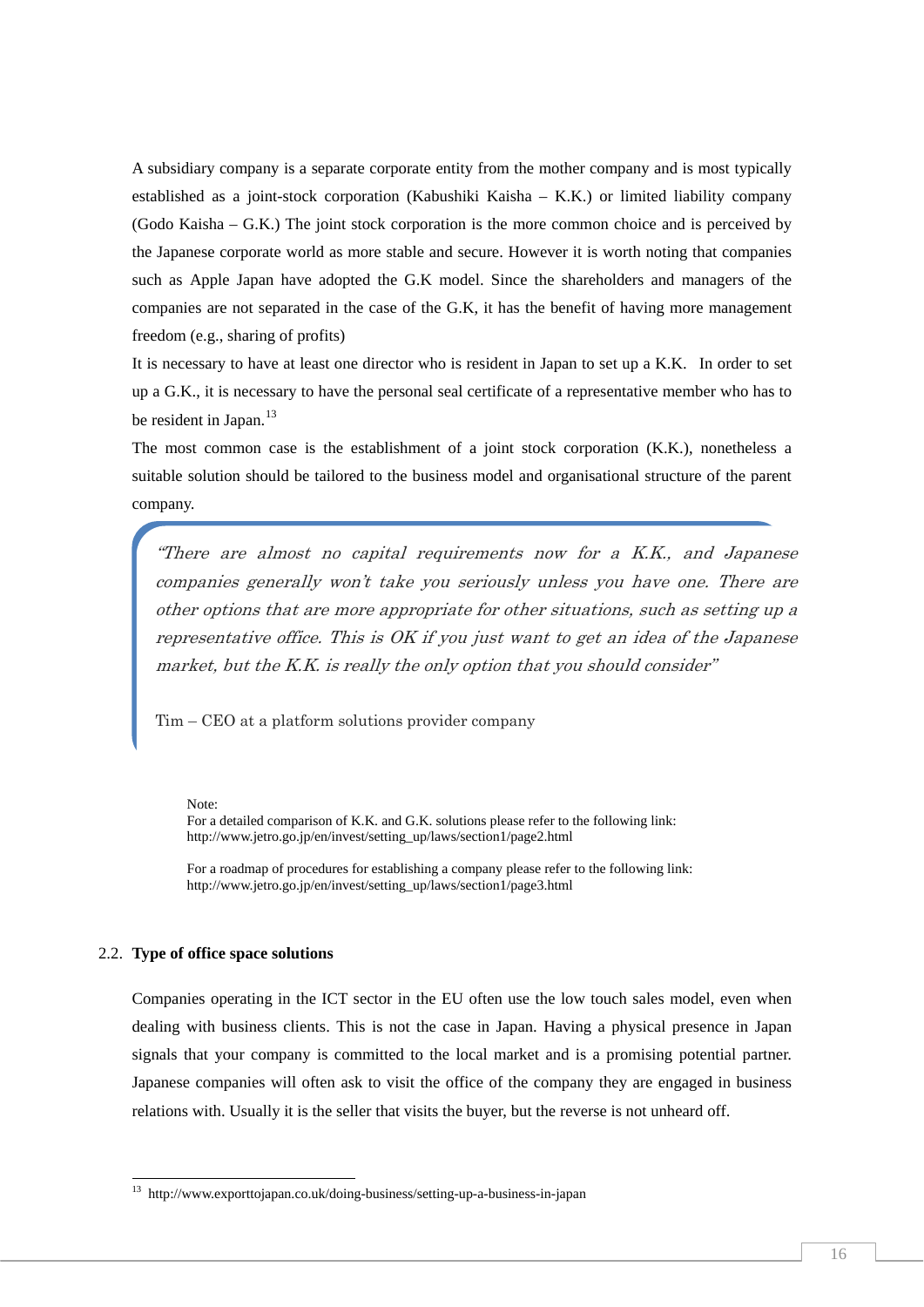#### a) Incubation / co-working space

Incubation space is a solution primarily aimed at start-ups and companies still in the setting-up phase. The benefits of this option include significantly lower costs, ready access to basic facilities and interactions with other entrepreneurs which may lead to business contacts.

The downsides are limited space, legal requirements for possessing a registered address work area (hot desk solutions will not be sufficient for company registry purposes, it is necessary to have at least a few stable desks), and a suboptimal environment for holding meetings with potential clients and investors. Incubation spaces quickly become crowded and expensive once new staff are hired, and are not well received by the business community. Such solutions are often associated with start-up enterprises which are considered very risky prospects. If any company wishes to conduct sales activity from an incubation environment it is highly recommended to look at other, more representative solutions.

• Incubation spaces are a favourable solution for companies in their setting up phase, with no external operations.

"I have set up in a co-working space and rented a dedicated booth. There are some physical requirements for your office space as a company: You can rent space in a co-working space, as long as it's fixed. […] That being said I know plenty of other entrepreneurs that do have physical offices here, because their company has reached a certain size."

Chris – Founder of an art hosting company

#### b) Serviced office

When renting a regular office it is common to be asked for a 6-month deposit as well as two months' rent up front, which could amount to ¥800,000 (around €6,200). For a new enterprise, this can be a significant challenge. A serviced office with a monthly or bi-monthly rent contract and lower initial costs is an affordable alternative.

The office space comes fully furnished, with separate meeting rooms and a reception service. It is a reasonable solution for a growing company and presents an acceptable face to the local business community. The downside of a serviced office is related to the size of the occupied space. While a small office is quite affordable and reasonably priced, when the company starts to staff up, the rent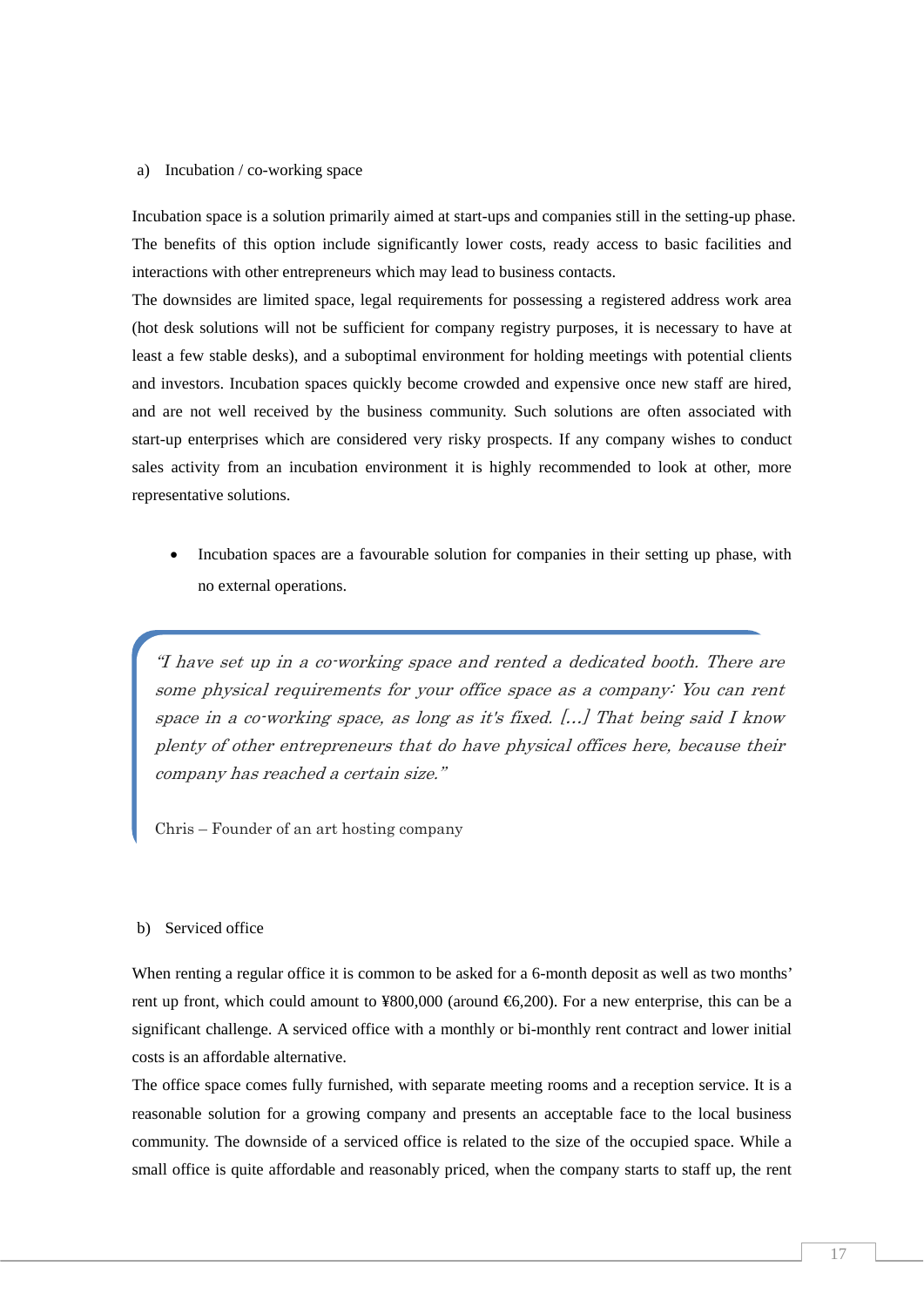grows disproportionally to the space acquired. This option is not recommended for ICT companies with requirements for growing server space.

• A serviced office is a sound, presentable and affordable solution for small companies.

"At the very beginning we used to be at a serviced office, because we didn't have the staff to handle the customers when they visited us. It was quite useful, but became very expensive. "

Mark - CEO of a web hosting company

## c) Physical offices

This is the most expensive of the available options and is recommended for companies with established business models and revenue streams. This solution is the preferred choice of local businesses, generates the most trust and allows for the most freedom. As stated earlier, it is not unusual to be asked for 6 months' rent as a deposit in addition to 2 months' rent up front. Naturally, this can change depending on the landlord, company, office size and location. Offices like this come with no additional equipment or facilities besides the regular utilities. The company is expected to furnish the office itself and to return it to its prior state when vacating the premises.

• Only pick this option when other solutions become too expensive and the company size justifies it.

"You want to hold off getting an office space for as long as possible. Get it when you absolutely need it. [..] once you start selling, customers will want to come visit you. I think it's this feeling of knowing who are they dealing with that is important [for the Japanese]: They want to get to know the real person, they want to get a feel for the people in the company to see if they're honest people. Business is very personal here"

Tim - CEO at a platform solutions provider company

For a list of selected office solution providers please refer to Annex 4.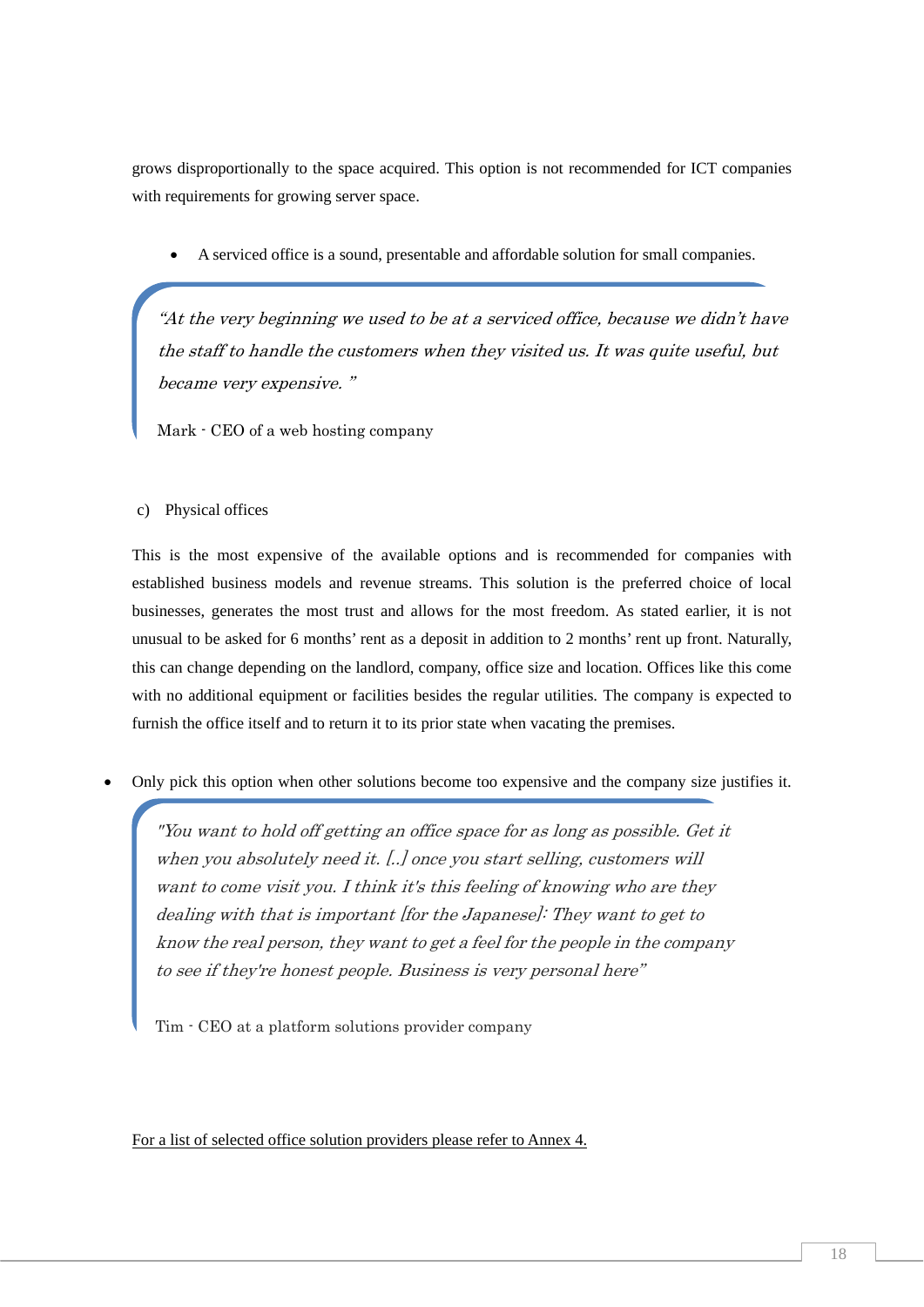#### <span id="page-18-0"></span>**2.3. Office supporting services**

The following solutions should be considered in order to supplement the activities of small businesses in their start-up phase, and assist in creating a positive image of the company :

#### a) Secretary agency

The secretary service is an affordable solution which provides a professional, native Japanese secretarial and call centre service which can answer the company's phone calls and redirect them when necessary. This is a useful choice when the company is in its early stages and short on staff, as it frees up employees for other tasks, improves the external image of the company and keeps track of all incoming calls.

• Highly recommended for smaller companies in order to boost their image and manage incoming communication.

"We have outsourced our secretary service. They receive our phone calls, send me emails with the caller details and if it's necessary I call them back. When customers pick up the phone they hear a nice professional voice that will assist them with their inquiry. It builds trust in the company"

Alan - Overseas business officer at an online crowd sourcing service

### b) Address renting service

Renting an actual office in a prestigious area is a significant financial strain on a newly established company's budget. This is why renting just an address with access to a meeting room and a P.O. box is an attractive solution for some. Conferences and meetings can be held at dedicated, well equipped spaces at a location closer to the centre of the city and the address can be printed on the company's business cards adding some recognisability.

This solution, however, cannot be used for the main office, or for registering the actual business. It is often used for companies with server or manufacturing facilities outside the city.

• An attractive solution for companies from different prefectures which require a Tokyo office, or for companies occupying offices not suitable for formal meetings.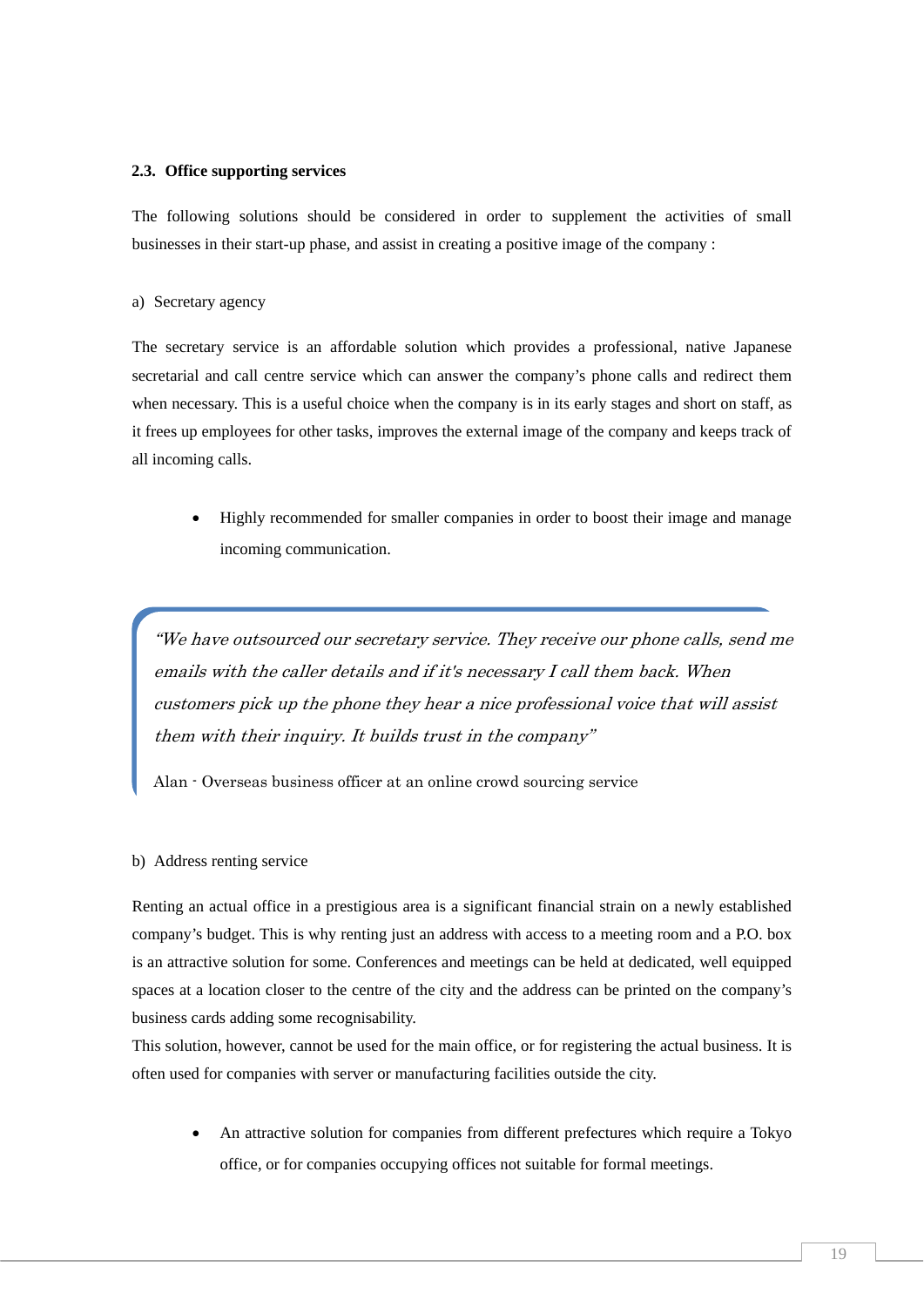"The second address is a Tokyo office: a virtual office. Before having this, we had questions like 'When will I come to Tokyo again if the main office is in Osaka?' The problem was that you are not in Tokyo, and had nothing to do with the office solution"

Roman - CEO at a photo editing software company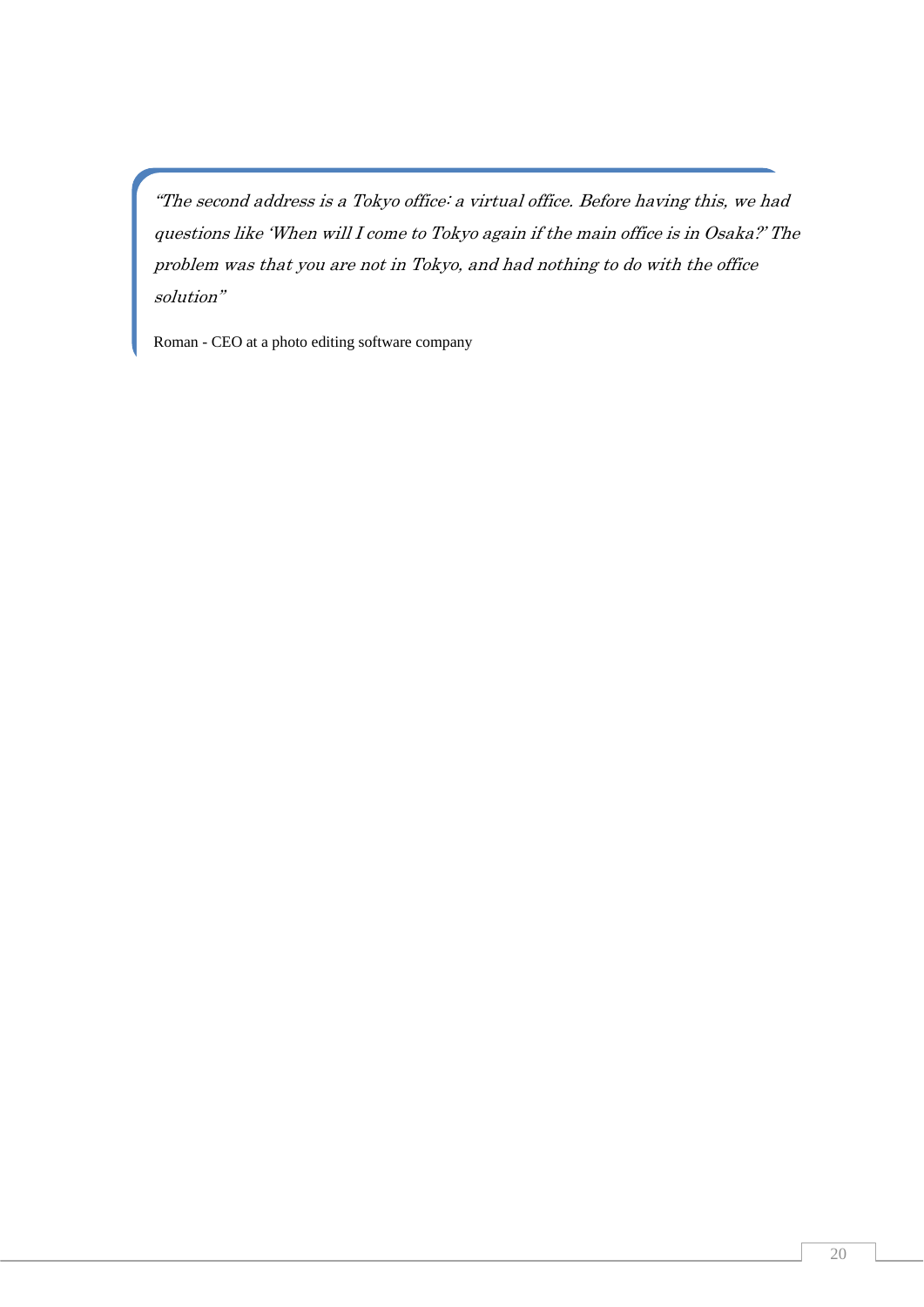# <span id="page-20-0"></span>Hiring in Japan

#### **3.1. Importance of native staff**

Japanese society is highly homogenous and non-Japanese inhabitants constitute only about 1.5% of the population. Japanese individuals and corporate customers are as a result accustomed to being served in their native language, and by a native speaker who is aware of the local business culture and etiquette. It is crucial for any business to engage at least one local employee to accommodate the above-mentioned market expectations.

#### **3.2. What are the local hiring practices?**

In Japan, it is still common to be hired right out of university with the expectation of spending the rest of one's working life in the same company. In the ICT sector, large service providers and software integration companies absorb the majority of available talent, leaving very few specialists on the market. It is also not common to be hired mid-career for a full-time contracted position. Japanese job seekers, who tend to value continuity and a risk free environment, are still biased towards working for Japanese-owned companies; however this trend is changing with younger generations.

A brand new European company entering the market is not perceived as desirable in the eyes of many potential Japanese employees. It is a new and risky endeavour with little or no history in Japan. A freshly-established enterprise has limited possibilities to change this perception and to start hiring staff. However, there are alternative human resource pools that a company can tap into. Hiring on the outskirts of the common pool of candidates can provide a solution.

These overlooked jobseekers consist of four groups: women, foreigners, midcareer workers and part-time employees.

 $\triangleright$  The Japanese ICT workforce mainly consists of male workers, leaving their female counterparts with less opportunities for stable employment. While there are still far fewer female ICT graduates, the ones that are available are highly educated and motivated individuals.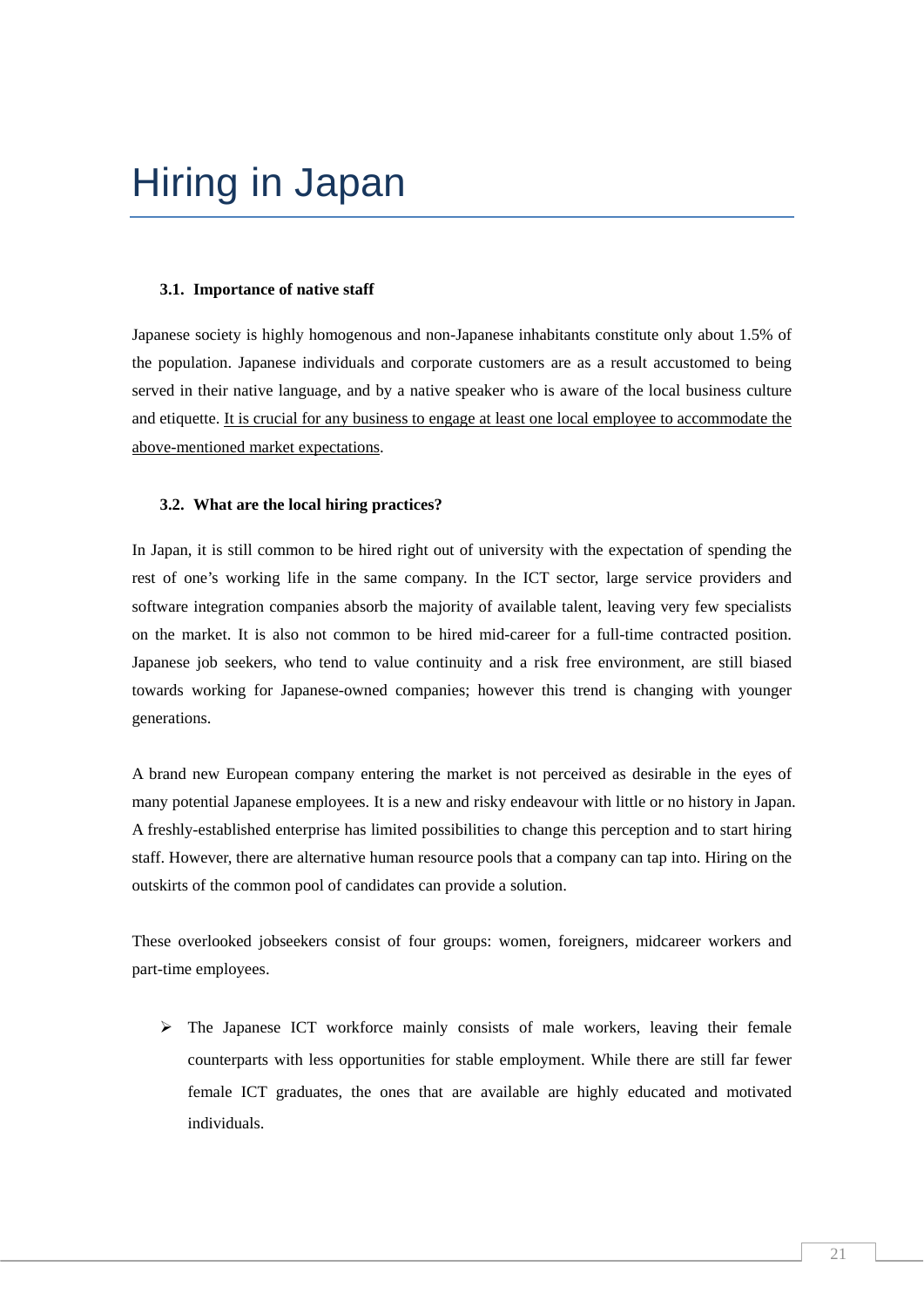- <span id="page-21-0"></span> $\triangleright$  It is fairly difficult for foreigners to be hired as full-time workers in traditional Japanese companies. This opens up the possibility of a smaller, newer company acquiring their services.
- $\triangleright$  Midcareer Japanese jobseekers that have, for any reason, left their previous employer might be an option to explore, as it is challenging for them to re-enter the Japanese workforce at the same position at which they left.
- $\triangleright$  Part-time employees are usually hired and terminated depending on the economic conditions and the needs of their employer. They are a valid resource and should be considered by any company.

"One of the challenges, that I have encountered, is that many good candidates are currently working at very big system integration companies. […] it's difficult to tempt them out because their positions are guaranteed at their current employers."

Eeeva - CEO at AGILE gaming development solutions company

## **3.3. What are the channels for hiring local staff?**

- a) Being a fresh company on the ground in Japan, it is of utmost importance to have at least one or two local employees in order to aid the establishment of a local presence. Ideally, a company should enter the Japanese market with a previously-existing business relationship that it can use to its advantage. A good idea is to approach a Japanese partner and request assistance in looking for new employees. The local partner is bound to have more extensive personal networks that may lead to suitable candidates.
- Use existing business relationships to search for employees.
- b) In a situation in which there is no pre-existing relationship with a Japanese partner and no network is available, online hiring platforms might be of use. Websites such as Career  $Cross<sup>14</sup>$  $Cross<sup>14</sup>$  $Cross<sup>14</sup>$  or Gaijin Pot<sup>[15](#page-21-2)</sup> are the go-to resource for bilingual jobseekers. These websites are mostly populated by jobseekers with a good, or very good command of both Japanese and

<u>.</u>

<span id="page-21-1"></span><sup>14</sup> http://www.careercross.com/en/

<span id="page-21-2"></span><sup>15</sup> https://jobs.gaijinpot.com/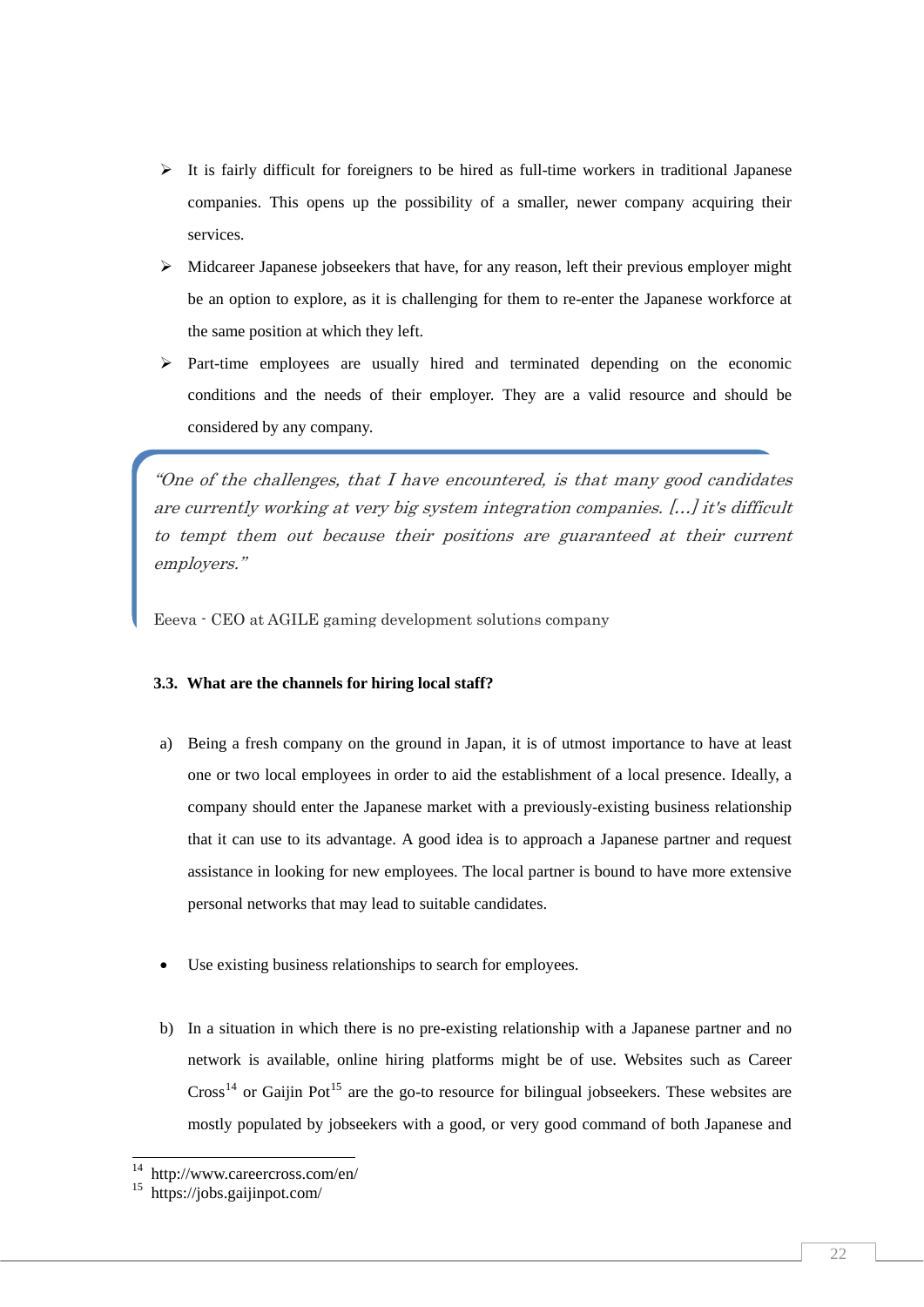English, and are somewhat bicultural. Such employees are very useful, when the company representative does not speak Japanese and requires assistance with culture related aspects of running an office. However, two points need to be taken into account: 1) one culture and language is usually dominant which may lead to communication issues 2) the actual work-related skills possessed by such individuals are reported to be subpar compared to their mono-lingual counterparts.

LinkedIn has not taken off in Japan as a career platform. Facebook on the other hand has and should be used as a networking tool.

• Use online bilingual hiring platforms for entry- to mid-level candidates.

"I was able to secure my support staff quite quickly using Gaijin Pot. There are a lot of expatriates looking for transition in a new line of work there"

Mark - CEO at a web hosting company

c) Another noteworthy hiring resource is the community itself. If the company has established some market presence prior to entering Japan, a sound strategy could be to locate communities already using its ICT solutions and to hire from within them. People concentrated in such groups are usually knowledgeable about the product, want to be a part of its development or may offer new sales channels. This is especially true in open source products, apps, programming aid solutions etc.

If there is no prior market presence, the company representative should still attend meetings established by a community that he or she has identified as potentially interested in his solution or product. Networking within such communities may lead to new potential employees as well as new sales channels.

- Use communities centred around the marketed ICT product/solution for potential employees.
- d) When a company faces time constraints and the local manager does not have the knowledge to deal with recruitment on his own, HR companies dedicated to the ICT sector are a feasible solution. They have pre-existing networks, which allow for a more effective search for potential candidates and are able to advise on the current ICT HR market situation. When a business is ready to allocate some more resources towards recruitment (and in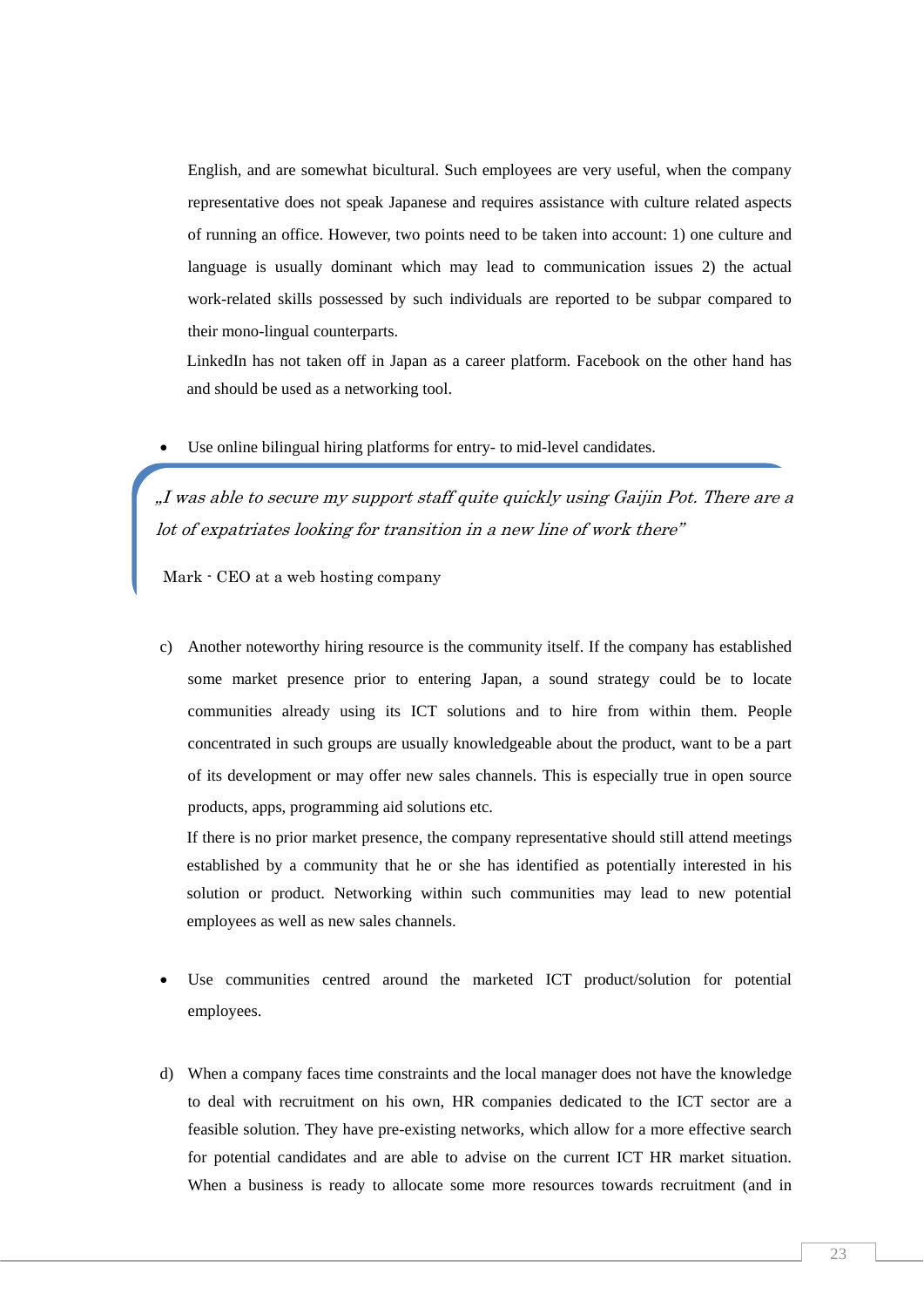return gain time, market insight and a potential employee) companies such as Webstaff<sup>16</sup> may be a sound choice.

 $\triangleright$  Use recruiting agencies in order to save time and gain insight into Japan's ICT labour market.

"When hiring engineers, we asked the headhunting companies for assistance. We gave them a test to present to the potential employees and that made things easier for us."

Mark - CEO at a web hosting company

<u>.</u>

<sup>&</sup>lt;sup>16</sup> www.webstaff.jp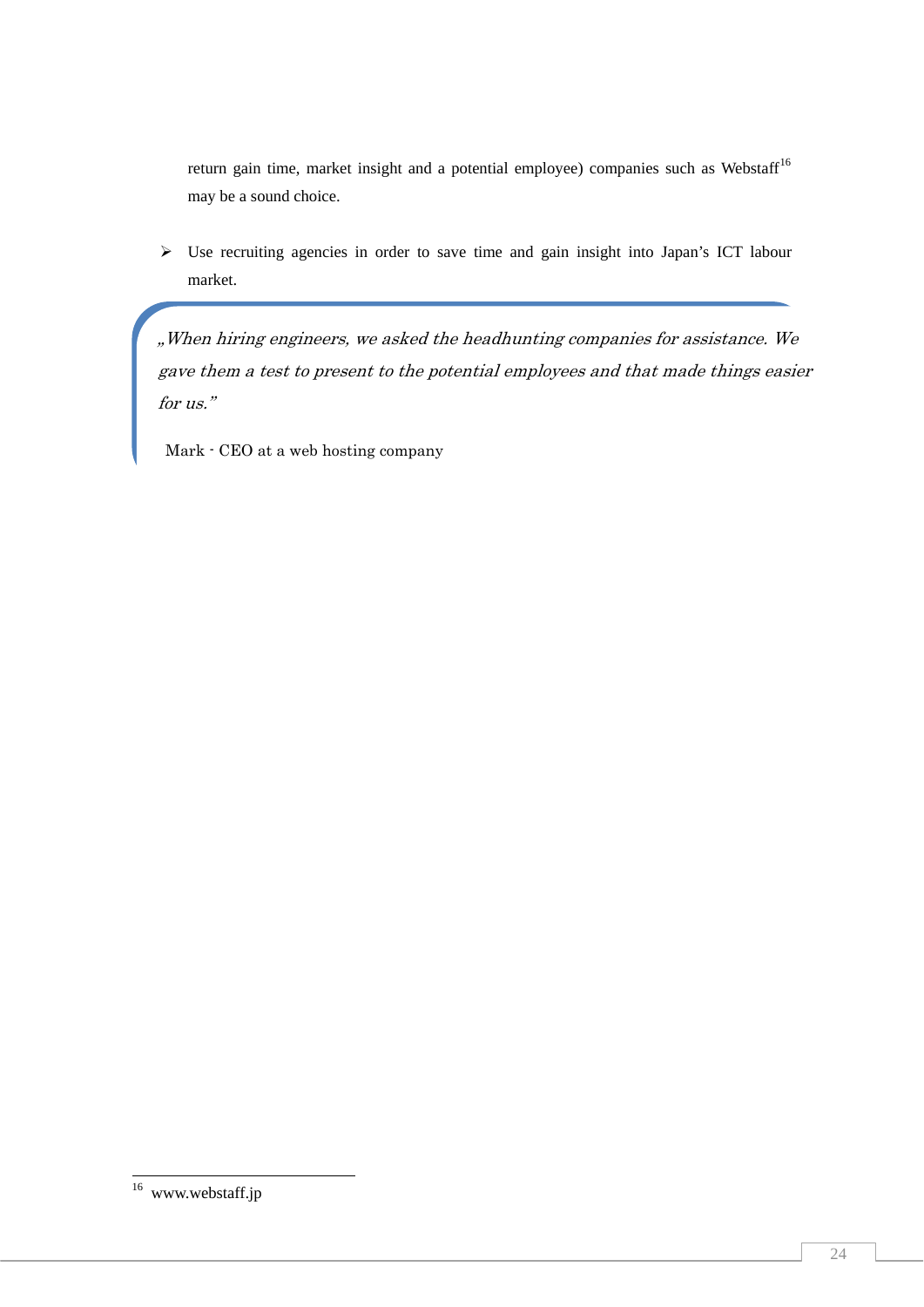# <span id="page-24-0"></span>Sales and networking

In the EU and North America, software sales are conducted on a low touch, self-service basis. Customers visit the website, select the product or solution they are interested in and purchase it using online forms and payment methods. Human interaction is minimal. However, in Japan there is is still a very high demand for sales service and individual guidance throughout the sales process. Customers require a lot of attention and time in comparison to their western counterparts. It is significantly more difficult for a company to close its first sale.

This is true for both business to customer (B2C) as well as business to business (B2B) approaches. While this guide does not go into great detail regarding B2C relations, some of the B2B recommendations will be applicable.

#### **4.1. Sales**

- a) Whilst dealing with Japanese companies, knowledge of the Japanese language is extremely important. The company's sales representatives should be native Japanese speakers with a deep understanding of local business culture and etiquette. There are certain "ceremonial" activities embedded in the negotiation process which, when absent, may cause discomfort or imply lack of commitment or serious intentions. The Japanese language is also rich with standardised phrases, that, though not possessing any informative value, imply respect and understanding of the communication process.
	- For a young company, which has just entered the market, it is best to leave the negotiations in the hands of native sales representatives.

"I've noticed that the sales funnel seems to be getting people […] sat in front of a salesman, there is this sort of procedure that keeps the customer in the funnel. And then there's sort of a social pressure that they have created this relationship with the salesperson, and they don't want to break the harmony of that by saying "you know, actually no", and just leave."

Chris – Founder of an art hosting company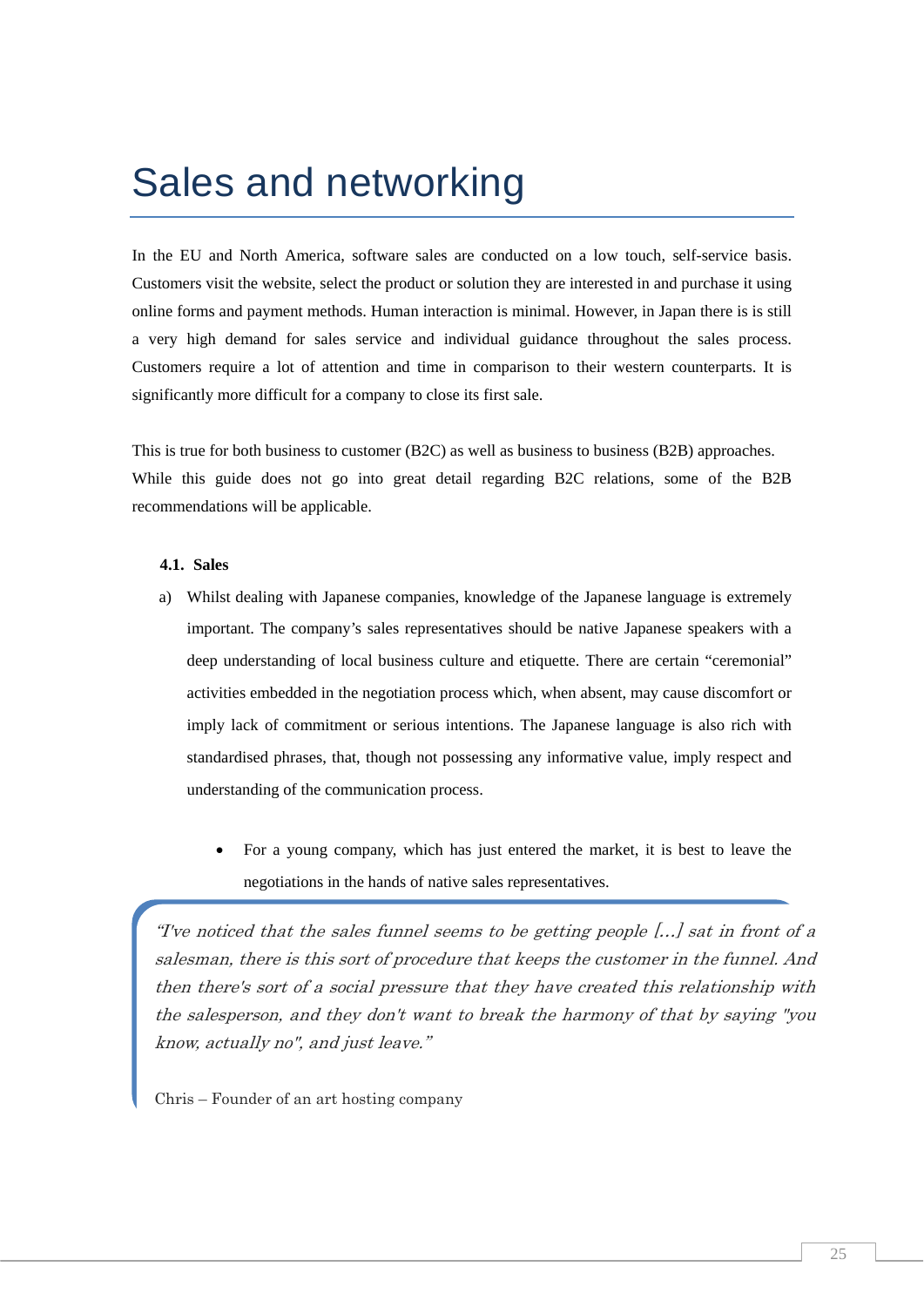- b) The key to Japanese sales is building complete trust. The best way of gaining trust is by attending community events where a company can demonstrate its competence and commitment to the local market. Creating meaningful contributions, solving real challenges faced by other community members, offering guidance and educational support will greatly benefit the company's image in local circles.<sup>[17](#page-25-0)</sup> Such community events may include trade shows, networking meetings, charities, seminars and industry groups.
	- Build trust by assisting communities relevant to your business

"Japan has a large number of networking events. Figure out what's your target community, and how to add some legitimate value to that community. Once you do that, the alliances and channel partners become clear."

Tim – CEO at a platform solutions provider company

- c) In order to secure sales in Japan, the role of recommendations and introductions cannot be underestimated. While working on acquiring the company's first sale, testimonials from previous satisfied foreign partners should be drawn upon. This will underline the company's achievements and may convince a prospective buyer to do business with you. For future sales however, Japanese business partners should be presented as references. Early-stage customers may also be a valuable source of future introductions and recommendations. "The only worse thing than being the first customer in Japan, is being the only customer in Japan."
	- Introductions and recommendations are of extreme value. Prioritise local endorsements over foreign ones.
- d) Sales cycles in Japan are much longer than in the West. This is mostly due to the fact that Japanese customers will spend more time building trust and getting to know potential business partners. However, this is mostly offset by a significant customer retention rate. Once the sale is closed, the client tends to be very loyal to the company.

-

<span id="page-25-0"></span> $17$  https://www.techinasia.com/definitive-guide-japan-market-entry-sales-secrets/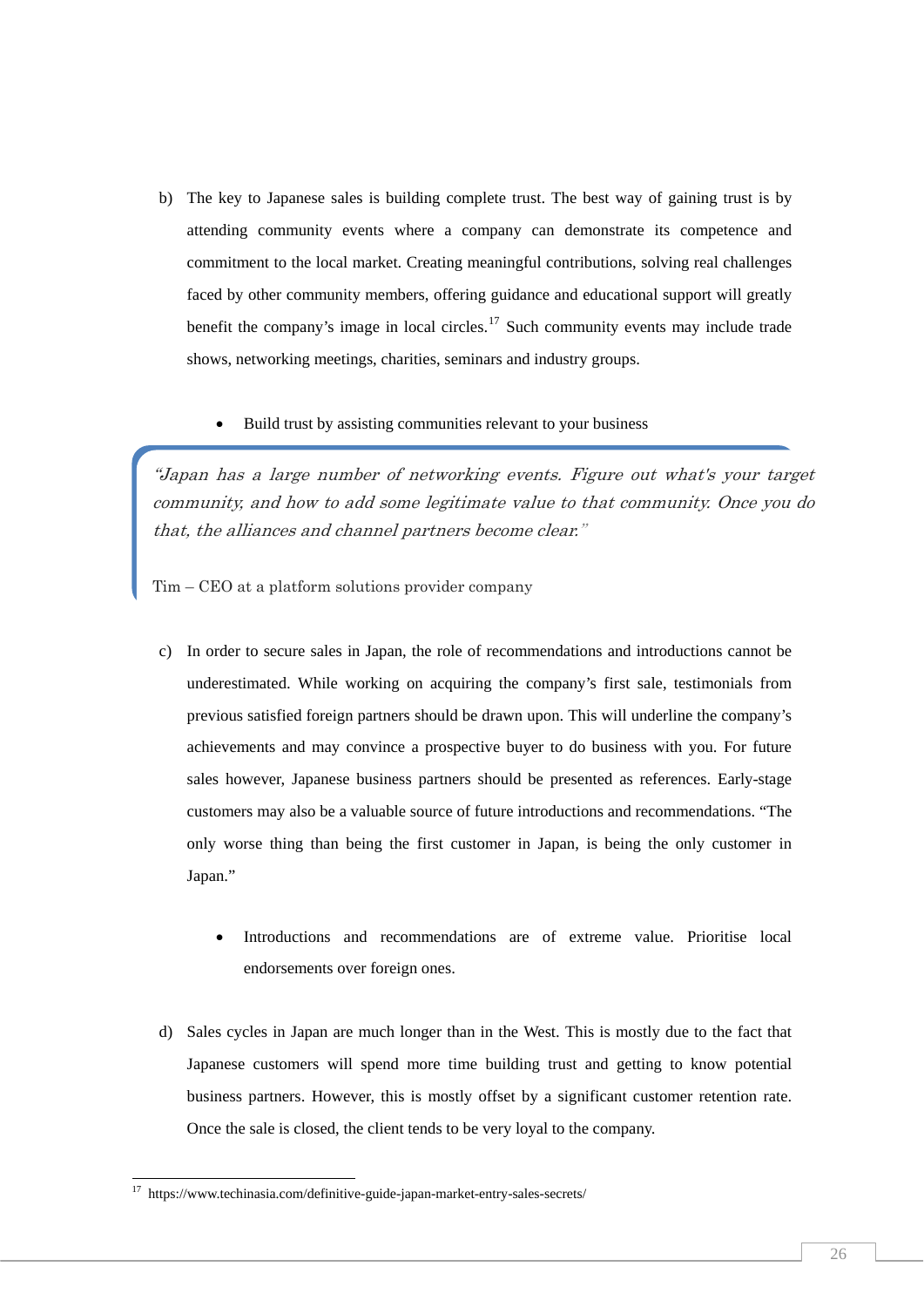- <span id="page-26-0"></span>• Be prepared for long sales cycles.
- e) When dealing with a prospective customer, jumping hierarchy is highly discouraged. Doing so will put the initial contact in a difficult position, and communicate to the customer a lack of knowledge of business protocol on your side. Cooperation and purchasing decisions are made from the bottom up - the engineers need to forward a message to their superiors about the usefulness of the proposed solution.
	- Respecting hierarchy and the decision process of Japanese companies is crucial.

"There is always a consensus building component to it. If you go to the top, the president of a substantial Japanese company, will immediately send you a few steps down, and he's trying to be helpful!"

Tim – CEO at a platform solutions provider company

### **4.2. The product**

- a) Japan is a monolingual and homogenous society. All products offered on this market should be properly localised and optimised to accommodate the variety of characters and alphabets present in the Japanese language.
	- $\triangleright$  Product localisation is key for its success.
- b) When working for a Japanese client on implementing or designing an ICT solution, it is important to account for substantial overhead, in the contract. Local companies will require a lot more time for system integration and will expect the service provider to supply an engineer for the entire process without fees in addition to the agreed sum. Preparation for this should consist of allocating additional overhead hours in the contract and periodically informing the client of the amount of time required to implement the requested change.
	- $\triangleright$  Account for additional overhead in the contract drafting phase.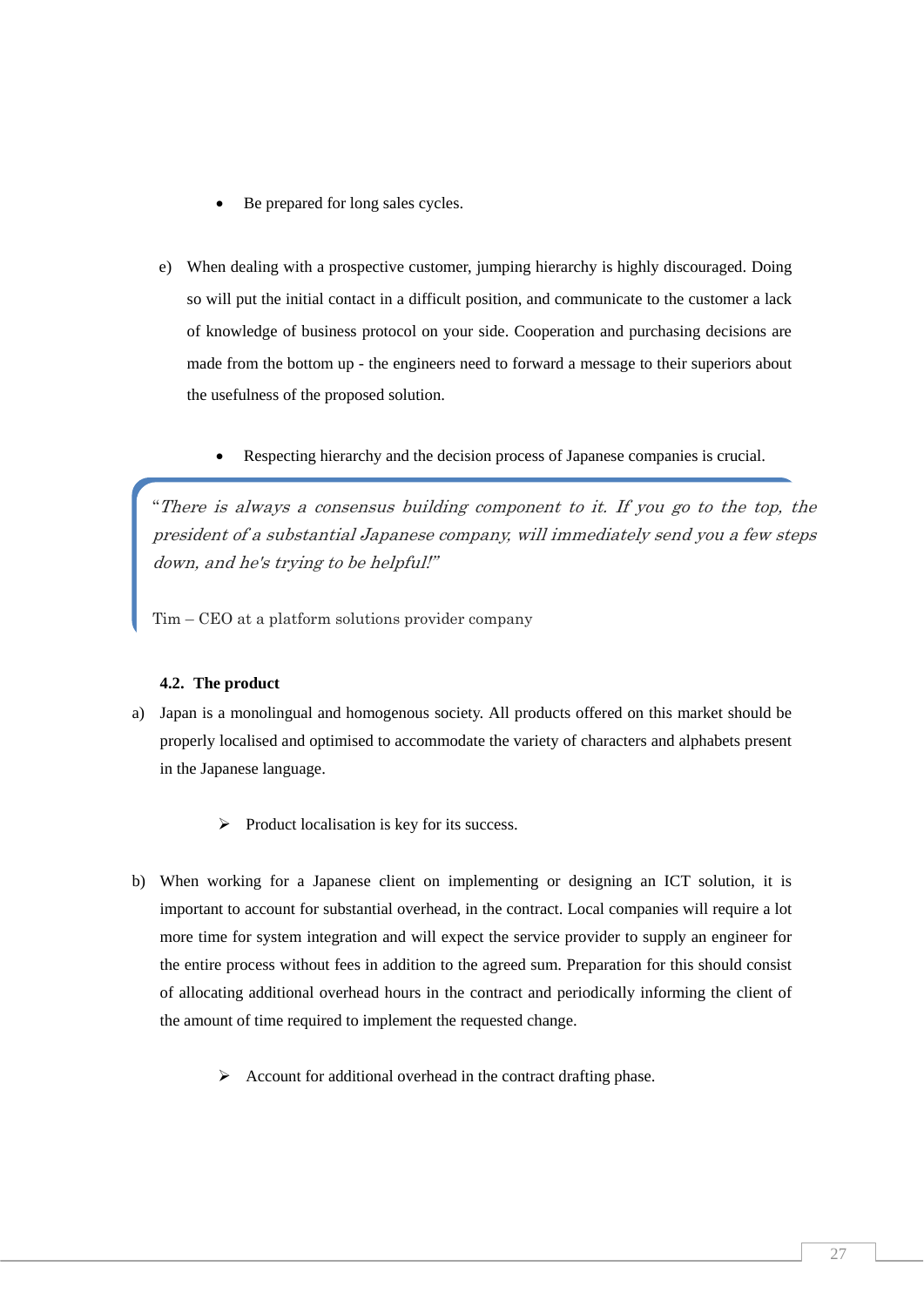<span id="page-27-0"></span>"A lot of the overhead in terms of customer support is not supporting the product we made together but supporting the work process"

Chris – CEO of a software development company

- c) Even though in the ICT industry the product itself is intangible, a company meaning to introduce a new solution or service will need to develop high-quality presentations and marketing materials. The amount of printer collateral is significantly higher than in Europe. Promotional materials, print outs, presentations, information pamphlets, and all other mediums used for communicating with the customer should be of the highest quality, localised and delivered in a nice package. Additionally, printed instruction manuals, guides and reference materials should also be made available to the customer (or a digital copy for download).
	- $\triangleright$  All printed promotion and information materials should be of the highest quality.

#### **4.3. After sales support**

Local companies excel at delivering a high quality experience to their customers and new businesses should accordingly treat customer services as an investment for future sales. It is still common in Japan for customers to request or expect the presence of an engineer throughout the entirety of the sales and product implementation process, regardless of the product's level of complexity. Even if the product is handled by a distributor, having a local sales and customer support representative is conducive to overall success and enables the following advantages:

- $\checkmark$  A physical link to the home office;
- $\checkmark$  Capability to address more complicated issues should they arise;
- $\checkmark$  Possibility to physically visit customers and provide assistance;
- $\checkmark$  Ability to support local sales teams with detailed explanations of the product/solution;
- $\checkmark$  Creation of a stronger relationship between the company and its resellers.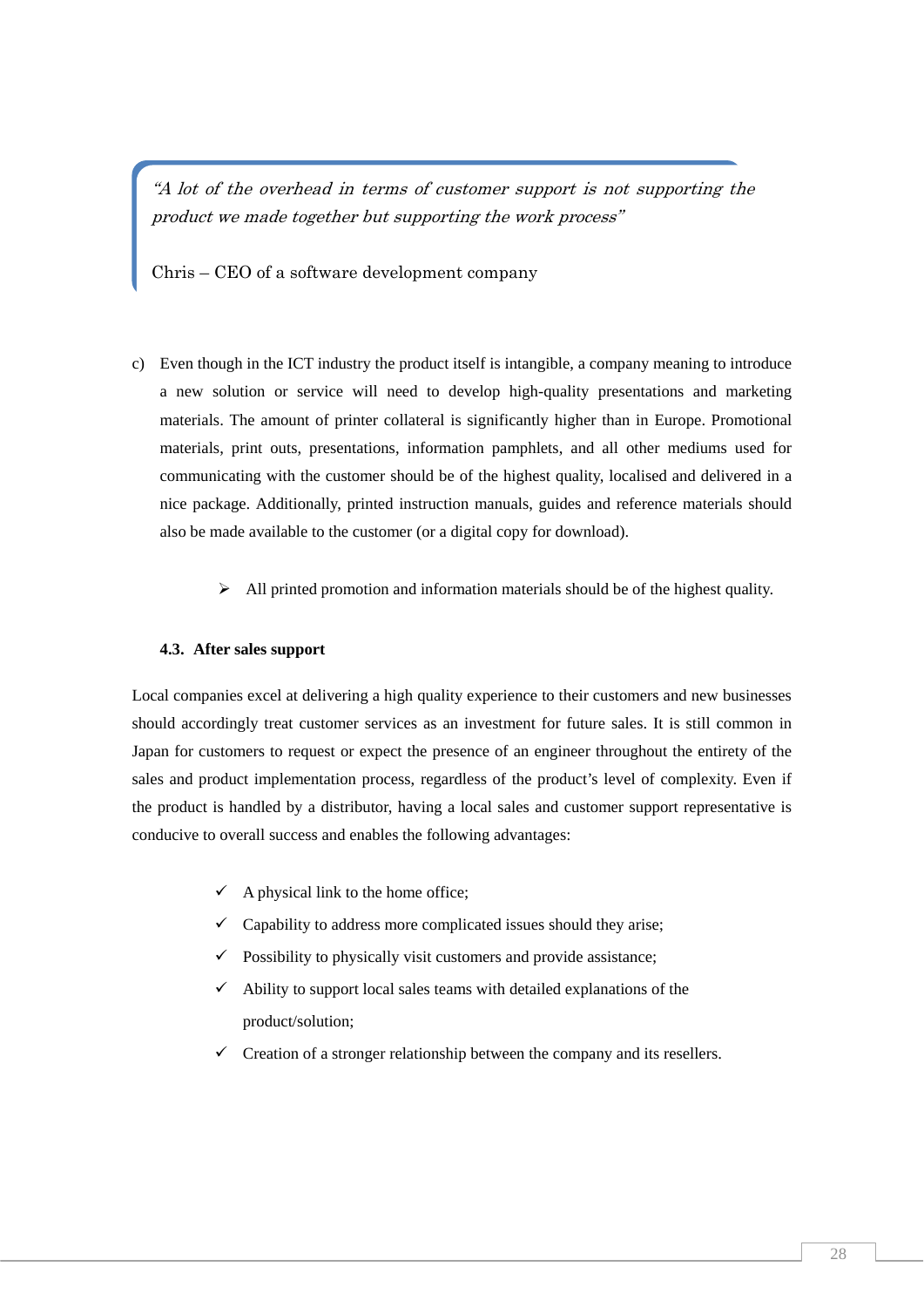"It can be tricky with Japanese customers, they send us an email and ask 'Can you come?' We send an engineer and then the customer explains the problem."

Mark - CEO at a web hosting company

The support office should be comprised of native speakers with a working knowledge of the product and should be able to address a support request in a timely manner (usually within the same or next working day). Offshore support centres are very rare in Japan.

"Our customers have one day a week when our engineer will be on-site and able to help them for half a day."

Tim – Head of business development at an IT service integration company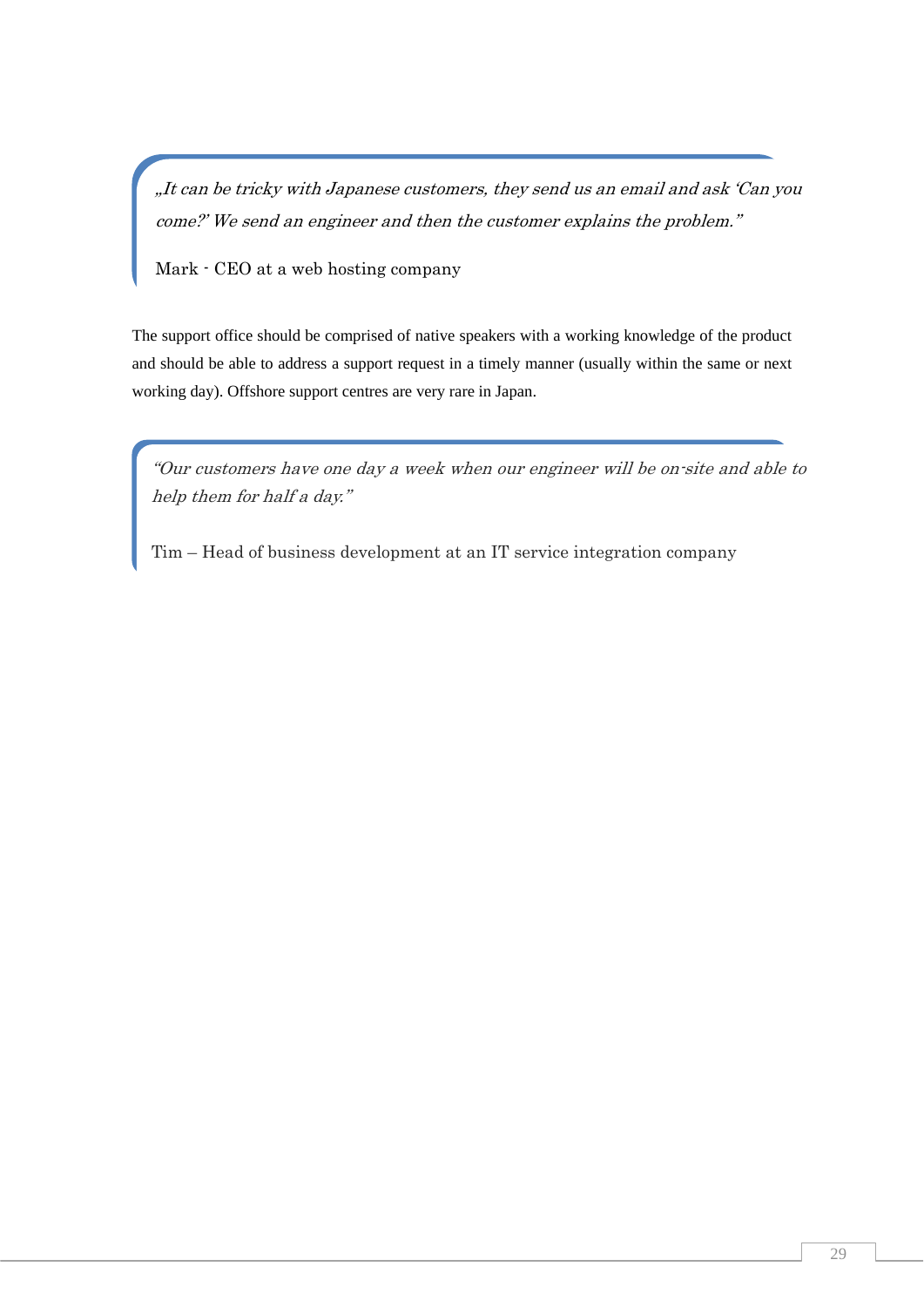## <span id="page-29-0"></span>Investment opportunities

Japan's ICT industry is its largest and most competitive sector. It accounts for 9% of GDP and is the biggest contributor in terms of added value for virtually every other sector in the Japanese economy. Taking into account the information gathered from interviews conducted by the author cross-referencing them with current ICT-related policies promoted by the Japanese government and compared with current market trends - a number of potential investment opportunities can be found.

#### **5.1. Smart solutions**

In the light of the global progress towards digital economy and the implementation of intelligent technologies in virtually all aspects of daily life, the smart solutions segment seems extremely promising. Providing sensors, wireless communications solutions, embedded software solutions in the following areas is just an example of the possible business cooperation options.

- $\triangleright$  agriculture
- $\blacktriangleright$  healthcare and elderly care
- $\triangleright$  transport networks
- $\triangleright$  power management

#### **5.2. Robotics**

Japan has invested heavily in R&D into robotics in recent years and this trend is still continuing. Companies capable of providing solutions and insight into this sector will find a number of opportunities for themselves in areas such as:

- $\triangleright$  agriculture
- $\triangleright$  manufacturing
- $\triangleright$  healthcare and elderly care, assisted living solutions

#### **5.3. Technology marketisation**

Japan is a level one consumer, which means that it will not only request final products but also individual components and partial solutions. Companies with new technologies looking for a way to get them into this market might find that big Japanese companies are interested in acquiring them and introducing them to the consumers.

#### **5.4. Software development**

Software development in Japan still lags behind the EU and the USA. Original and innovative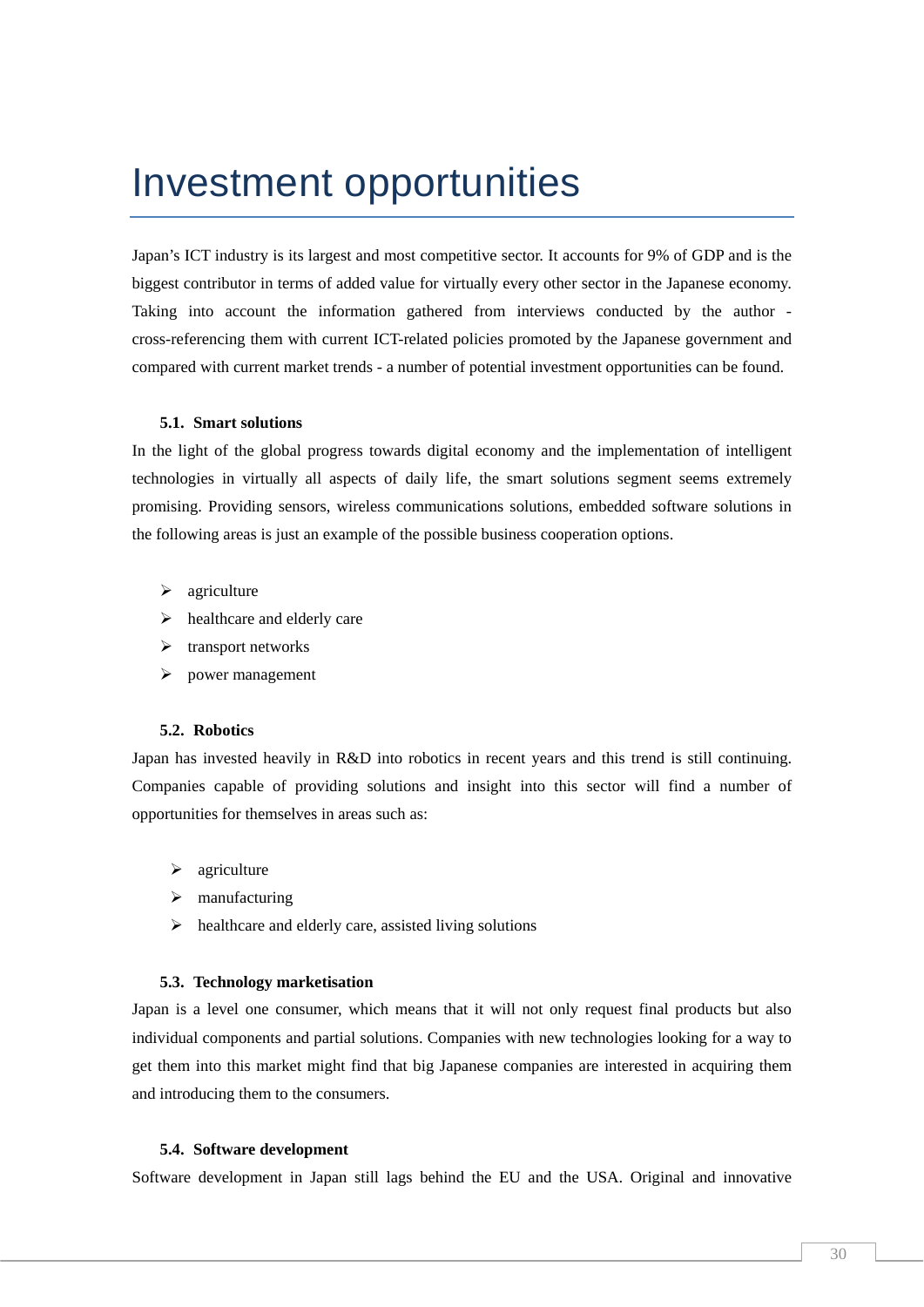<span id="page-30-0"></span>solutions are often brought in from overseas and adapted to the Japanese customer. Businesses able to offer new solutions for end users with more intuitive UI and more pleasant UX have the potential to succeed in Japan. The current software segments that look promising are:

- $\triangleright$  E-commerce platforms
- $\triangleright$  Gaming design software
- $\triangleright$  Corporate ICT system solutions
- $\triangleright$  Payment, invoicing and accounting software

### **5.5. Servicing foreign own companies in Japan**

While the primary market for incoming European companies consists of Japanese consumers and businesses, servicing foreign-owned firms in Japan is also a promising potential market. Non-Japanese owned enterprises operating in Tokyo often run into language and cultural barriers whilst conducting their activities. This may cause a certain level of discomfort among managers, and presenting them with an English-language service tailored to their needs could be a solution which leads to a successful business partnership. This is especially true in the ICT sector where locally offered solutions are often sub-par compared to those available to the parent company. Currently there are a number of ICT businesses which cater to this segment, but the market is growing and shows potential.

Incoming companies can generate substantial revenue just by targeting non-Japanese businesses, but by fully adapting to the local market and incorporating Japanese partners, their profits will be much greater.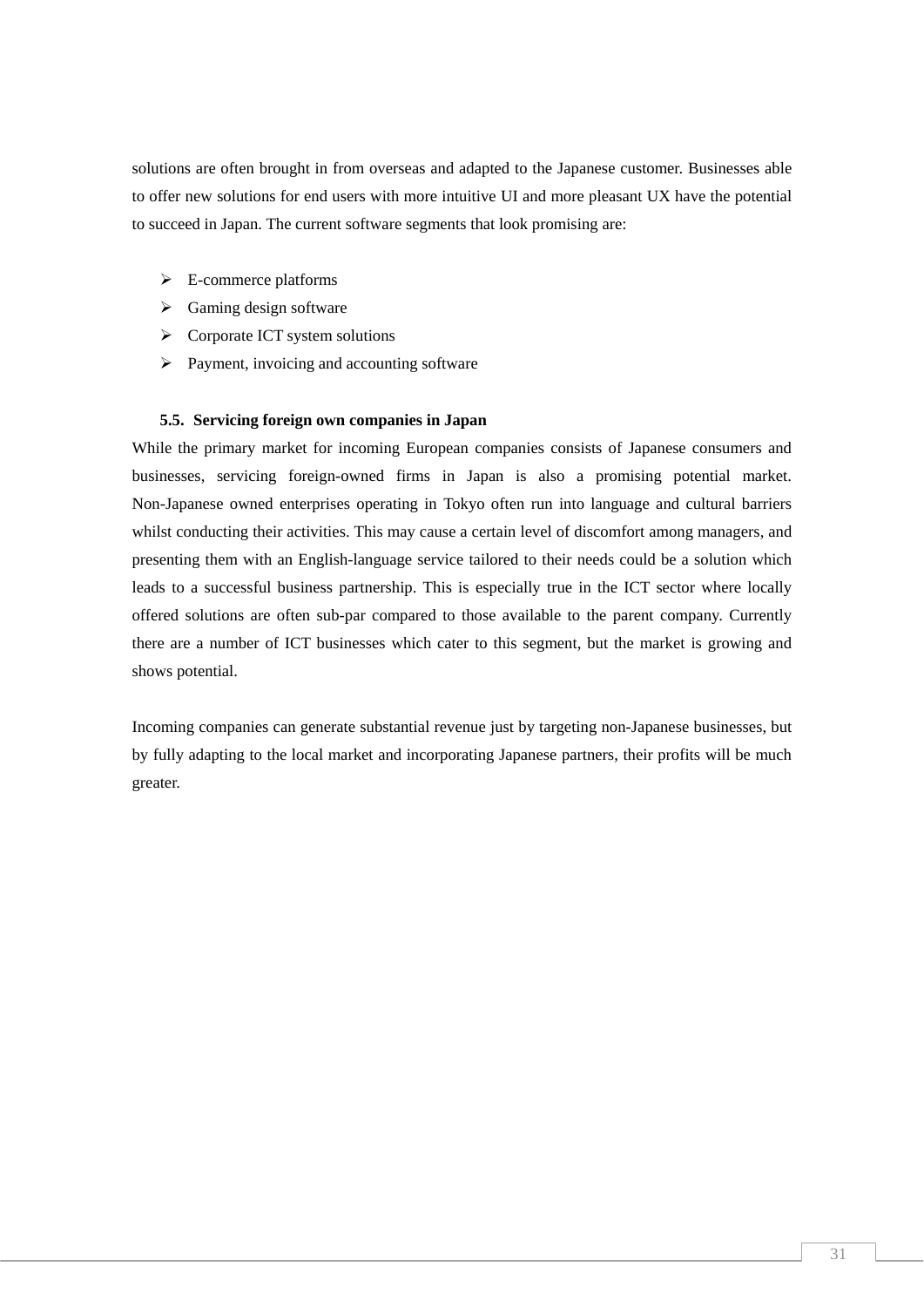# <span id="page-31-0"></span>**Conclusions**

When a European ICT company is planning on expanding to Japan there are several important matters that need to be taken into consideration. Perhaps the most important point to be aware of is the distinction between the high touch and low touch sales models. While the low touch approach has worked well in the West where direct interactions with the customer are minimal, it is not widely used in Japan. A more human, high touch, approach combined with personal interactions is still the most successful strategy for any type of business activity.

An ICT company cannot enter this market with a technical low touch approach. It will simply not work. Time and resources are needed to develop connections, sales channels and a customer base within a strong community.

The most common sector-specific issues that were mentioned in the interviews were related to local standards and regulations, software localisation and personal data protection.

- $\triangleright$  Local regulations and standards should be easily accessible at any of the governmental or private support institutions.
- $\triangleright$  The localisation challenge can be overcame by:
	- introducing a third party translation company;
	- approaching the Japanese software community around the for support;
	- establishing a representative office in Japan and hiring local staff for translation;
	- approaching the software distributor or Japanese partner for assistance.
- ¾ Personal data security and management should be managed in accordance with the "Law Concerning the Protection of Personal Information" (April, 2005). Since the Privacy Law only applies to databases containing more than 5,000 contacts – it's quite easy to determine whether or not the company should apply its rules.

If a company addresses all these topics prior to market entry, and puts extra effort into establishing meaningful and personal connections with the local business and support communities, it will be on the road to success.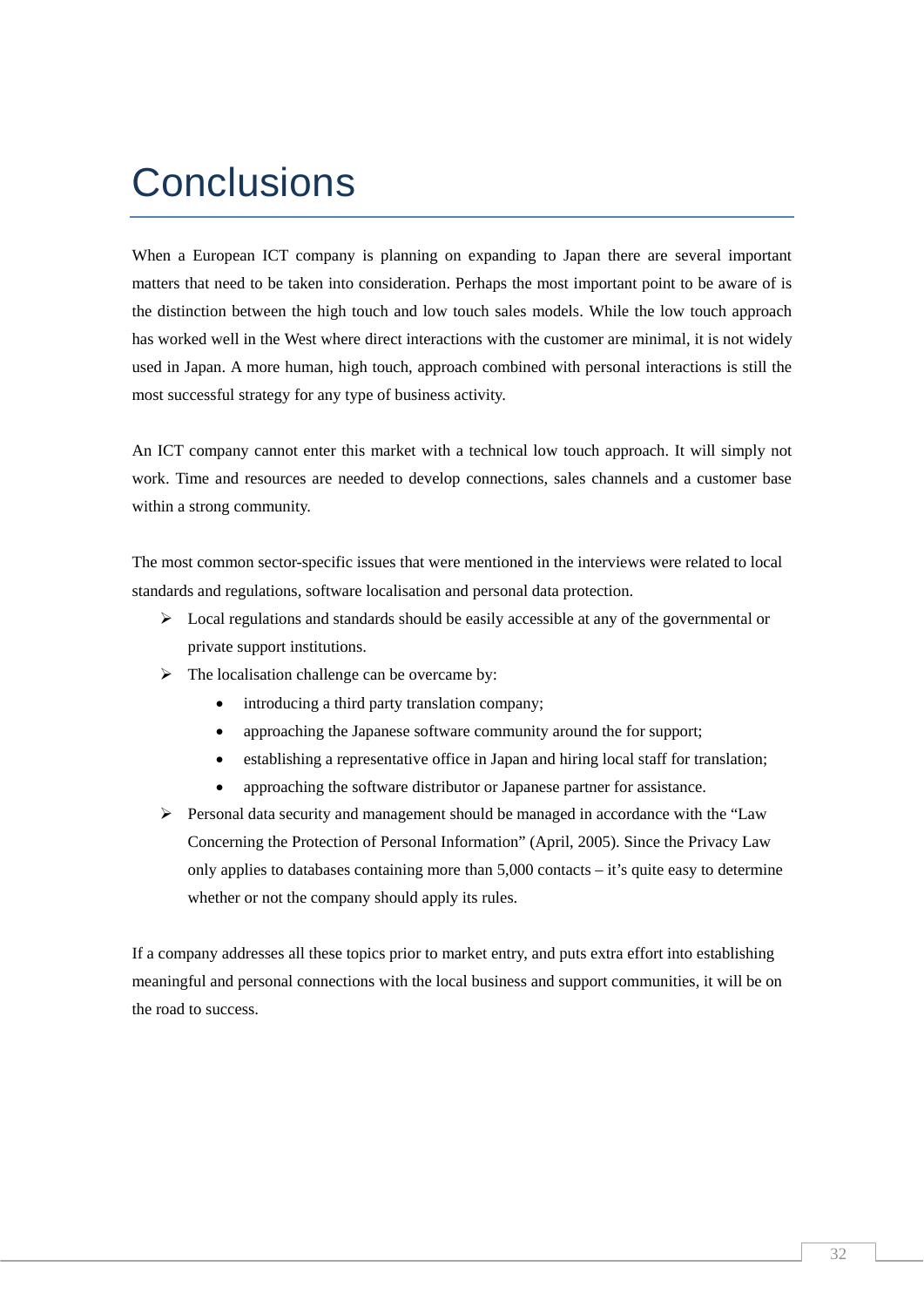# <span id="page-32-0"></span>Quick access roadmap

## **1. Market entry**

- 1.1. Market research
	- Results relevant for products with incremental improvements, less viable for disruptive solutions.
	- Japanese materials available online will most likely be more informative than their English versions
	- Hiring a Japanese language speakers to conduct research is advised

## 1.2. Trade shows

- Send a representative to a trade show as a visitor in order to familiarise the company with the market landscape
- Bring 1000 two-sided bilingual business cards (with a Japanese address if possible)
- Invest in a big booth to establish a strong company image
- Prepare high-quality, bilingual promotional materials
- Bring a Japanese assistant to the expo/ Japanese speaking staff to the booth
- Limit your activities to introducing your company and setting up meetings after the event. Pushing to close a sale is discouraged at this point.
- Target companies with English speaking staff they have an international outlook and are open to collaborating with international partners.
- Establish a consistent, professional recurring presence at the most important trade fairs

## 1.3. Prior "virtual" presence

- Product available for purchase online with no local counterpart
- Freeware products available online for download
- Japanese employees based in Europe and selling to Japan through their local channels
- Strong European brands and solutions may attract Japanese companies on their own initiative.
- Approach business matching institutions in order to identify potential distributors.
- Acquiring introductions is the most effective course of action for securing business partners.
- High-quality packaging and promotional materials are essential.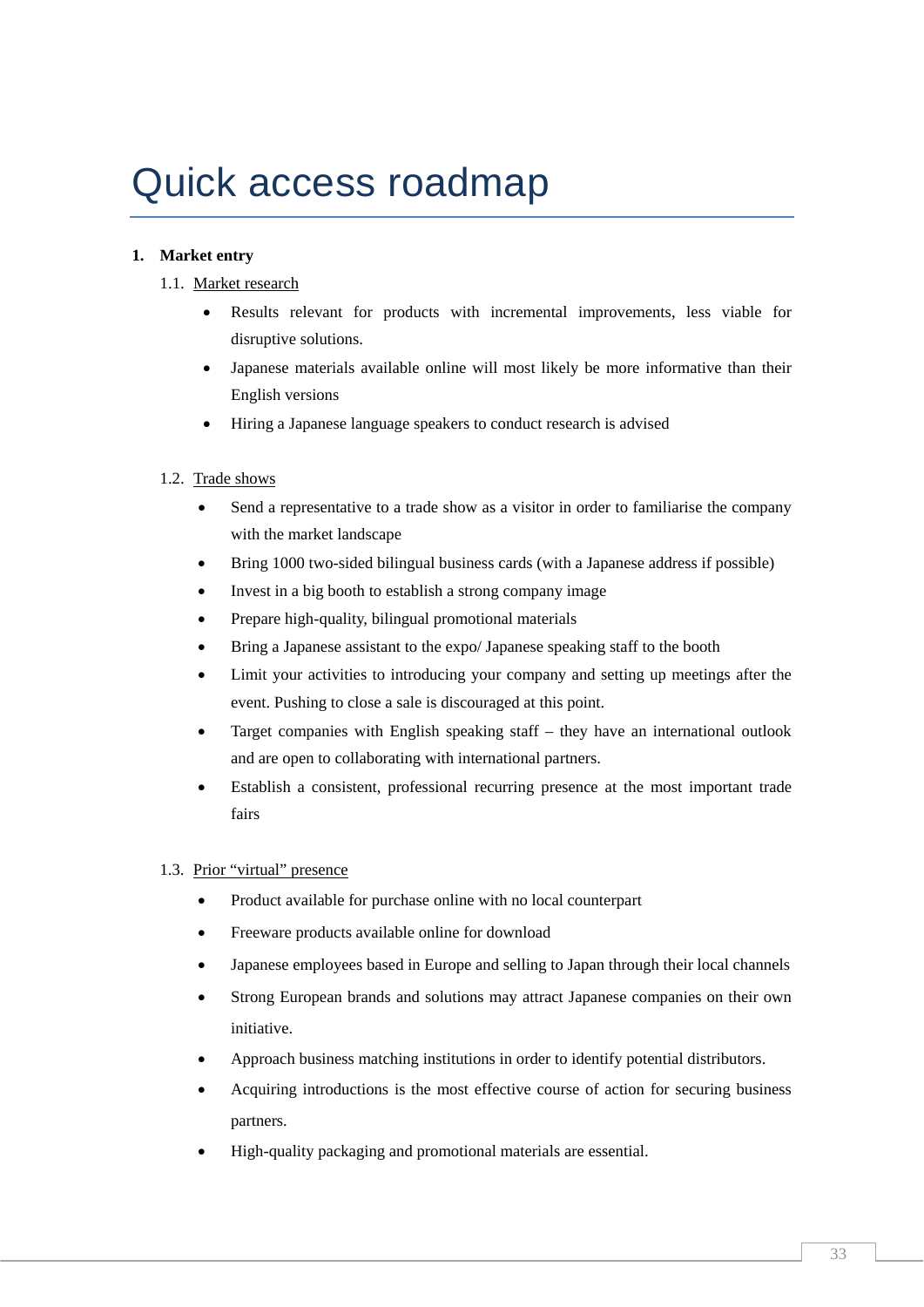- 1.4. Company acquisition is a viable alternative means of market entry.
- 1.5. Governmental and third party assistance
	- JETRO
	- EU-Japan Center for Industrial Cooperation
	- Other municipal and prefectural support organisations

## **2. Establishment of local presence**

- 2.1. Types of operation in Japan
	- Representative office established for marker research and information collection and marketing purposes
	- Branch office does not possess separate legal entity from the parent company, however can engage in all business related activates
	- Subsidiary company Kabushiki Kaisha as the most popular choice of the local business community, Godo Kaisha being an alternative.

## 2.2. Type of office space solutions

- Incubation /co-working space favourable solutions for companies in their setting up phase, with no external operations.
- Serviced office sound, presentable and affordable solutions for small companies.
- Physical office solutions for companies with established business models and revenue stream.

## 2.3. Office supporting services

- Secretary agency recommended for smaller companies in order to boost their image and manage incoming communication
- Address renting service attractive solution for companies from different prefectures which require a Tokyo office, or for companies occupying offices not suitable for formal meetings

## **3. Hiring in Japan**

3.1. Importance of native staff - Japanese individuals and corporate customers are accustomed to being served in their native language, by a native speaker who is aware of the local business culture and etiquette

### 3.2. What are the local hiring practices?

- Hire out of university
- Low mid-career mobility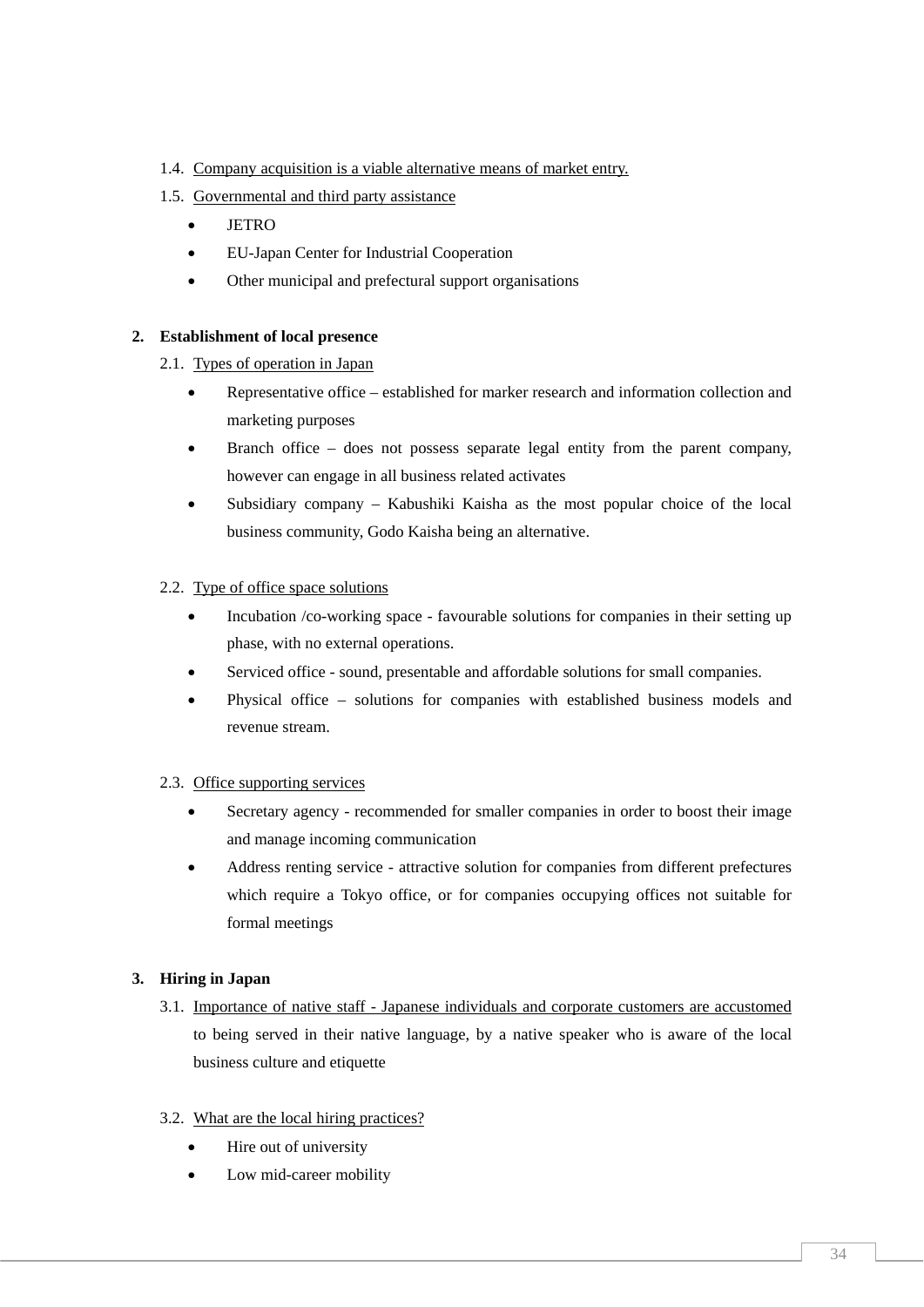- Highly risk averse job seekers
- Recommended hiring from alternative employee pools such as: women, foreigners, midcareer workers and part-time employees.

## 3.3. What are the channels of hiring local staff?

- Existing business relationships should be used to search for employees
- Online bilingual hiring platforms useful for finding entry- to mid-level candidates
- Use communities centred around the marketed ICT product/solution for potential employees
- Use recruiting agencies in order to save time and gain insight into Japan's ICT labour market

## **4. Sales and networking**

## 4.1. Sales

- For a young company, which has just entered the market, it is best to leave the negotiations in the hands of native sales representatives
- Build trust by assisting communities relevant to your business
- Introductions and recommendations are of extreme value. Prioritise local endorsements over foreign ones
- Be prepared for long sales cycles
- Respecting hierarchy and the decision process of Japanese companies is crucial.

## 4.2. The product

- Product localisation is key for its success
- Account for additional overhead in the contract drafting phase
- All printed promotion and information materials should be of the highest quality
- 4.3. After sales support Having a local sales and customer support representative is conducive to overall success and enables the following advantages:
	- A physical link to the home office;
	- Capability to address more complicated issues should they arise;
	- Possibility to physically visit customers and provide assistance;
	- Ability to support local sales teams with detailed explanations of the product/solution;
	- Creation of a stronger relationship between the company and its resellers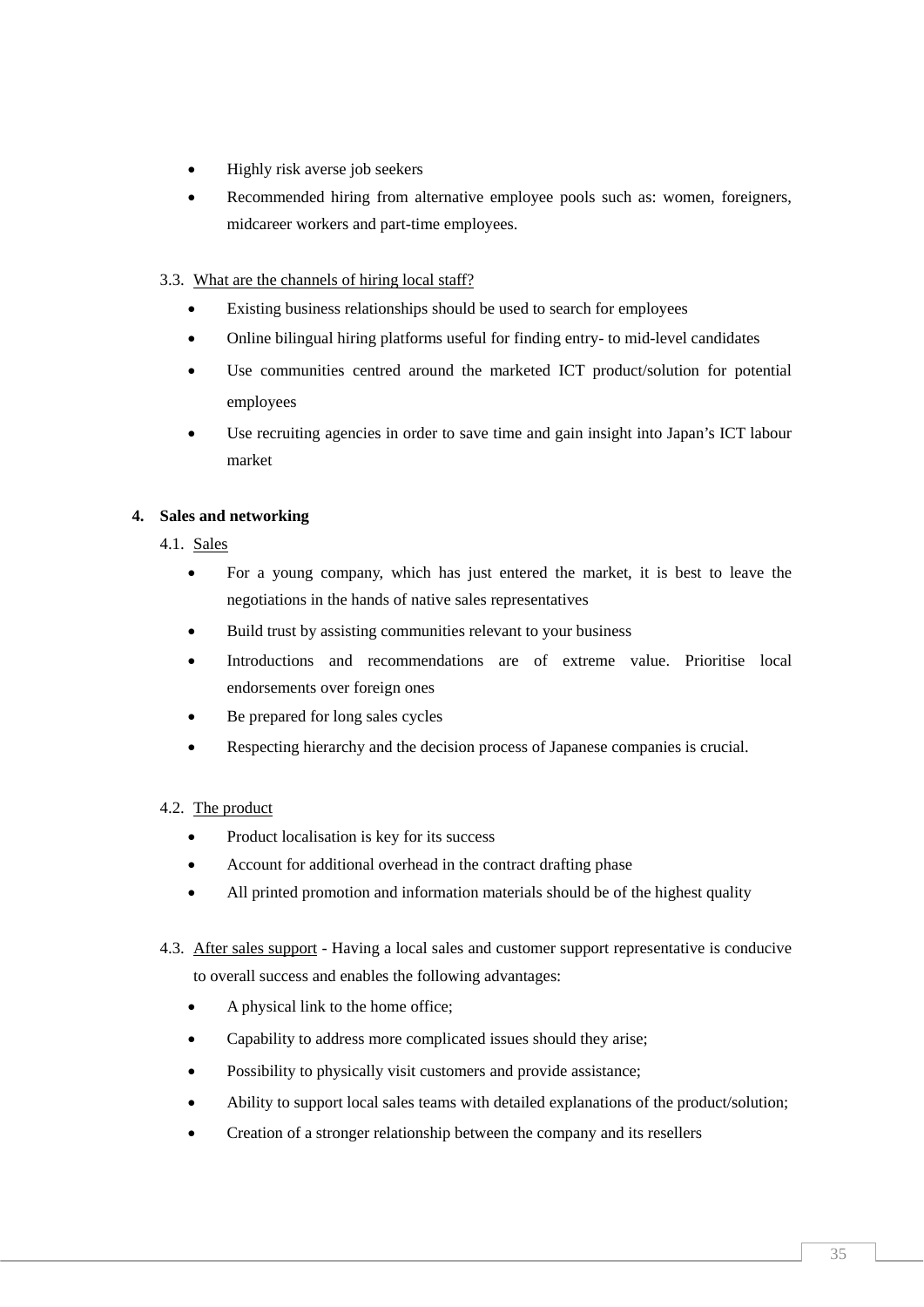## **5. Investment opportunities**

- Smart solutions
- **Robotics**
- Technology marketization
- Software development
- Servicing foreign owned companies in Japan

## **6. Conclusions**

- Human relations and high touch approach are of crucial importance
- ICT companies need be less technical and more human
- Product localisation
- Abiding by local standards and regulations
- Abiding by the Privacy Law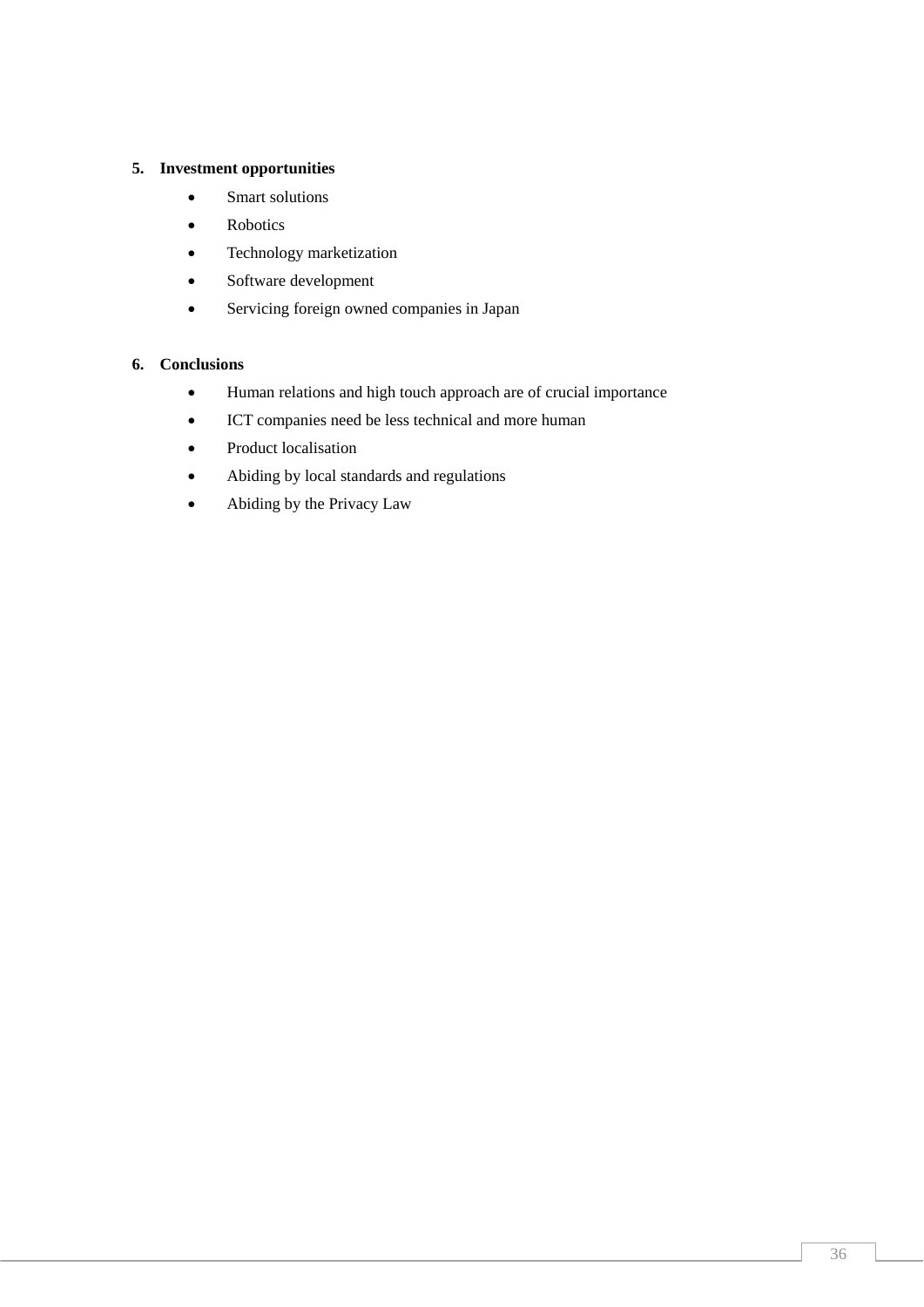## <span id="page-36-0"></span>**Annexes:**

#### **1. LIST OF CHAMBERS OF COMMERCE:**

**The European Business Council (EBC)** serves as the trade policy arm of sixteen European National Chambers of Commerce and Business Associations in Japan. It has been working to improve the trade and investment environment for European companies in Japan since 1972. The EBC is registered with the Ministry of Economy, Trade and Industry (METI) as the European (EU) Chamber of Commerce in Japan. The EBC currently represents over 2,500 local European companies and individuals who are affiliated with the EBC through their respective national chamber of commerce. https://www.ebc-jp.com/

**Ireland Japan Chamber of Commerce (IJCC):** The Chamber supports its Members through a variety of regular activities and works closely with the Embassy of Ireland and other Ireland-related institutions. The IJCC supports its members in a variety of ways, including organising speaker events, seminars and networking events in Tokyo and other cities; lobbying and supporting enhancement of Ireland-Japan business and trade; providing a forum in which to raise issues of interest to the Japan-Ireland business community. http://www.ijcc.jp/

**Italian Chamber of Commerce in Japan**: The Chamber provides Italian and Japanese companies with a wide range of services such as market research, mission planning, event organisation, seminars and courses. Moreover, the Italian Chamber of Commerce in Japan offers an office incubator service at its premises in Mita, renting out private offices and desks in order to help the establishment of Italian companies in Japan. http://www.iccj.or.jp/

**Netherlands Chamber of Commerce in Japan (NCCJ):** The Chamber's primary objective is to expand professional and personal networks that facilitate the pursuit of business activities in Japan, or the promotion of trade between the Netherlands and Japan. It has about 45 member companies that are either Dutch companies or companies that seek business and/or friendly relationships with the Netherlands in general or with Dutch companies in Japan in particular. The Chamber organises many activities, including breakfast/lunch meetings, seminars and workshops. It also provides its members with information and resources, and provides ample opportunities to network. http://www.nccj.jp/

**Polish Chamber of Commerce and Industry in Japan**: This relatively new (founded in 2007) Chamber's purpose is to promote economic exchange between Japan and the Republic of Poland. In order to fulfil its mission, the Chamber collect and analyses relevant information on the Japanese economy, economic trends and dynamics; conducts educational activities and undertakes lobbying activities targeting the governments and economic organisations of Japan and the Republic of Poland.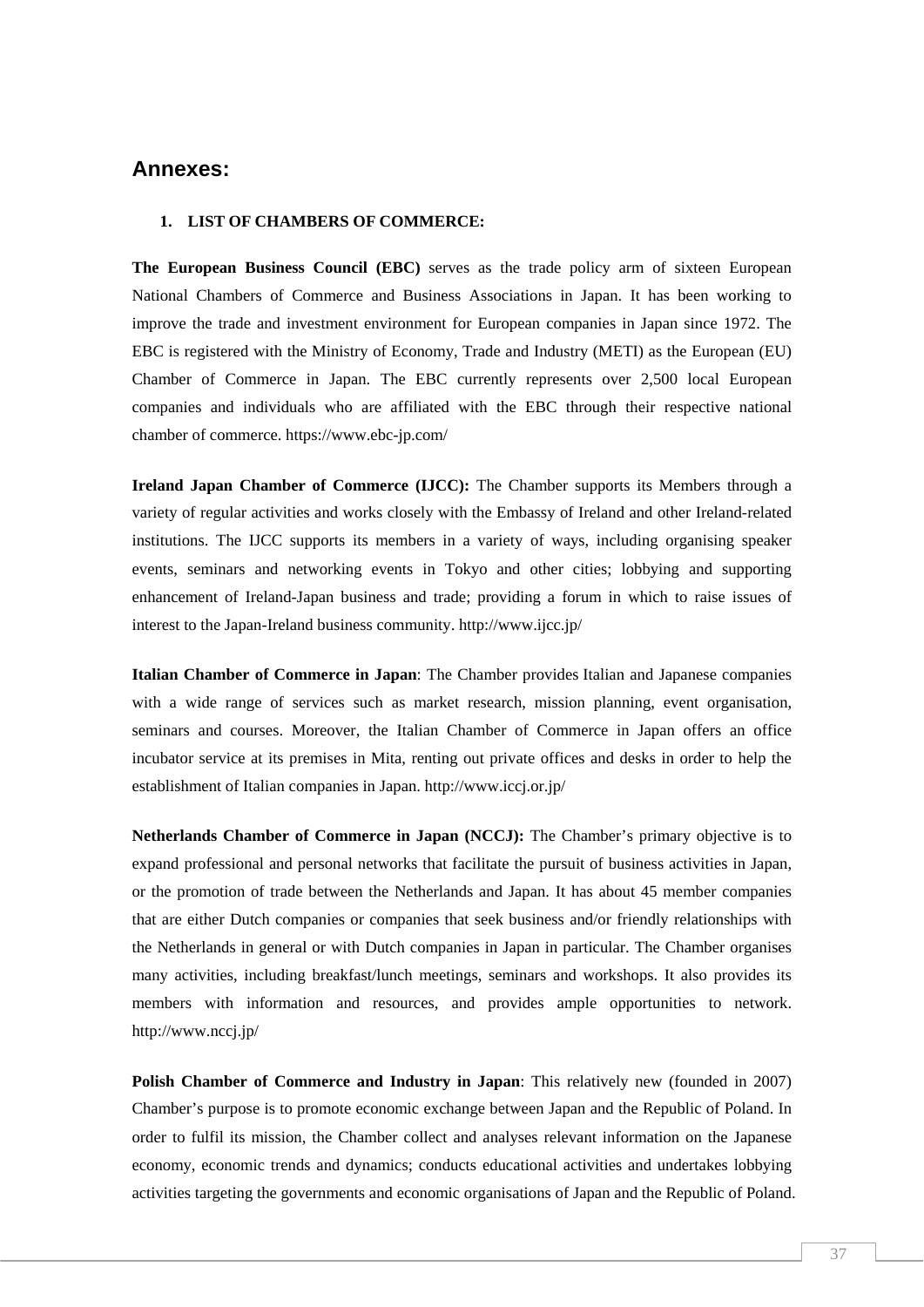Furthermore, it provides Japanese economic organisations and corporations with information about trade with the Republic of Poland. http://www.pccij.or.jp/

**Swedish Chamber of Commerce and Industry in Japan (SCCJ):** The SCCJ promotes Sweden-related business in Japan by supporting the Swedish business community and by creating a more favourable market environment for its Swedish, Japanese, and other member companies. Its activities are aimed at creating a forum to meet up with other companies in Japan in order to promote networking and exchange of experiences. http://www.sccj.org

**Austrian Business Council (ABC):** ABC represents the interests of the Austrian Business Community in Japan, as well as its Japanese Members. It promotes measures that benefit and protect the interests of Austrian companies in Japan and provides assistance in promoting trade, investment and economic cooperation between Japan and Austria. The Council mainly provides its Members – Japanese as well as Austrian – with information concerning company activities and related matters of interest. https://www.abc-jpn.net/

**Belgian-Luxembourg Chamber of Commerce in Japan (BLCCJ):** The organisation promotes business in the Japanese market by supporting the Belgian-Luxembourg business community and creating a more favourable market environment for its member companies. Services include access to seminars, business meetings or events; promotion of BLCCJ member business activities; support to business(wo)men visiting Japan; organisation of trade missions and other modes of tailor-made assistance (partner search, meeting scheduling, logistical support etc.) http://www.blccj.or.jp/

**British Chamber of Commerce in Japan (BCCJ):** This very active Chamber delivers a high-value events programme, productive networking and promotional opportunities, valuable information services, and access to influential individuals and institutions. The Chamber welcomes members of all nationalities. https://www.bccjapan.com/

**Danish Chamber of Commerce in Japan**: The DCCJ promotes the interests of DCCJ Members, and strives to improve and strengthen the business environment between Denmark and Japan. The benefits of joining this Chamber include access to events (including Ambassador and Embassy briefings, breakfast speaker series, guest speaker luncheons, etc.); receiving periodic information on key issues facing business in Japan; joint Nordic chamber networking opportunities in Japan; access to government policy makers; and much more. http://www.dccj.org/

**Finnish Chamber of Commerce in Japan (FCCJ):** The main purpose of FCCJ is to promote trade and economic exchange between Japan and Finland. This non-profit organisation's members are Finnish companies established in Japan and Japanese companies having, or seeking business operations with Finland. FCCJ also accepts individual members. The Chamber provides information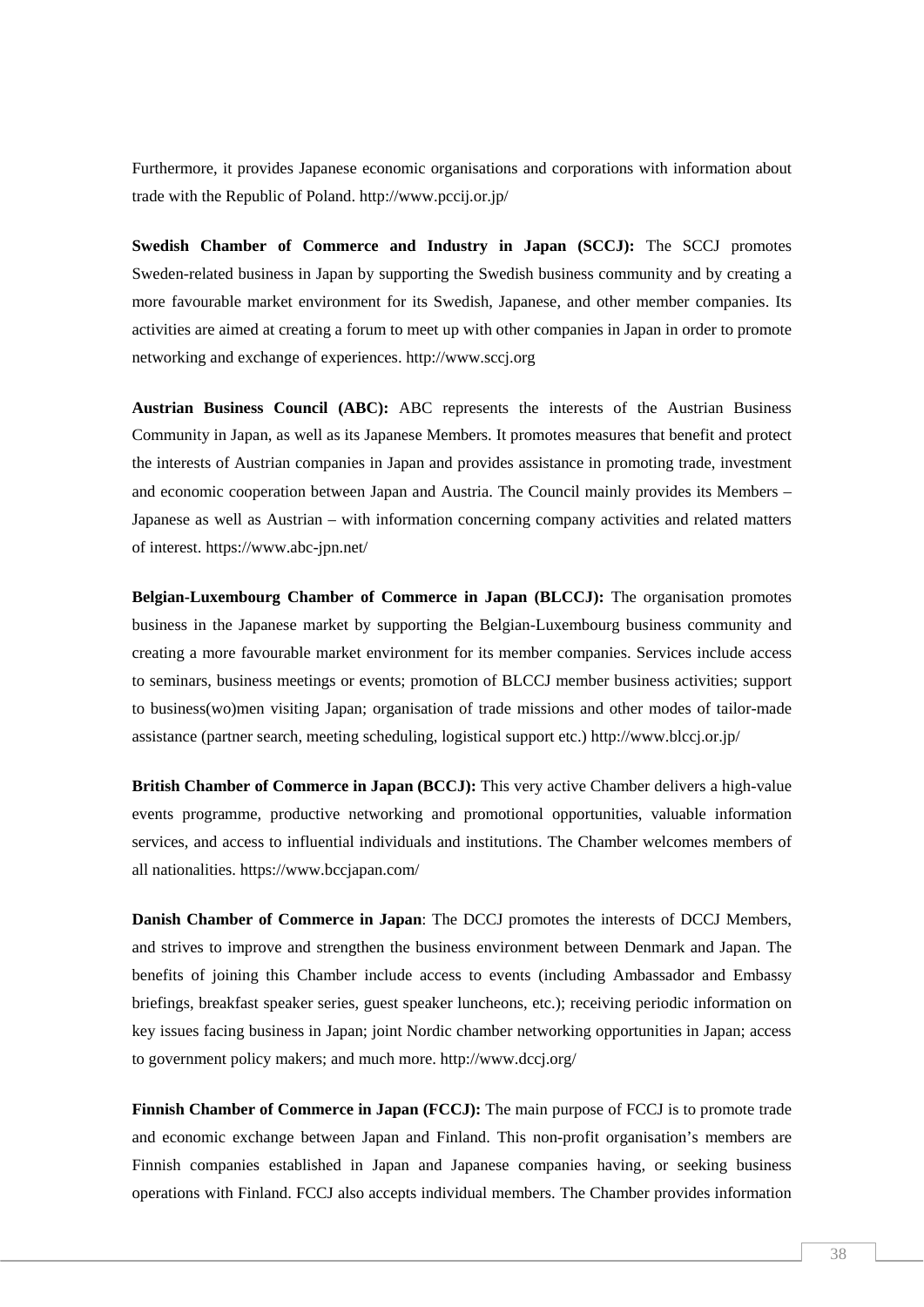to its members, organises business-related as well as social activities, and it offers advisory services. http://www.fcc.or.jp/

**Chambre de Commerce et d'Industrie Française au Japon (CCIFJ)**: CCIFJ, being the first European Chamber of Commerce in Japan, founded in 1918, has built up a large membership of more than 480 companies across all sectors, of which a third are Japanese enterprises. Its services include the organisation of about a hundred events each year, providing access to large business networks and influence; providing up-to-date information on Japan's business life; give visibility to its member enterprises; employment training services; etc.. Moreover, the Chamber offer a range of practical business support services including market research, assistance with prospecting and relationship management, partner search, and even the provision of serviced offices. www.ccifj.or.jp/

**German Chamber of Commerce and Industry in Japan (Deutsche Industrie- und Handelskammer in Japan - AHK Japan):** The Chamber is the key institution for promoting Germany's overseas business development in Japan. The Chamber offers practical support and advice in market entry, change-management, trade fair management, event management and HR management. http://www.japan.ahk.de/

#### **2. PREFECTURAL AND MUNICIPAL BUSINESS ASSISTANCE CENTERES.**

- ¾ Osaka Business and Investment Center (O-BIC): http://o-bic.net/e/about/
- ¾ Manufactured Imports & Investment Promotion Organization(MIPRO): http://www.mipro.or.jp/english/about/
- $\triangleright$  Invest Fukuoka: http://www.investfk.jp
- ¾ Fukuoka International Business Association (FIBA): http://www.fiba.jp/about-2/
- $\triangleright$  Organization for Small & Medium Enterprises and Regional Innovation: http://www.smrj.go.jp/english/activities/index.html
- ¾ Aichi-Nagoya International Business Access Center (I-BAC): http://www.i-bac.jp/index.html
- $\triangleright$  Chiba Investment Support Center (CISC): http://www.businesssupport-chiba.jp/eng/support/services/
- ¾ Gifu Economic and Industrial Promotion Center (GPC): http://www.gpc-gifu.or.jp/en.html
- ¾ Hyogo-Kobe Investment Support Center: http://www.hyogo-kobe.jp/his/english/services.html
- ¾ Saitama International Business Support Center (SBSC): http://www.saitama-j.or.jp
- ¾ Business Development Center TOKYO: http://www.bdc-tokyo.org/?cat=3
- $\triangleright$  Sagamihara Industrial Promotion Foundation: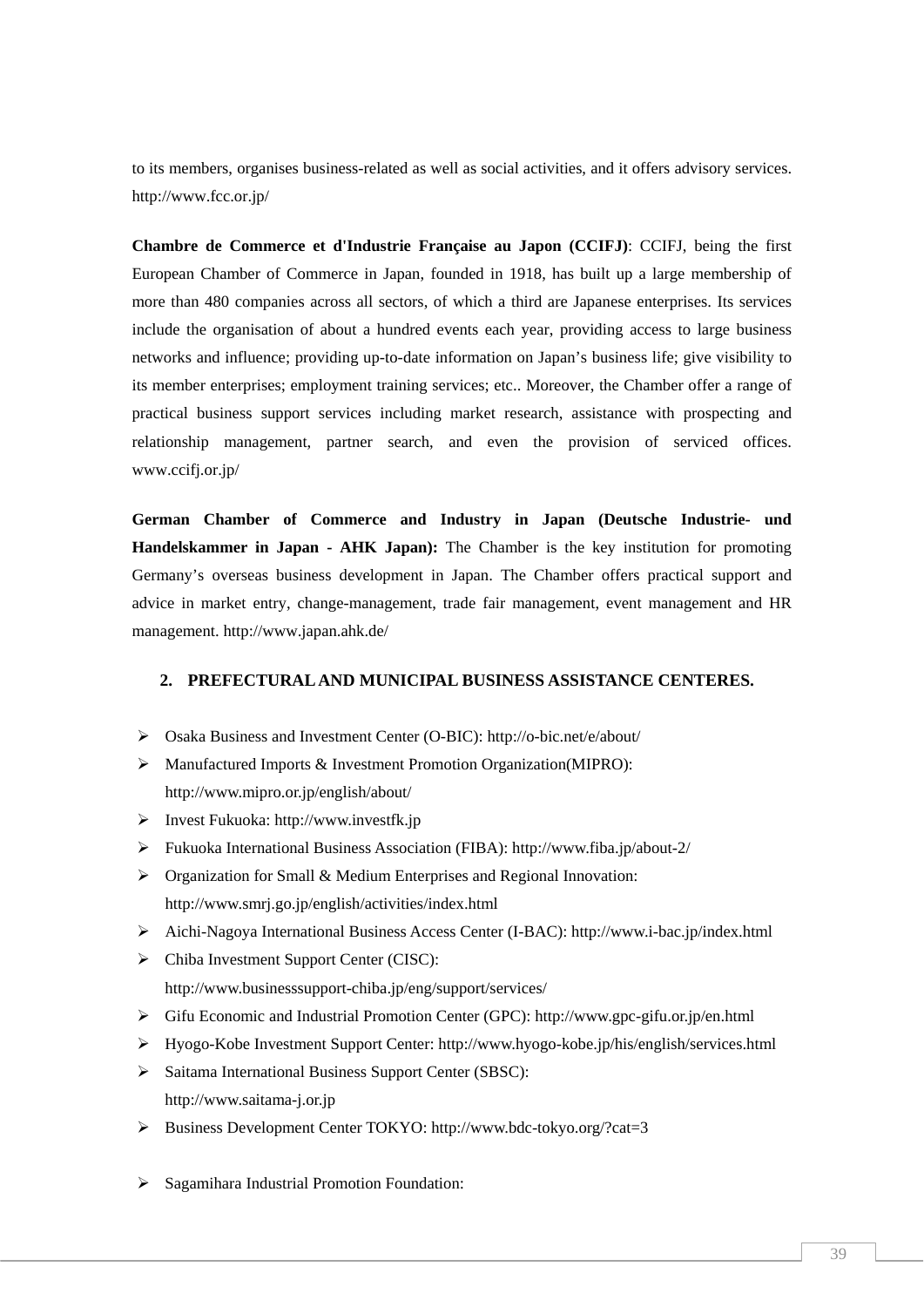http://www.ssz.or.jp/en/

- ¾ Sakai City Industrial Promotion Center: http://www.sakai-ipc.jp/en
- ¾ Yokohama World Business Support Center (WBC): http://www.city.yokohama.lg.jp/keizai/yuchi/sinsyutu-e/support1.html

According to JETRO, the following regions and cities offer the most interesting opportunities for ICT-related enterprises.<sup>[18](#page-39-0)</sup>

- **Hokkaido**:<http://www.jetro.go.jp/en/invest/region/hokkaido/>
- **Iwate**:<http://www.jetro.go.jp/en/invest/region/iwate/>; [http://www2.pref.iwate.jp/~ritti/english/e](http://www2.pref.iwate.jp/%7Eritti/english/english%2006yugu.html) [nglish%2006yugu.html](http://www2.pref.iwate.jp/%7Eritti/english/english%2006yugu.html)
- **Ishikawa**: <http://www.jetro.go.jp/en/invest/region/ishikawa/>; [http://www.pref.ishikawa.jp/kigyo](http://www.pref.ishikawa.jp/kigyo/eng/index.html) [/eng/index.html](http://www.pref.ishikawa.jp/kigyo/eng/index.html)
- **Kyoto**: Kyoto prefecture is home to a number of content software development company clusters, representing a range of state-of-the-art technologies.[19](#page-39-1)
- **Nara**: Nara prefecture has the advantage that it is possible to establish ICT-related companies there with lower costs, while it is still close to multiple major cities.<sup>[20](#page-39-2)</sup>
- **Kanagawa**: <http://www.k-yuchi.jp/eng/incentive/incentive.html>; [http://www.pref.kanagawa.jp/](http://www.pref.kanagawa.jp/mlt/f470406/) [mlt/f470406/](http://www.pref.kanagawa.jp/mlt/f470406/)
- **Tokushima**: <http://www.jetro.go.jp/en/invest/region/tokushima/>
- **Nagasaki**:<http://www.jetro.go.jp/en/invest/region/nagasaki/>
- **Fukuoka city**:<http://www.jetro.go.jp/en/invest/region/fukuoka-city/>; http://asiabiz.city.fukuoka.lg.jp/advance/?type=incentive&lang=en
- **Sendai city**: [http://www.jetro.go.jp/en/invest/region/sendai-city/;](http://www.jetro.go.jp/en/invest/region/sendai-city/) http://www.city.sendai.jp/keizai/sangaku/english/recommendation/investment/index.html

<u>.</u>

<sup>18</sup> http://www.jetro.go.jp/en/invest/region/icinfo/pdf/cluster\_ict\_en.pdf

<span id="page-39-0"></span> $19$  Ibid.

<span id="page-39-2"></span><span id="page-39-1"></span> $20$  Ibid.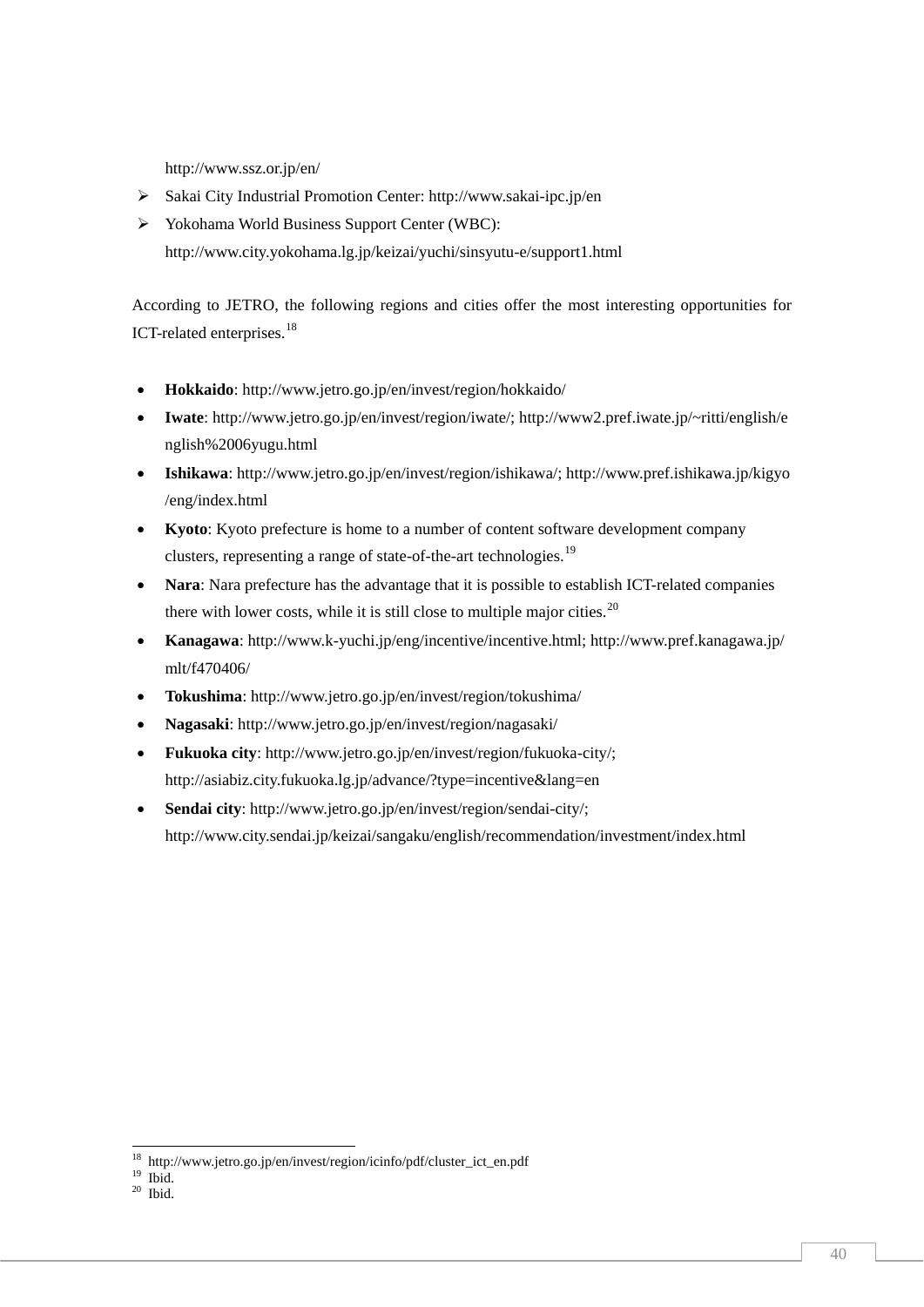## 3. **ICT TRADE FAIRS LISTING**

| Japan ICT Week      | Takes place twice a year: in Spring and Summer. It includes a sub-trade fair     |  |  |
|---------------------|----------------------------------------------------------------------------------|--|--|
|                     | called the Software Development Expo (SODEC), Smartphone & Mobile                |  |  |
|                     | Expo (Smartphone Japan), Data Storage Expo (DSE) and Cloud Computing             |  |  |
|                     | Expo Japan (CLOUD JAPAN)                                                         |  |  |
|                     | http://www.japan-it.jp/en/                                                       |  |  |
| 3D & Virtual        | Japan's largest exhibition where you can experience all kinds of cutting-edge    |  |  |
| <b>Reality Expo</b> | 3D technology and super high definition image technology.                        |  |  |
|                     | http://www.ivr.jp/en/Home/                                                       |  |  |
| <b>CEATEC</b>       | One of the biggest electronics trade fairs in South-East Asia. It takes place in |  |  |
|                     | early October and draws around 600 exhibitors and between 150,000 and            |  |  |
|                     | 200,000 visitors.                                                                |  |  |
|                     | http://www.ceatec.com/                                                           |  |  |
| Data Storage        | Organised by Reed Exhibitions Japan, the Data Storage Expo (DSE) and Data        |  |  |
| Expo & Data         | Center Expo (DCE) run at the same time in the middle of May. DSE is Asia's       |  |  |
| Center Expo         | largest exhibition featuring essential data storage solutions to manage and      |  |  |
|                     | protect enormous volume of information.                                          |  |  |
|                     |                                                                                  |  |  |
|                     | http://www.japan-it.jp/en/Concurrent-Shows_Spring/DC/About/                      |  |  |
|                     | http://www.japan-it.jp/en/Concurrent-Shows_Spring/DSE/About/                     |  |  |
| Semicon Japan       | First held in 1977, SEMICON Japan has grown to become the largest                |  |  |
|                     | international exhibition of semiconductor equipment and materials. Bringing      |  |  |
|                     | companies and their technologies together with customers and partners, as        |  |  |
|                     | well as providing a setting for technical seminars and meetings. The trade fair  |  |  |
|                     | takes place at Makuhari Messe, in early December every year.                     |  |  |
|                     | http://www.semi.org/                                                             |  |  |
| Wireless Japan      | A yearly conference, organised at the end of May, which focuses on mobile        |  |  |
|                     | computing hardware as well as content/software. The trade fair takes place at    |  |  |
|                     | Tokyo Big Sight.                                                                 |  |  |
|                     | http://www8.ric.co.jp/expo/wj/                                                   |  |  |
| Smartphone &        | Organised by the NikkeiBP publishing group, the Smartphone & Tablet trade        |  |  |
| Tablet              | fair is a fairly niche event focused on the handset hardware, software (e.g.     |  |  |
|                     | development environment tools) and content, including security solutions.        |  |  |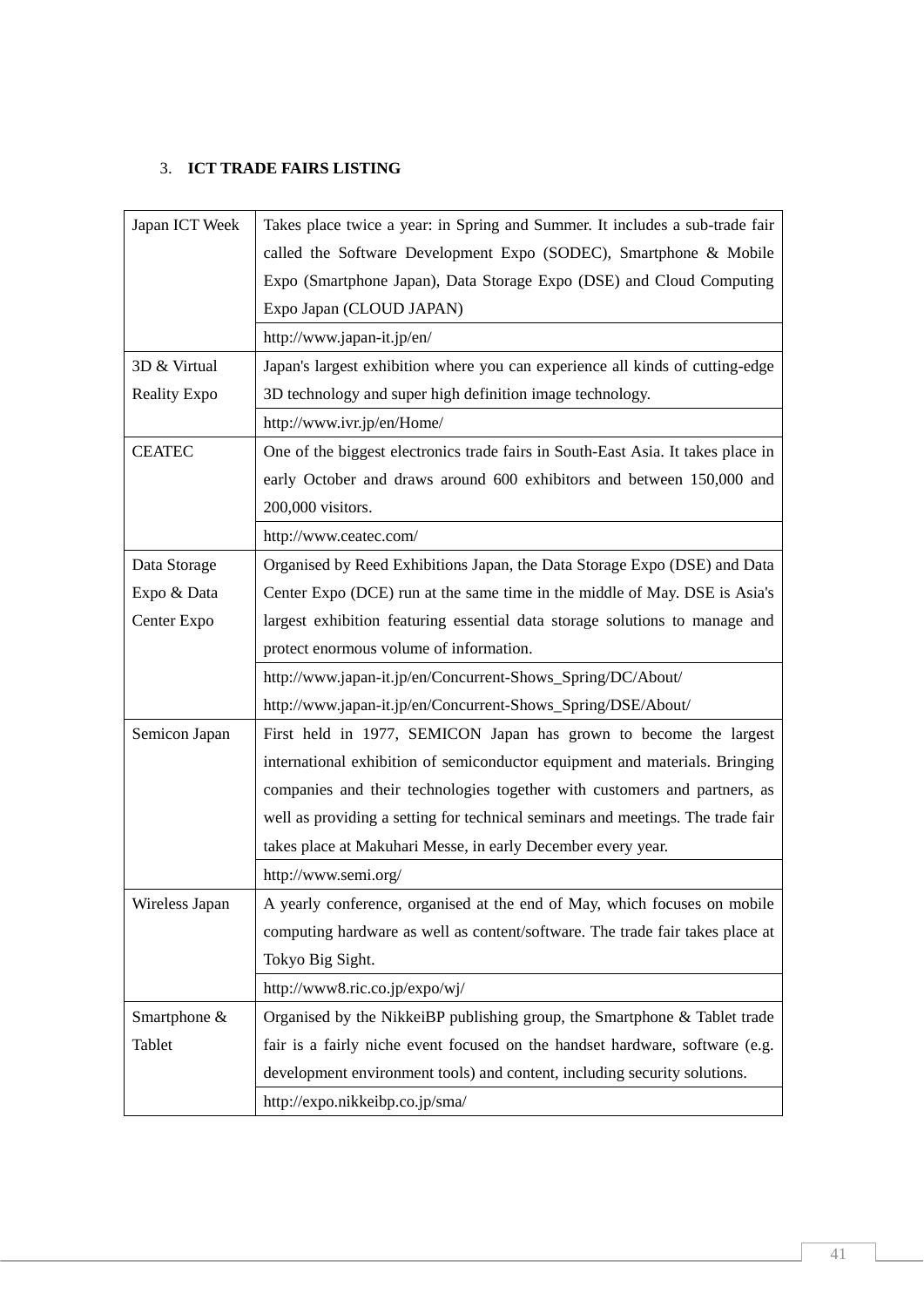| AutoID &                                                                                            | Organised by Japan Automatic Identification System Association (JAISA),         |  |  |
|-----------------------------------------------------------------------------------------------------|---------------------------------------------------------------------------------|--|--|
| Communication                                                                                       | AutoID & Communication EXPO is held twice a year in Tokyo and in Osaka.         |  |  |
| <b>EXPO</b>                                                                                         | The only exhibition in Japan devoted exclusively to cutting-edge automatic      |  |  |
|                                                                                                     | identification products, technologies, and solutions.                           |  |  |
|                                                                                                     | http://www.autoid-expo.com/tokyo/en/                                            |  |  |
| <b>RETAILTECH</b>                                                                                   | RETAILTECH JAPAN is Japan's largest and most influential trade show             |  |  |
| <b>JAPAN</b>                                                                                        | specialising in retail information systems, organised by Nikkei Inc. There is a |  |  |
|                                                                                                     | vast collection of cutting-edge retail information technology ranging from      |  |  |
|                                                                                                     | store systems (e.g., Point-of-Sale registers) to head-office systems, in-store  |  |  |
|                                                                                                     | promotion devices, RFID / IC tags, backyard system and logistics.               |  |  |
|                                                                                                     | http://www.shopbiz.jp/en/rt/                                                    |  |  |
| <b>NIKKEI MESSE</b><br>NIKKEI MESSE is one of Asia's largest events offering the latest information |                                                                                 |  |  |
|                                                                                                     | to create an eco-friendly, energy-saving, comfortable and safe urban            |  |  |
|                                                                                                     | environment and shops. It consists of seven exhibitors including                |  |  |
|                                                                                                     | RETAILTECH JAPAN, NFC SMART WORLD and SECURICTY SHOW.                           |  |  |
|                                                                                                     | http://www.shopbiz.jp/en/                                                       |  |  |
| Nano Micro Biz /                                                                                    | Nano Micro Biz / ROBOTECH is the world's largest fair focusing on               |  |  |
| <b>ROBOTECH</b>                                                                                     | Micro/MEMS, Nano technologies & ROBOT technologies, organised by                |  |  |
| Mesago Messe Frankfurt Corporation. The main exhibits will showcase a                               |                                                                                 |  |  |
|                                                                                                     | wide array of key devices and the latest technologies related to research and   |  |  |
|                                                                                                     | development, fabrication, quality control and countless other applications.     |  |  |
|                                                                                                     | http://www.micromachine.jp/en/                                                  |  |  |
| <b>WIRELESS</b>                                                                                     | The leading wireless communication technology event in Japan, where             |  |  |
| <b>TECHNOLOGY</b>                                                                                   | professionals in wireless communication technology / R&D industry gather.       |  |  |
| <b>PARK</b>                                                                                         | WIRELESS TECHNOLOGY PARK brings carriers, manufacturers, and                    |  |  |
|                                                                                                     | technology users together to connect on several levels involving wireless and   |  |  |
|                                                                                                     | network technologies.                                                           |  |  |
|                                                                                                     | http://www.wt-park.com/eng/outline.html                                         |  |  |
| <b>Educational ICT</b>                                                                              | Educational ICT Solutions Expo (EDIX), organised by Reed Exhibitions            |  |  |
| <b>Solutions Expo</b>                                                                               | Japan, is Japan's largest industry trade show gathering top ICT service         |  |  |
|                                                                                                     | providers, electronic manufacturers and content providers, etc., who aim to     |  |  |
|                                                                                                     | expand their business in the Japanese education field.                          |  |  |
|                                                                                                     | http://www.edix-expo.jp/en/Home/                                                |  |  |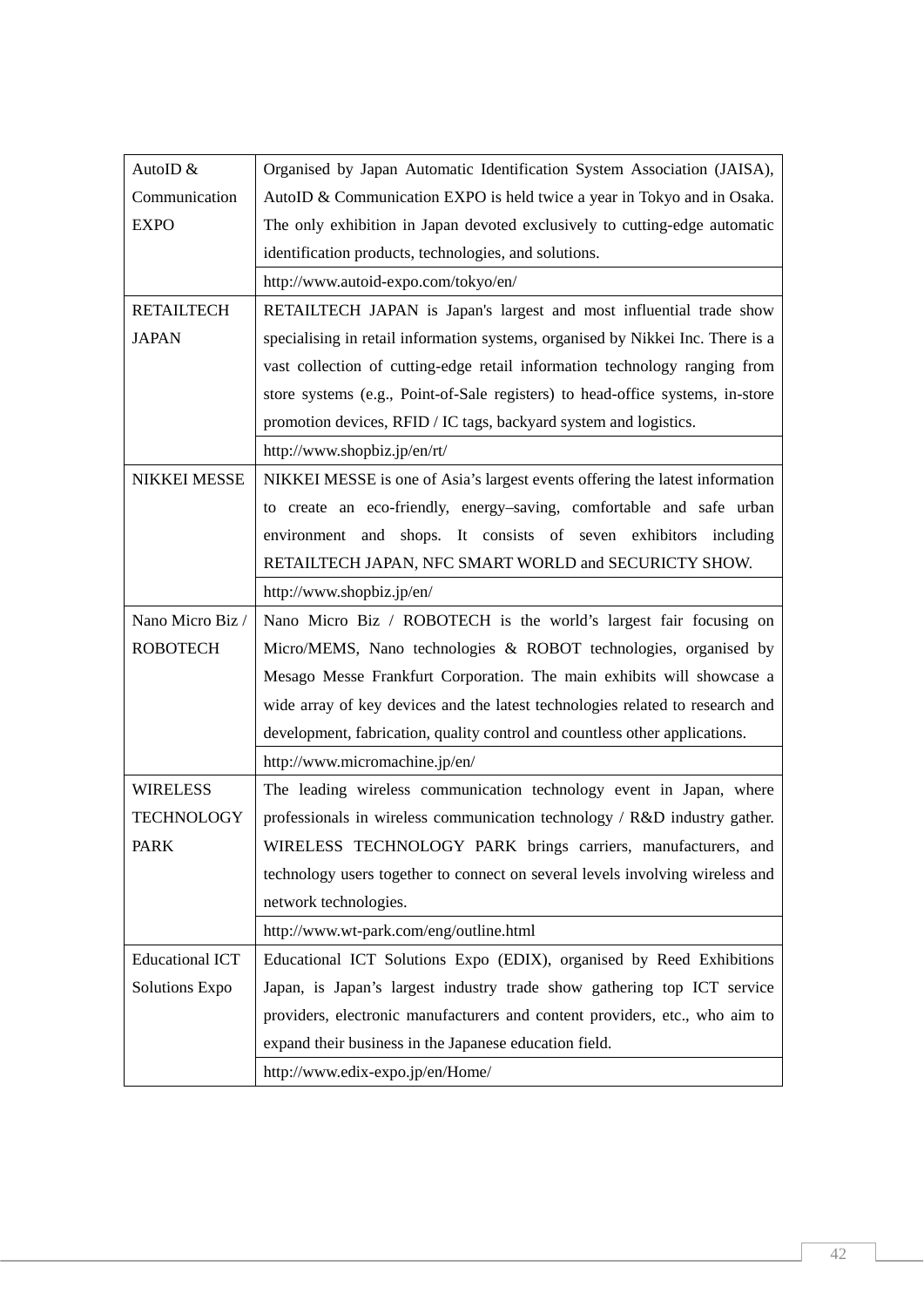| e-Book Expo | e-Book Expo Tokyo is the world's leading e-Book industry trade show for      |
|-------------|------------------------------------------------------------------------------|
| Tokyo       | e-Book devices, contents, and technologies. Held in Tokyo, the centre of new |
|             | innovations and technologies, e-Book Expo Tokyo is a key marketplace for     |
|             | promoting your products and expanding your business not only in Japan, but   |
|             | also throughout the Asian and global e-Book industries.                      |
|             | http://www.ebooks-expo.jp/en/Home/                                           |

## **4. OFFICE SPACE SOLUTION PROVIDERS**

| officee          | An internet service operated by 47 CO., LTD. that          | http://officee.jp/en |
|------------------|------------------------------------------------------------|----------------------|
|                  | provides information about renting office space in         |                      |
|                  | Japan. The website specialises in finding office space     |                      |
|                  | for internet based ICT corporations.                       |                      |
| <b>HAPON</b>     | A fully equipped shared office with a large open area      | http://hapon.asia    |
| Shinjuku         | opened in 2011. Situated in the heart of Tokyo             |                      |
|                  | metropolis, nearby Shinjuku station,                       |                      |
|                  | The office offers reasonable business bases for            |                      |
|                  | small-sized firms, startups, freelancers, and companies    |                      |
|                  | seeking for a branch in Shinjuku area.                     |                      |
|                  | The place also welcomes non-member one-day visitors        |                      |
|                  | who are seeking a quiet working environment with an        |                      |
|                  | innovative atmosphere.                                     |                      |
| <b>EGG JAPAN</b> | A platform for creating new businesses located in          | http://www.egg-japa  |
| (Entrepreneur    | Marunouchi, Tokyo, one of the world's premier              | n.com                |
| Group for        | business districts where about 4,000 businesses have       |                      |
| Growing          | their offices, employing over 230,000 people. EGG          |                      |
| JAPAN)           | JAPAN's services include business support, a business      |                      |
|                  | club and office space.                                     |                      |
| <b>KOIL</b>      | KOIL is located in Kashiwa City, a 30-min train ride       | http://koil.jp/en    |
|                  | from central Tokyo.                                        |                      |
|                  | In addition to seating for up to 170, the facilities at    |                      |
|                  | KOIL (which stands for Kashiwa-no-ha Open                  |                      |
|                  | Innovation Lab) include several meeting rooms, a cafe      |                      |
|                  | and a fully equipped space with various tools for          |                      |
|                  | electronic work, as well as the latest digital fabrication |                      |
|                  | equipment, including 3D printers and laser cutters.        |                      |